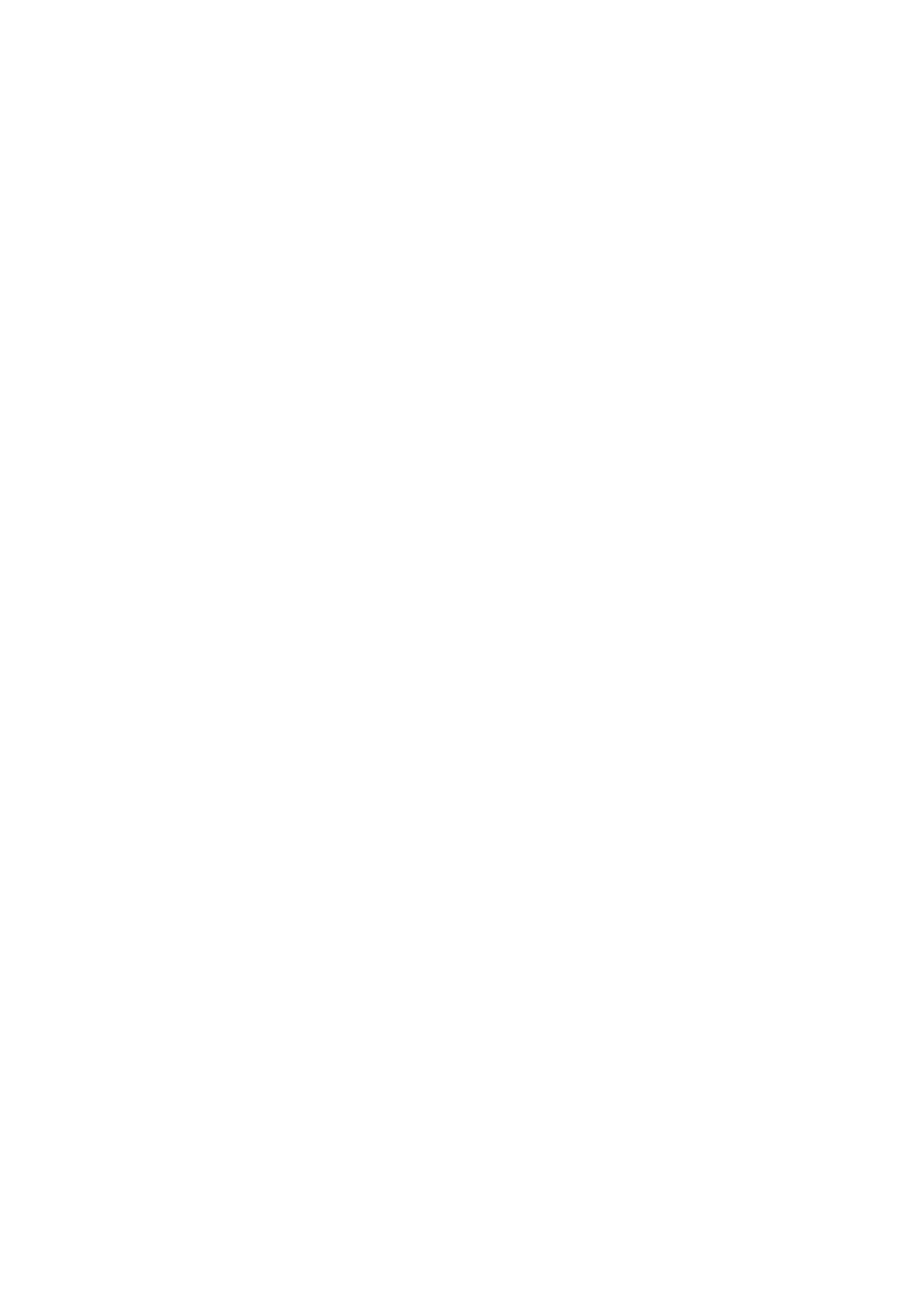#### OMB APPROVAL

OMB Number: 3235-0059 Expires: January 31, 2008 Estimated average burden hours per response and the set of  $14$ 

## **UNITED STATES SECURITIES AND EXCHANGE COMMISSION Washington, D.C. 20549**

## **SCHEDULE 14A**

Proxy Statement Pursuant to Section 14(a) of the Securities Exchange Act of 1934 (Amendment No. )

Filed by the Registrant ☑ Filed by a Party other than the Registrant o

Check the appropriate box:

- o Preliminary Proxy Statement
- o **Confidential, for Use of the Commission Only (as permitted by Rule 14a-6(e)(2))**
- ☑ Definitive Proxy Statement
- o Definitive Additional Materials
- o Soliciting Material Pursuant to §240.14a-12

## Kimberly-Clark Corporation

(Name of Registrant as Specified In Its Charter)

(Name of Person(s) Filing Proxy Statement, if other than the Registrant)

Payment of Filing Fee (Check the appropriate box):

☑ No fee required.

o Fee computed on table below per Exchange Act Rules 14a-6(i)(1) and 0-11.

1) Title of each class of securities to which transaction applies:

2) Aggregate number of securities to which transaction applies:

 3) Per unit price or other underlying value of transaction computed pursuant to Exchange Act Rule 0-11 (set forth the amount on which the filing fee is calculated and state how it was determined):

4) Proposed maximum aggregate value of transaction:

5) Total fee paid:

o Fee paid previously with preliminary materials.

o Check box if any part of the fee is offset as provided by Exchange Act Rule 0-11(a)(2) and identify the filing for which the offsetting fee was paid previously. Identify the previous filing by registration statement number, or the Form or Schedule and the date of its filing.

1) Amount Previously Paid:

2) Form, Schedule or Registration Statement No.:

3) Filing Party: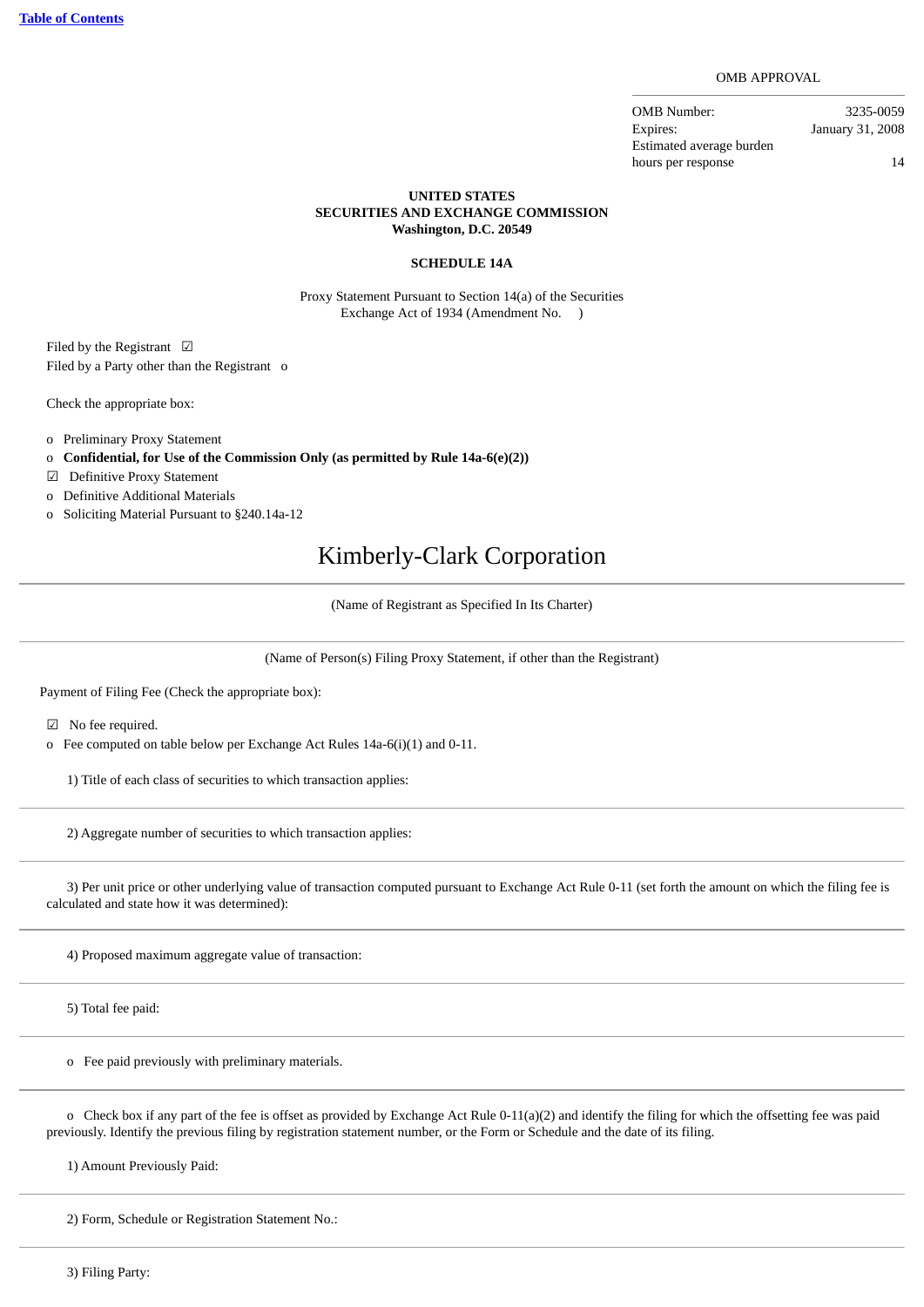| 4) Date Filed:   |                                                                                                                                                                                  |
|------------------|----------------------------------------------------------------------------------------------------------------------------------------------------------------------------------|
| SEC 1913 (11-01) | Persons who are to respond to the collection of information contained in this form are not required to respond unless the<br>form displays a currently valid OMB control number. |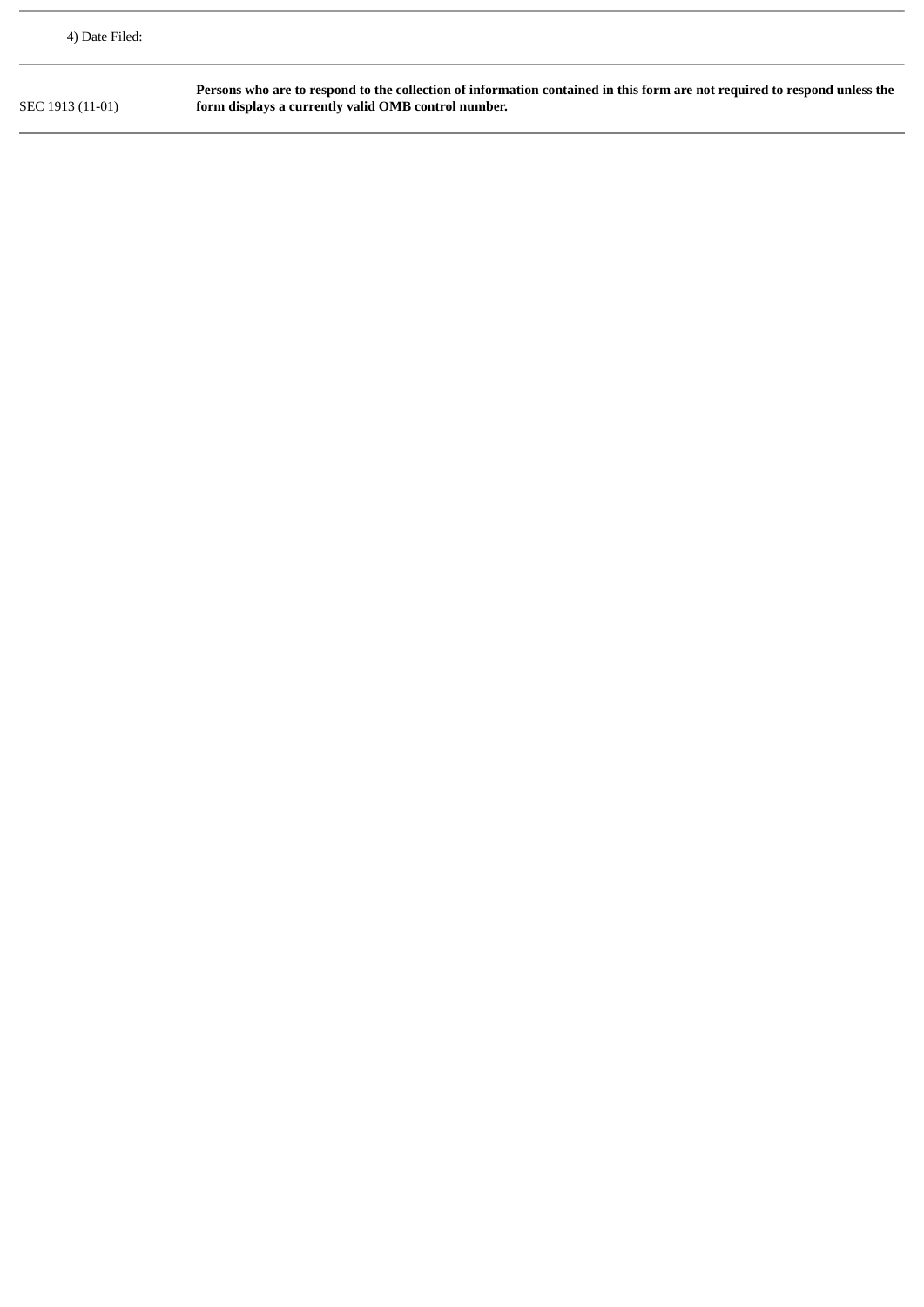**Thomas J. Falk** Chairman of the Board and Chief Executive Officer

## TO OUR STOCKHOLDERS:

 On behalf of the Board of Directors and management of Kimberly-Clark Corporation, I cordially invite you to the Annual Meeting of Stockholders to be held on Thursday, April 27, 2006, at 11:00 a.m. at the Four Seasons Resort and Club, which is located at 4150 North MacArthur Boulevard, Irving, Texas.

 At the Annual Meeting, stockholders will be asked to elect four directors for a three-year term, approve the selection of the Corporation's independent auditors and vote on four stockholder proposals. These matters are fully described in the accompanying Notice of Annual Meeting and proxy statement.

 It is important that your stock be represented at the meeting regardless of the number of shares you hold. You are encouraged to specify your voting preferences by marking and dating the enclosed proxy card, voting electronically using the Internet or using the telephone voting procedures.

 If you plan to attend the meeting, please check the card in the space provided or so indicate electronically or by telephone. This will assist us with meeting preparations and will enable us to expedite your admittance. If your shares are not registered in your own name and you would like to attend the meeting, please ask the broker, trust, bank or other nominee that holds your shares to provide you with evidence of your share ownership, which will enable you to gain admission to the meeting.

Sincerely,

though el

Thomas J. Falk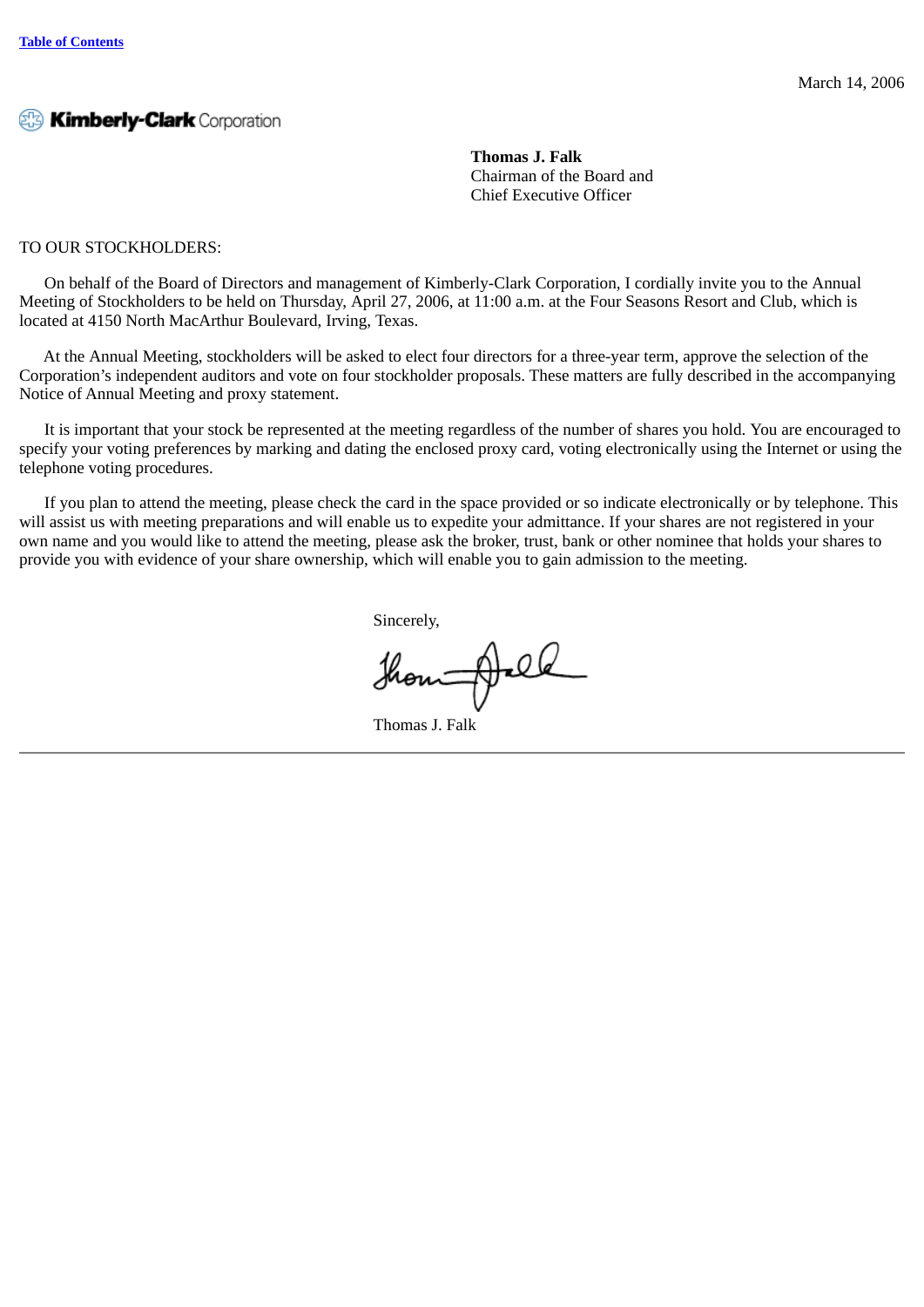## **KIMBERLY-CLARK CORPORATION NOTICE OF ANNUAL MEETING OF STOCKHOLDERS APRIL 27, 2006**

The Annual Meeting of Stockholders of KIMBERLY-CLARK CORPORATION will be held at the Four Seasons Resort and Club, which is located at 4150 North MacArthur Boulevard, Irving, Texas, on Thursday, April 27, 2006, at 11:00 a.m. for the following purposes:

1. To elect four directors for a three-year term to expire at the 2009 Annual Meeting of Stockholders;

2. To approve the selection of Deloitte & Touche LLP as the Corporation's independent auditors;

3. To vote on four stockholder proposals which may be presented at the meeting; and

4. To take action upon any other business which may properly come before the meeting or any adjournment thereof.

Stockholders of record at the close of business on February 27, 2006 are entitled to notice of and to vote at the meeting and any adjournment thereof.

It is important that your shares be represented at the meeting. I urge you to sign, date and promptly return the enclosed proxy card in the enclosed business reply envelope, or vote using the Internet or telephone.

The accompanying proxy statement also is being used to solicit voting instructions for the shares of the Corporation's common stock which are held by the trustees of the Corporation's employee benefit and stock purchase plans for the benefit of the participants in the plans. It is important that each participant in the plans signs, dates and returns the voting instruction card, which is enclosed with the proxy statement, in the business reply envelope provided, or indicates his or her preferences using the Internet or telephone.

By order of the Board of Directors.

Time of the East

Timothy C. Everett Vice President and Secretary

P.O. Box 619100 Dallas, Texas 75261-9100 March 14, 2006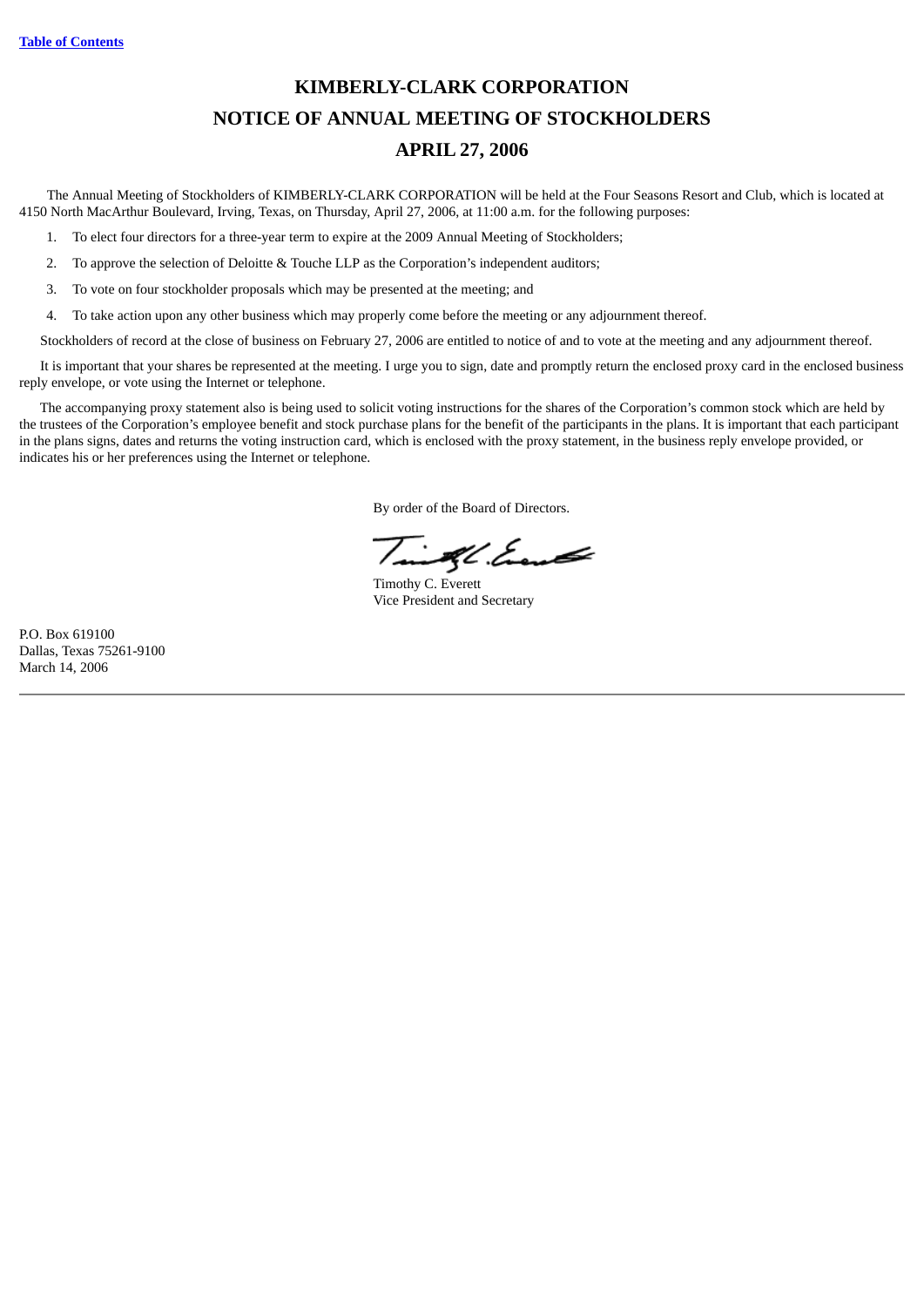## **TABLE OF CONTENTS**

<span id="page-5-0"></span>

| <b>INTRODUCTION</b>                                                                                  | $\mathbf{1}$   |
|------------------------------------------------------------------------------------------------------|----------------|
| <b>Who May Vote</b>                                                                                  | $\mathbf{1}$   |
| <b>How You May Vote</b>                                                                              | $\mathbf{1}$   |
| <b>How You May Revoke or Change Your Vote</b>                                                        | $\mathbf{1}$   |
| <b>Confidential Voting</b>                                                                           | $\mathbf{1}$   |
| <b>Costs of Solicitation</b>                                                                         | $\sqrt{2}$     |
| <b>Votes Required/Voting Procedures</b>                                                              | $\overline{2}$ |
| Dividend Reinvestment and Stock Purchase Plan                                                        | $\overline{c}$ |
| <b>Employee Benefit Plans</b>                                                                        | $\overline{2}$ |
| <b>Electronic Delivery of Proxy Materials and Annual Report</b>                                      | $\sqrt{2}$     |
|                                                                                                      | 3              |
| Delivery of One Proxy Statement and Annual Report to a Single Household to Reduce Duplicate Mailings |                |
| PROPOSAL 1. ELECTION OF DIRECTORS                                                                    | 3              |
| <b>General Information</b>                                                                           | 3              |
| <b>Certain Information Regarding Directors and Nominees</b>                                          | $\overline{4}$ |
| <b>Compensation of Directors</b>                                                                     | 7              |
| <b>CORPORATE GOVERNANCE</b>                                                                          | 8              |
| <b>Board of Directors and Board Committees</b>                                                       | 8              |
| <b>Director Nominee Criteria and Process</b>                                                         | 10             |
| <b>Stockholder Nominations for Directors</b>                                                         | 11             |
| <b>Stockholder Communications to Directors</b>                                                       | 12             |
| <b>Other Corporate Governance Matters</b>                                                            | 12             |
| PROPOSAL 2. APPROVAL OF AUDITORS                                                                     | 13             |
| <b>Principal Accounting Firm Fees</b>                                                                | 13             |
| <b>Audit Committee Approval of Audit and Non-Audit Services</b>                                      | 14             |
| PROPOSAL 3. STOCKHOLDER PROPOSAL REGARDING CLASSIFIED BOARD                                          | 14             |
| <b>Stockholder Proposal</b>                                                                          | 15             |
| Response of the Corporation to Stockholder Proposal                                                  | 16             |
| PROPOSAL 4. STOCKHOLDER PROPOSAL REGARDING ADOPTION OF GLOBAL HUMAN RIGHTS STANDARDS BASED ON        |                |
| <b>INTERNATIONAL LABOR CONVENTIONS</b>                                                               | 17             |
| <b>Stockholder Proposal</b>                                                                          | 17             |
| Response of the Corporation to Stockholder Proposal                                                  | 18             |
| PROPOSAL 5. STOCKHOLDER PROPOSAL REGARDING MAJORITY VOTING                                           |                |
|                                                                                                      | 18             |
| <b>Stockholder Proposal</b>                                                                          | 19             |
| Response of the Corporation to Stockholder Proposal                                                  | 20             |
| PROPOSAL 6. STOCKHOLDER PROPOSAL REQUESTING A REPORT ON SUSTAINABLE FORESTRY PRACTICES               | 20             |
| <b>Stockholder Proposal</b>                                                                          | 21             |
| Response of the Corporation to Stockholder Proposal                                                  | 22             |
| SECURITY OWNERSHIP OF MANAGEMENT AND CERTAIN BENEFICIAL OWNERS                                       | 24             |
| <b>EXECUTIVE COMPENSATION</b>                                                                        | 27             |
| <b>Management Development and Compensation Committee Report on Executive Compensation</b>            | 27             |
| <b>Summary Compensation Table</b>                                                                    | 32             |
| <b>Option Grants in 2005</b>                                                                         | 34             |
| Aggregated Option Exercises in 2005 and Option Values as of December 31, 2005                        | 35             |
| <b>Performance Graph</b>                                                                             | 36             |
| <b>Compensation Committee Interlocks and Insider Participation</b>                                   | 37             |
|                                                                                                      |                |
| i                                                                                                    |                |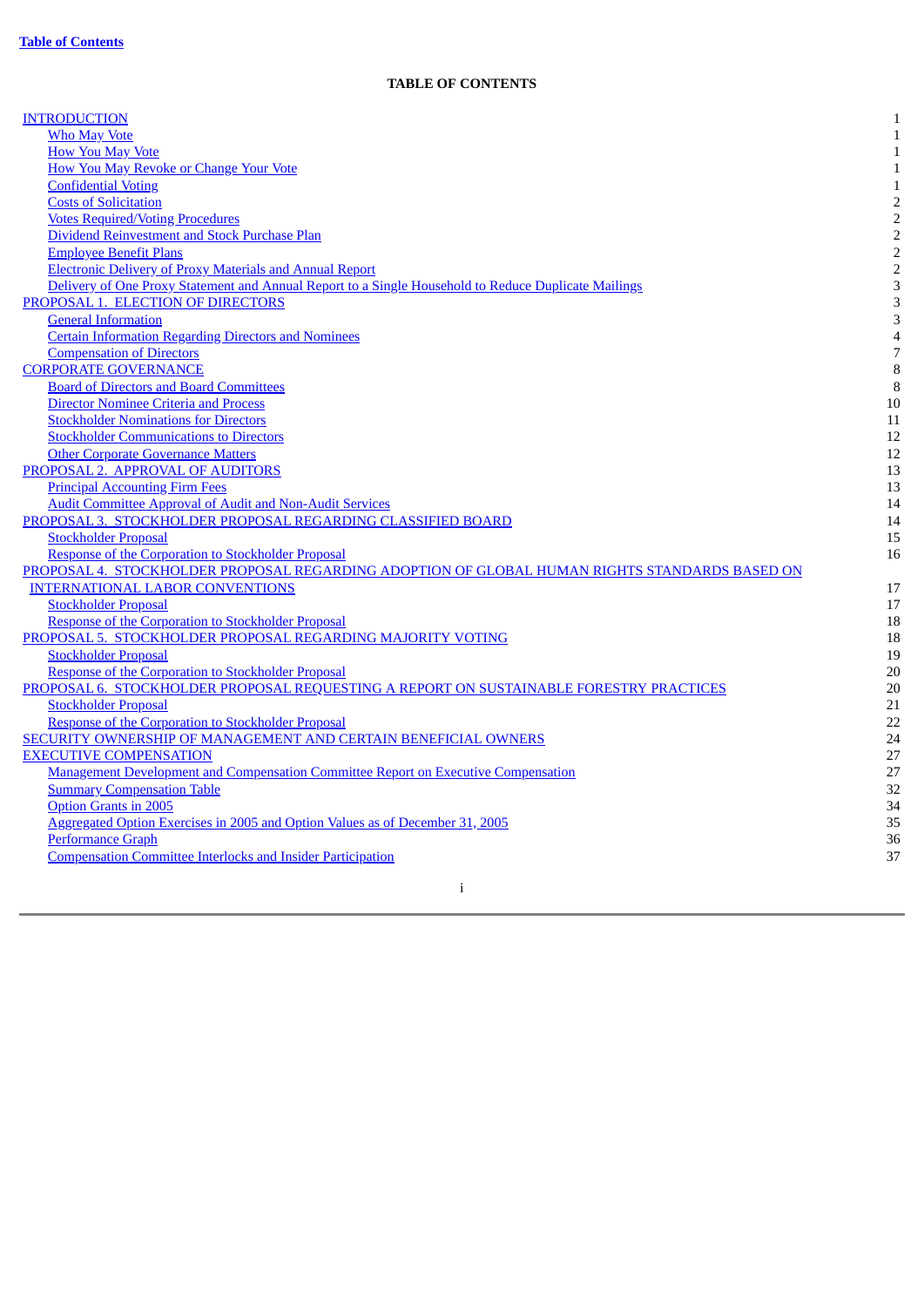#### **[Ta](#page-5-0)ble of Contents**

| Defined Benefit Retirement Plan                         | 37    |
|---------------------------------------------------------|-------|
| <b>Executive Officer Severance Plans</b>                | 38    |
| SECTION 16(a) BENEFICIAL OWNERSHIP REPORTING COMPLIANCE | 39    |
| <b>CERTAIN TRANSACTIONS AND BUSINESS RELATIONSHIPS</b>  | 40    |
| <b>2007 STOCKHOLDER PROPOSALS</b>                       | 40    |
| ANNUAL MEETING ADVANCE NOTICE REQUIREMENTS              | 41    |
| <b>AUDIT COMMITTEE REPORT</b>                           | 41    |
| <b>OTHER MATTERS</b>                                    | 42    |
| APPENDIX A — INDEPENDENCE OF DIRECTORS                  | A-1   |
| APPENDIX B - AUDIT COMMITTEE CHARTER                    | $B-1$ |
|                                                         |       |

i i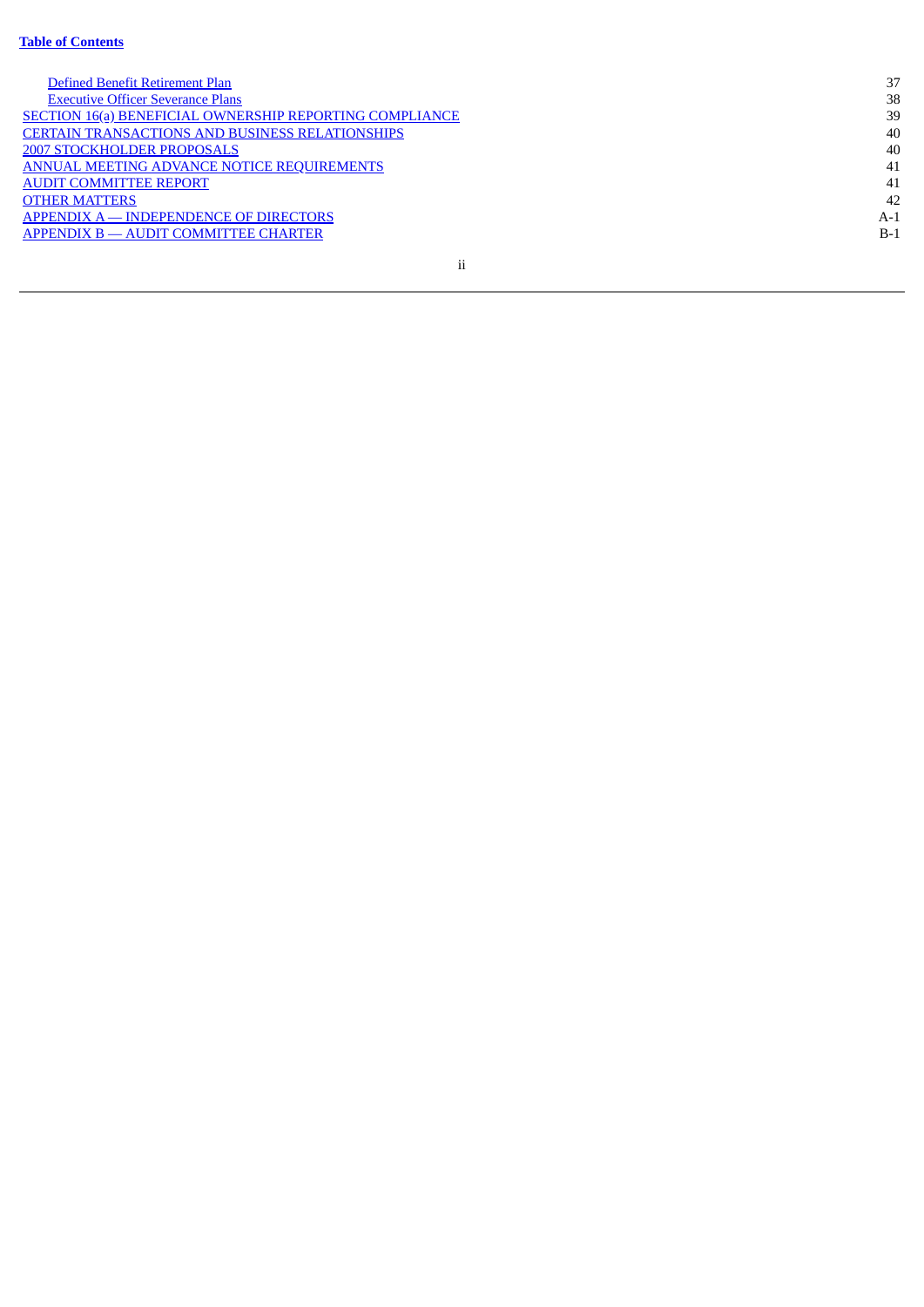

## **PROXY STATEMENT**

## **INTRODUCTION**

<span id="page-7-0"></span>The accompanying proxy is solicited on behalf of the Board of Directors of Kimberly-Clark Corporation for use at the Annual Meeting of Stockholders to be held on April 27, 2006 and at any adjournment thereof. We are first mailing this proxy statement and the accompanying proxy to holders of the Corporation's common stock on March 14, 2006.

## <span id="page-7-1"></span>**Who May Vote**

Each stockholder of record at the close of business on February 27, 2006 will be entitled to one vote for each share registered in the stockholder's name. As of that date, there were outstanding 461,083,650 shares of common stock of the Corporation.

#### <span id="page-7-2"></span>**How You May Vote**

You may vote in person by attending the meeting, by completing and returning a proxy by mail, or by using the Internet or telephone. To vote your proxy by mail, mark your vote on the enclosed proxy card, then follow the instructions on the card. To vote your proxy using the Internet or telephone, see the instructions on the proxy form and have the proxy form available when you access the Internet website or place your telephone call.

The named proxies will vote your shares according to your directions. If you sign and return your proxy but do not make any of the selections, the named proxies will vote your shares for the election of directors, for approval of the selection of the Corporation's independent auditors and against approval of the stockholder proposals.

#### <span id="page-7-3"></span>**How You May Revoke or Change Your Vote**

You may revoke your proxy before the time of voting at the meeting in any of the following ways:

- by mailing a revised proxy to the Secretary of the Corporation
- by changing your vote on the Internet website
- by using the telephone voting procedures
- by voting in person at the meeting

## <span id="page-7-4"></span>**Confidential Voting**

Proxy cards are received by the Corporation's independent proxy processing agent, and the vote is certified by independent Inspectors of Election. Proxy cards and ballots that identify the vote of stockholders and plan participants will be kept confidential, except as necessary to meet legal requirements, in cases where stockholders and participants request disclosure or write comments on their cards, or in a contested matter involving an opposing proxy solicitation. During the proxy solicitation period, the Corporation will receive daily tabulation reports from the independent proxy processing agent, but these reports provide only aggregate data. In addition, the agent will identify stockholders who fail to vote so that the Corporation may contact them and request they do so.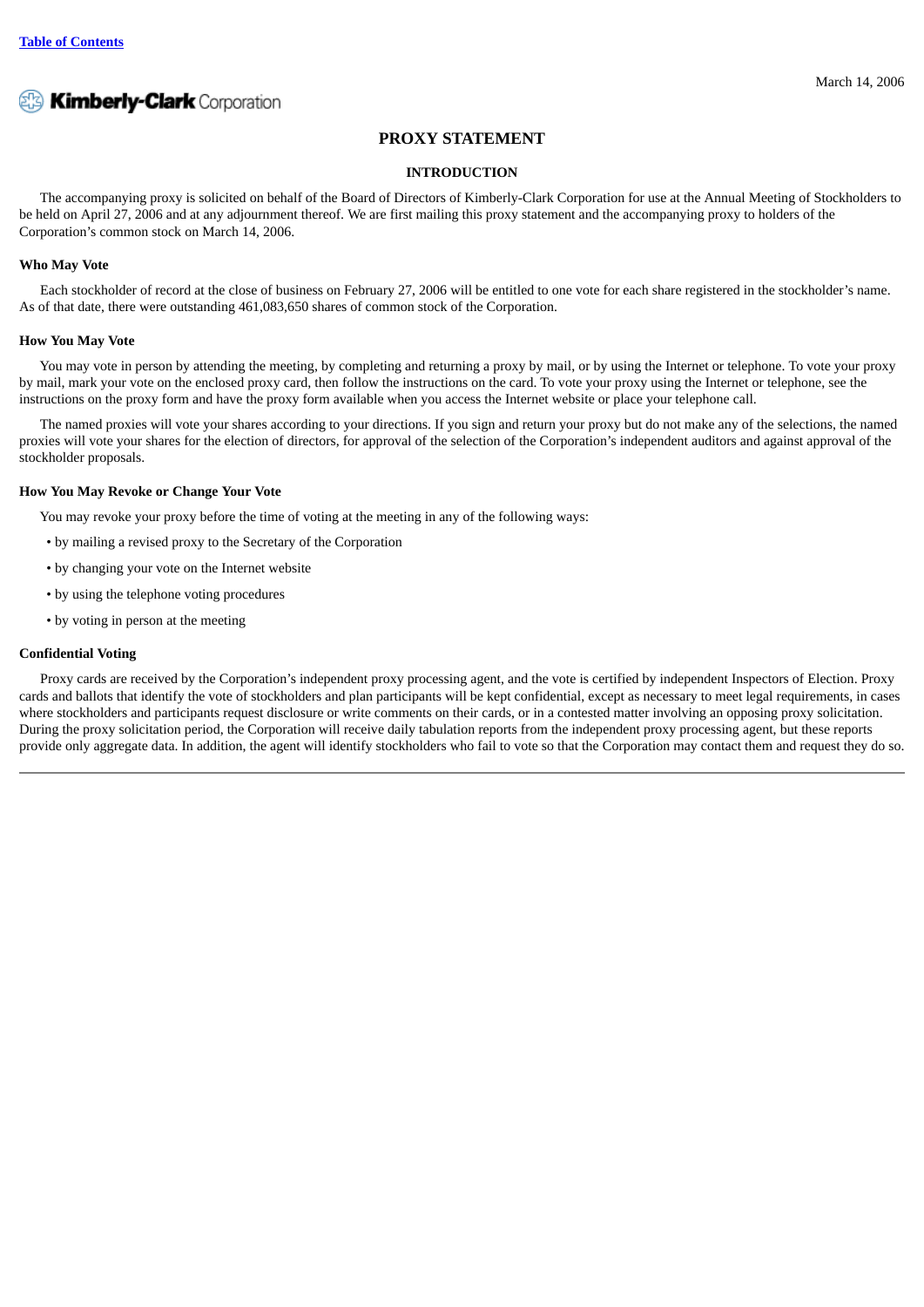#### <span id="page-8-0"></span>**Costs of Solicitation**

The Corporation will bear the cost of preparing, printing and delivering materials in connection with this solicitation of proxies including the cost of the proxy solicitation and the expenses of brokers, fiduciaries and other nominees in forwarding proxy material to beneficial owners. In addition to the use of mail and electronic delivery, solicitation may be made by telephone or otherwise by regular employees of the Corporation. The Corporation has retained D. F. King & Co., Inc. to aid in the solicitation at a cost of approximately \$14,000 plus reimbursement of out-of-pocket expenses.

#### <span id="page-8-1"></span>**Votes Required/ Voting Procedures**

A majority of the shares of the Corporation's common stock, present in person or represented by proxy, shall constitute a quorum for purposes of the Annual Meeting. Directors shall be elected by a plurality of the votes present in person or represented by proxy at the Annual Meeting and entitled to vote on the election of directors. In all matters other than the election of directors, the affirmative vote of a majority of shares present in person or represented by proxy at the Annual Meeting and entitled to vote on the subject matter shall be the act of the stockholders. Abstentions are treated as votes against a proposal and broker non-votes will not be considered present and entitled to vote.

#### <span id="page-8-2"></span>**Dividend Reinvestment and Stock Purchase Plan**

If a stockholder is a participant in the Corporation's Automatic Dividend Reinvestment and Stock Purchase Plan, the proxy card represents the number of full shares in the stockholder's account in the plan, as well as shares registered in the stockholder's name.

#### <span id="page-8-3"></span>**Employee Benefit Plans**

The Corporation also is sending this proxy statement and voting materials to participants in various employee benefit and stock purchase plans of the Corporation. The trustee of each plan, as the stockholder of record of the shares of the common stock of the Corporation held in the plans, will vote whole shares of stock attributable to each participant's interest in the plans in accordance with the directions the participant gives or, if no directions are given by the participant, in accordance with the directions of the respective plan committee.

## <span id="page-8-4"></span>**Electronic Delivery of Proxy Materials and Annual Report**

The Notice of Annual Meeting and proxy statement and the Corporation's 2005 Annual Report are available on our website at www.kimberly-clark.com. Instead of receiving copies of the proxy statement and annual report in the mail, stockholders may elect to receive an e-mail with a link to these documents on the Internet. Receiving your proxy materials online saves the Corporation the cost of producing and mailing documents to your home or business and gives you an automatic link to the proxy voting site.

*Stockholders of Record.* If your shares are registered in your own name, to enroll in the electronic delivery service, go directly to our transfer agent's website at www.econsent.com/kmb anytime and follow the instructions.

*Beneficial Stockholders.* If your shares are not registered in your name, to enroll in the electronic delivery service, check the information provided to you by your bank or broker, or contact your bank or broker for information on electronic delivery service.

*Plan Participants.* If you are a participant in one or more of the Corporation's employee benefit or stock purchase plans, to enroll in the electronic delivery service, go directly to our transfer agent's website at www.econsent.com/kmb anytime and follow the instructions.

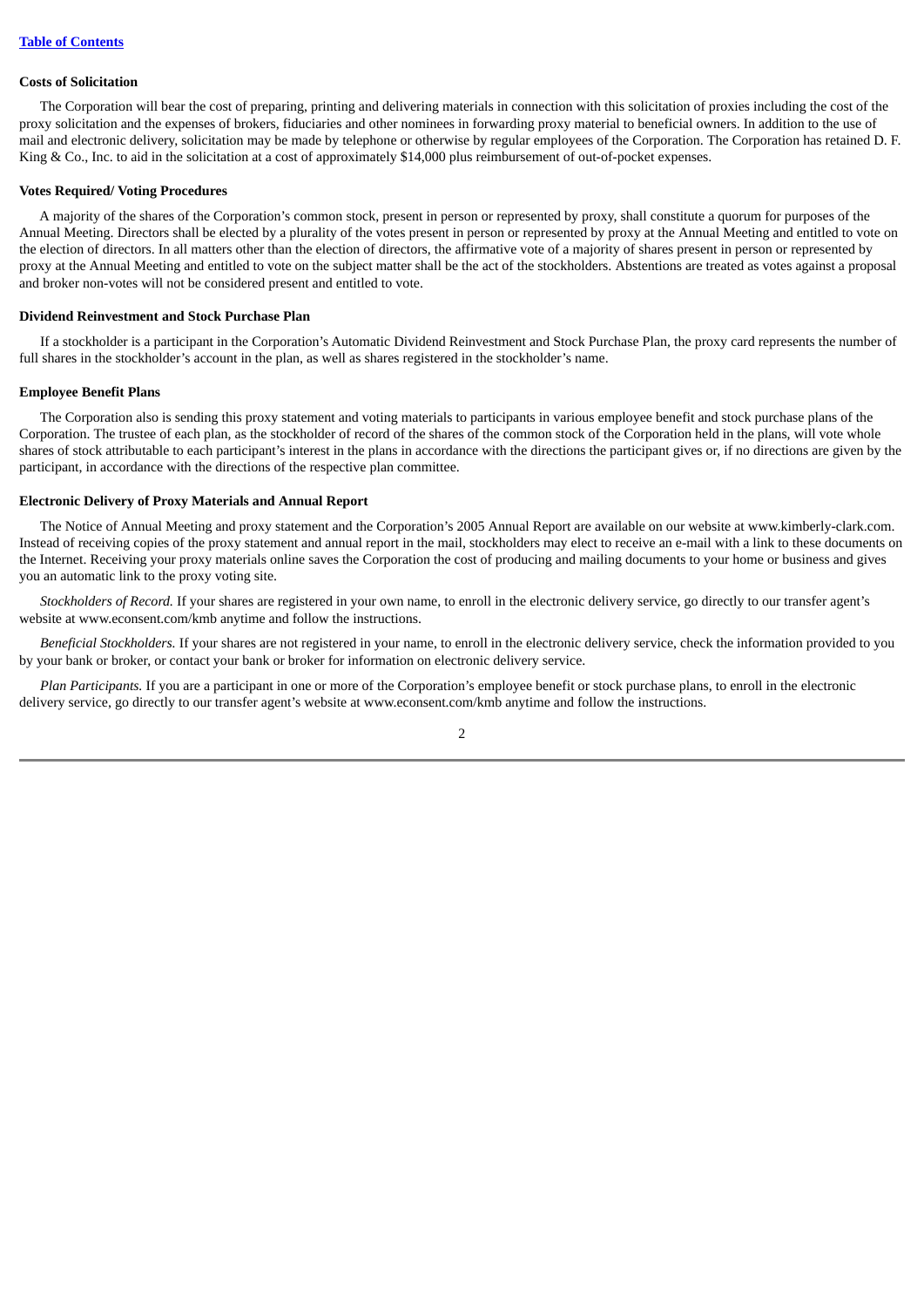#### <span id="page-9-0"></span>**Delivery of One Proxy Statement and Annual Report to a Single Household to Reduce Duplicate Mailings**

Each year in connection with the Corporation's Annual Meeting of Stockholders, the Corporation is required to send to each stockholder of record a proxy statement and annual report, and to arrange for a proxy statement and annual report to be sent to each beneficial stockholder whose shares are held by or in the name of a broker, bank, trust or other nominee. Because many stockholders hold shares of the Corporation's common stock in multiple accounts or share an address with other stockholders, this process results in duplicate mailings of proxy statements and annual reports. Stockholders may avoid receiving duplicate mailings and save the Corporation the cost of producing and mailing duplicate documents as follows:

*Stockholders of Record.* If your shares are registered in your own name and you are interested in consenting to the delivery of a single proxy statement or annual report, you may contact Stockholder Services by mail at P.O. Box 612606, Dallas, Texas 75261-2606, by telephone at 972-281-1522 or by e-mail at stockholders@kcc.com.

*Beneficial Stockholders.* If your shares are not registered in your own name, your broker, bank, trust or other nominee that holds your shares may have asked you to consent to the delivery of a single proxy statement or annual report if there are other Kimberly-Clark stockholders who share an address with you. If you currently receive more than one proxy statement or annual report at your household, and would like to receive only one copy of each in the future, you should contact your nominee.

*Right to Request Separate Copies.* If you consent to the delivery of a single proxy statement and annual report but later decide that you would prefer to receive a separate copy of the proxy statement or annual report, as applicable, for each stockholder sharing your address, then please notify us or your nominee, as applicable, and we or they will promptly deliver such additional proxy statements or annual reports. If you wish to receive a separate copy of the proxy statement or annual report for each stockholder sharing your address in the future, you may also contact Stockholder Services by mail at P.O. Box 612606, Dallas, Texas 75261-2606, by telephone at 972-281-1522 or by e-mail at stockholders@kcc.com.

## **PROPOSAL 1. ELECTION OF DIRECTORS**

## <span id="page-9-2"></span><span id="page-9-1"></span>**General Information**

The Board of Directors is divided into three classes, as required by the Corporation's Restated Certificate of Incorporation (the "Charter"). Directors of one class are elected each year for a term of three years. As of the date of this proxy statement, the Board of Directors consists of twelve members, including Abelardo E. Bru who was elected to the Board by the Board of Directors effective as of September 1, 2005 and John R. Alm who was elected to the Board by the Board of Directors effective as of February 22, 2006. Four of the directors have terms which expire at this year's Annual Meeting (Class of 2006), four have terms which expire at the 2007 Annual Meeting (Class of 2007) and four have terms which expire at the 2008 Annual Meeting (Class of 2008).

The four nominees for director set forth on the following pages are proposed to be elected at this year's Annual Meeting to serve for a term to expire at the 2009 Annual Meeting of Stockholders (Class of 2009) and until their successors are elected and have qualified. Should any nominee become unable to serve, proxies may be voted for another person designated by management. All nominees have advised the Corporation that they will serve if elected. The remaining eight directors will continue to serve as directors for the terms set forth on the following pages.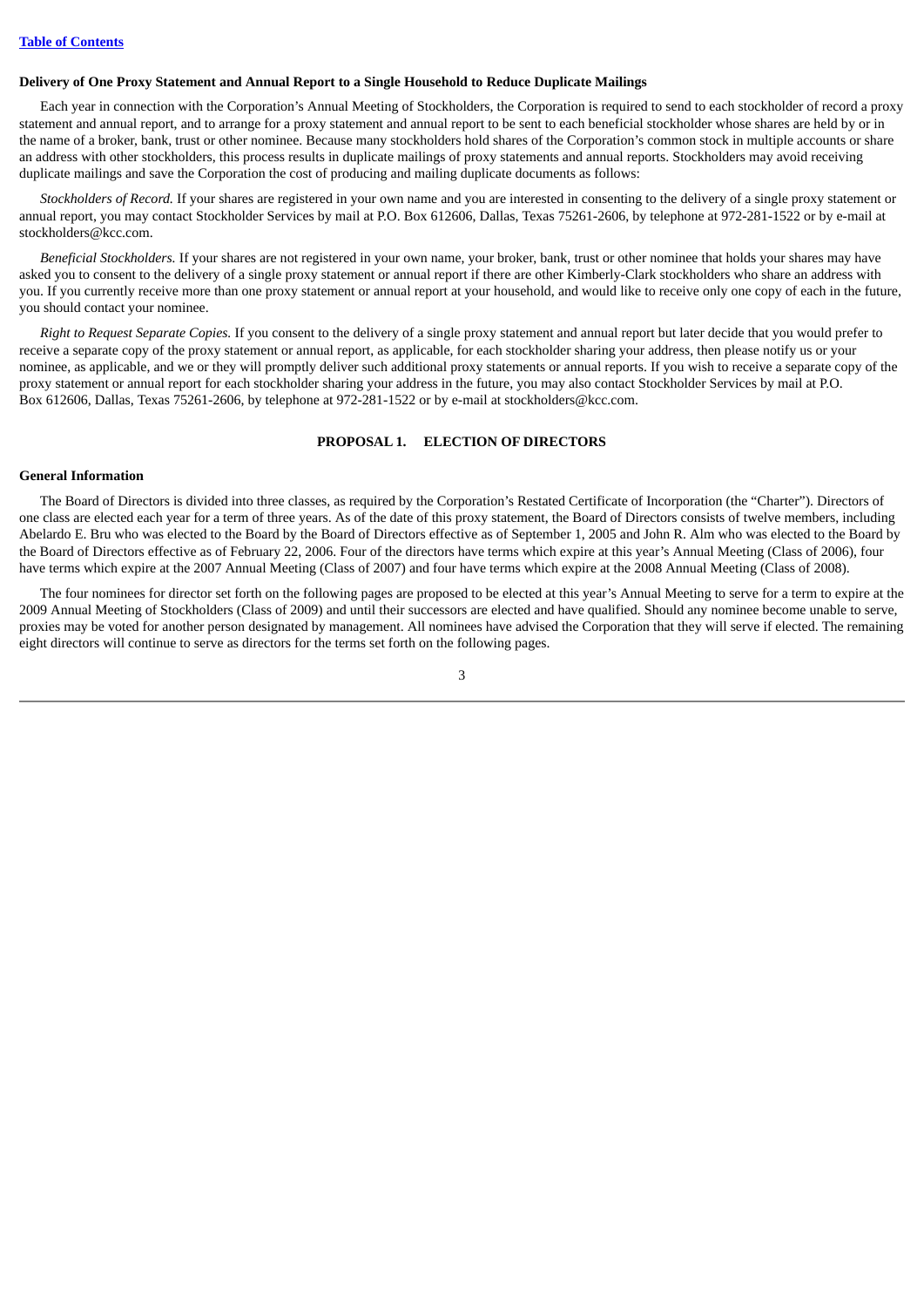#### <span id="page-10-0"></span>**Certain Information Regarding Directors and Nominees**

The names of the nominees for the Class of 2009 and of the other directors continuing in office, their ages as of the date of the Annual Meeting, the year each first became a director, their principal occupations during at least the past five years, other directorships held by each as of March 1, 2006 and certain other biographical information are set forth on the following pages by Class, in the order of the next Class to stand for election.

### **NOMINEES FOR ELECTION TO THE BOARD OF DIRECTORS**

**For a Three-Year Term Expiring at the 2009 Annual Meeting of Stockholders (Class of 2009)**

#### **Dennis R. Beresford,** *67, Director since 2002*

## *Ernst & Young Executive Professor of Accounting, University of Georgia*

Mr. Beresford has served as Ernst & Young Executive Professor of Accounting at the J.M. Tull School of Accounting, Terry College of Business, University of Georgia since 1997. From 1987 to 1997, he served as the Chairman of the Financial Accounting Standards Board. Prior to that, Mr. Beresford held various positions at the accounting firm of Ernst & Young. He serves on the board of directors and audit committee of Legg Mason, Inc.

#### **Abelardo E. Bru,** *57, Director since 2005*

#### *Retired Vice Chairman, PepsiCo, Inc.*

Mr. Bru retired as Vice Chairman of PepsiCo, a food and beverage company, in 2005. He joined PepsiCo in 1976. Mr. Bru served from 1999 to 2003 as President and Chief Executive Officer and in 2003 to 2004 as Chief Executive Officer and Chairman of Frito-Lay Inc., a division of PepsiCo. Prior to leading Frito-Lay, Mr. Bru led PepsiCo's largest international business, Sabritas Mexico, as President and General Manager from 1992 to 1999. Mr. Bru is a member of the board of directors of Office Depot Inc. and the Education is Freedom Foundation.

#### **Thomas J. Falk,** *47, Director since 1999*

#### *Chairman of the Board and Chief Executive Officer*

Mr. Falk was elected Chairman of the Board and Chief Executive Officer of the Corporation in 2003 and President and Chief Executive Officer in 2002. Prior to that, he served as President and Chief Operating Officer since 1999. Mr. Falk previously had been elected Group President-Global Tissue, Pulp and Paper in 1998, where he was responsible for the Corporation's global tissue businesses. Earlier in his career, Mr. Falk had responsibility for the Corporation's North American Infant Care, Child Care and Wet Wipes businesses. Mr. Falk joined the Corporation in 1983 and has held other senior management positions in the Corporation. He also serves on the board of directors of Centex Corporation, Grocery Manufacturers of America, Inc. and the University of Wisconsin Foundation, and serves as a governor of the Boys & Girls Clubs of America.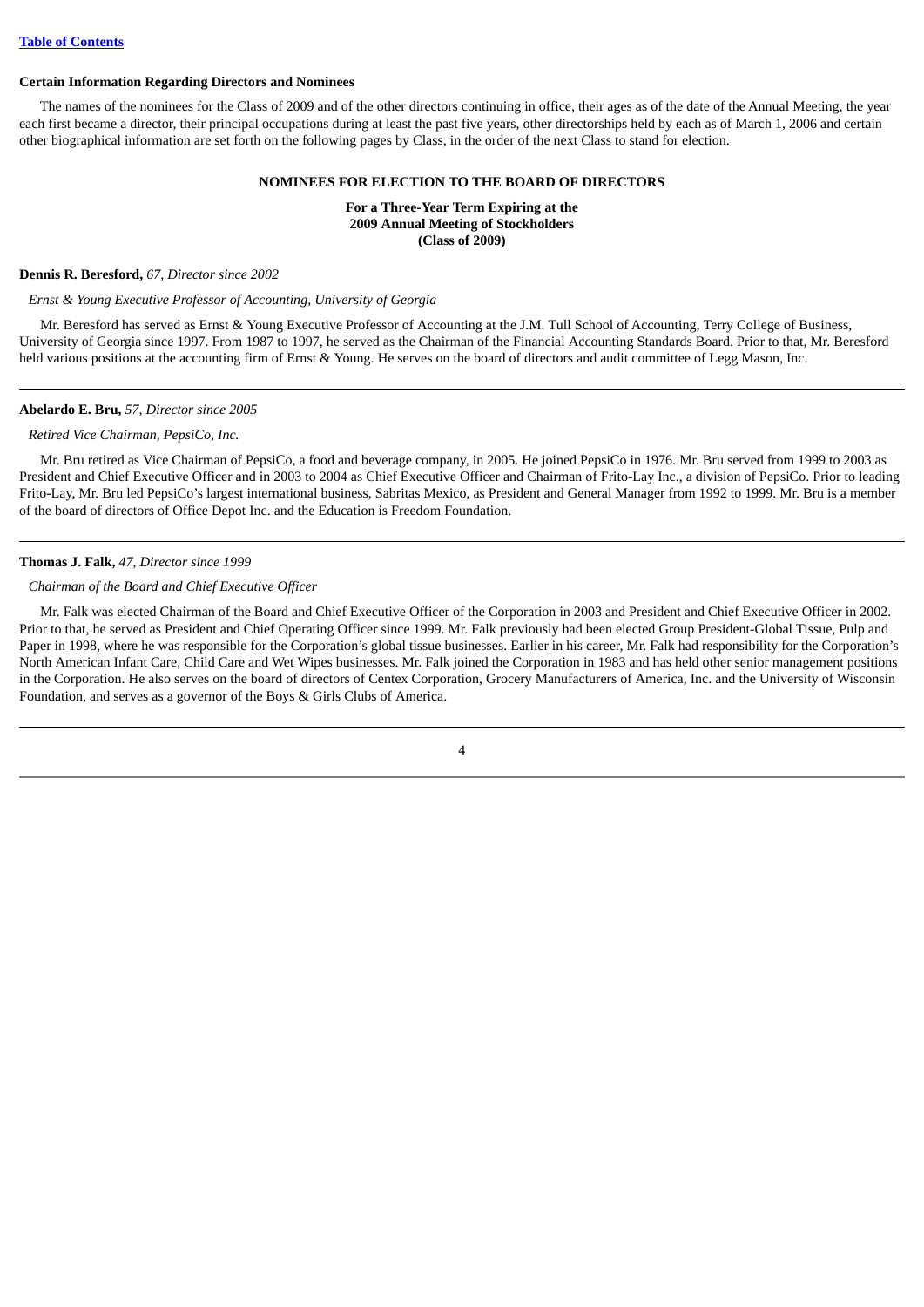#### **Mae C. Jemison, M.D.**, *49, Director since 2002*

*President, BioSentient Corporation*

Dr. Jemison is founder and President of The Jemison Group, Inc., a technology consulting company, and BioSentient Corporation, a medical devices company. She chairs The Earth We Share international science camp. Dr. Jemison served as a professor of Environmental Studies at Dartmouth College from 1995 to 2002. From 1987 to 1993, she served as a National Aeronautics and Space Administration (NASA) astronaut. Dr. Jemison serves on the board of directors of Scholastic Corporation, Valspar Corporation, Gen-Probe Incorporated and The Dorothy Jemison Foundation for Excellence and is a member of the National Academy of Sciences' Institute of Medicine.

### **MEMBERS OF THE BOARD OF DIRECTORS CONTINUING IN OFFICE**

**Term Expiring at the 2007 Annual Meeting of Stockholders (Class of 2007)**

### **Pastora San Juan Cafferty,** *65, Director since 1976*

#### *Professor Emerita, University of Chicago*

Ms. Cafferty has served since 2005 as a Professor Emerita at the University of Chicago's School of Social Service Administration where she had been a member of the faculty since 1971. Ms. Cafferty is a director of Harris Financial Corp. (formerly Bankmont Financial Corp.), a private company, Waste Management, Inc. and the Peoples Energy Corporation and its subsidiaries, and a trustee of the Lyric Opera Association and Rush-Presbyterian-St. Luke's Medical Center in Chicago.

#### **Claudio X. Gonzalez,** *71, Director since 1976*

## *Chairman of the Board and Managing Director, Kimberly-Clark de Mexico, S.A. de C.V.*

Mr. Gonzalez has served as Chairman of the Board and Managing Director of Kimberly-Clark de Mexico, S.A. de C.V., an equity company of the Corporation, since 1973. He was employed by the Corporation in 1956 and by Kimberly-Clark de Mexico, S.A., the predecessor of Kimberly-Clark de Mexico, S.A. de C.V., in 1957. Mr. Gonzalez is a director of Kellogg Company, General Electric Company, The Investment Company of America, Home Depot Inc., The Mexico Fund, Grupo ALFA, Grupo Carso, Grupo Mexico, Grupo Televisa and America Movil.

## **Linda Johnson Rice,** *48, Director since 1995*

*President and Chief Executive Officer, Johnson Publishing Company, Inc.*

Mrs. Johnson Rice has been President and Chief Executive Officer of Johnson Publishing Company, Inc., a multi-media company, since 2002. She joined that company in 1980, became Vice President in 1985 and was elected President and Chief Operating Officer in 1987. Mrs. Johnson Rice is a director of Bausch & Lomb Incorporated, MoneyGram International, Inc. and Omnicom Group, Inc.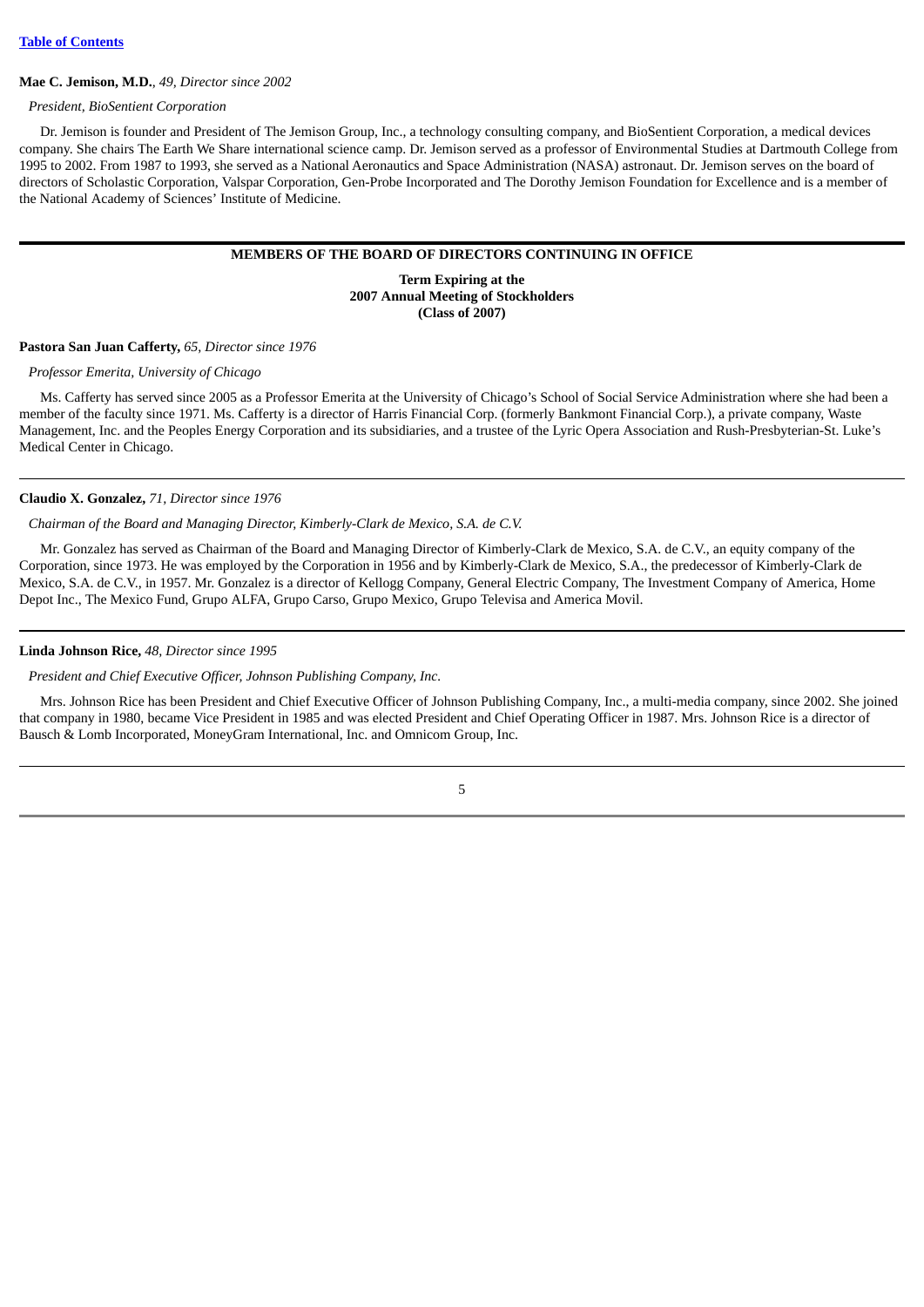#### **Marc J. Shapiro,** *58, Director since 2001*

#### *Retired Vice Chairman, J. P. Morgan Chase & Co.*

Mr. Shapiro retired in 2003 as Vice Chairman of J. P. Morgan Chase & Co., a financial services company. Before becoming Vice Chairman of J. P. Morgan Chase & Co. in 1997, Mr. Shapiro was Chairman, President and Chief Executive Officer of Chase Bank of Texas, a wholly-owned subsidiary of J. P. Morgan Chase & Co., from 1989 until 1997. He now serves as a consultant to J. P. Morgan Chase & Co. as a non-executive Chairman of its Texas operations. Mr. Shapiro is a member of the board of directors of Burlington Northern Santa Fe Corporation and a trustee of Weingarten Realty Investors. He also serves on the boards of M.D. Anderson Cancer Center, Baylor College of Medicine, the Hobby Center for the Performing Arts, Rice University and BioHouston.

## **Term Expiring at the 2008 Annual Meeting of Stockholders (Class of 2008)**

#### **John R. Alm,** *60, Director since February 2006*

#### *Retired President and Chief Executive Officer, Coca-Cola Enterprises Inc.*

Mr. Alm retired as President and Chief Executive Officer of Coca-Cola Enterprises Inc., a beverage company, in December 2005. He had been Chief Executive Officer since January 2004 and President and Chief Operating Officer since January 2000. Mr. Alm joined Coca-Cola Enterprises Inc. in 1992 and held numerous other senior management positions until his retirement. He is a member of the board of directors of Washington Group International, Inc.

#### **John F. Bergstrom,** *59, Director since 1987*

#### *Chairman and Chief Executive Officer, Bergstrom Corporation*

Mr. Bergstrom has served as Chairman and Chief Executive Officer of Bergstrom Corporation, Neenah, Wisconsin, for more than the past five years. Bergstrom Corporation owns and operates automobile sales and leasing businesses and a credit life insurance company in Wisconsin. Mr. Bergstrom is a director of the Wisconsin Energy Corporation and its wholly-owned subsidiary Wisconsin Electric Power Company, Sensient Technologies Corp., Banta Corporation, and Midwest Air Group, Inc. He also is a member of the board of trustees of Marquette University and the Theda Clark Hospital Foundation.

#### **Robert W. Decherd,** *55, Director since 1996*

## *Chairman of the Board, President and Chief Executive Officer, Belo Corp.*

Mr. Decherd has served as Chairman of the Board and Chief Executive Officer of Belo Corp., a broadcasting and publishing company, since 1987. Mr. Decherd became President of that company in 1994, and previously served as President from 1985 through 1986. He has been a director of Belo Corp. since 1976. Mr. Decherd is a member of the Advisory Council for the Harvard University Center for Ethics and the Professions, and serves on the Media Security and Reliability Council as part of President Bush's Homeland Security initiative. He is co-chair of the Dallas Chief Executive Officer Roundtable.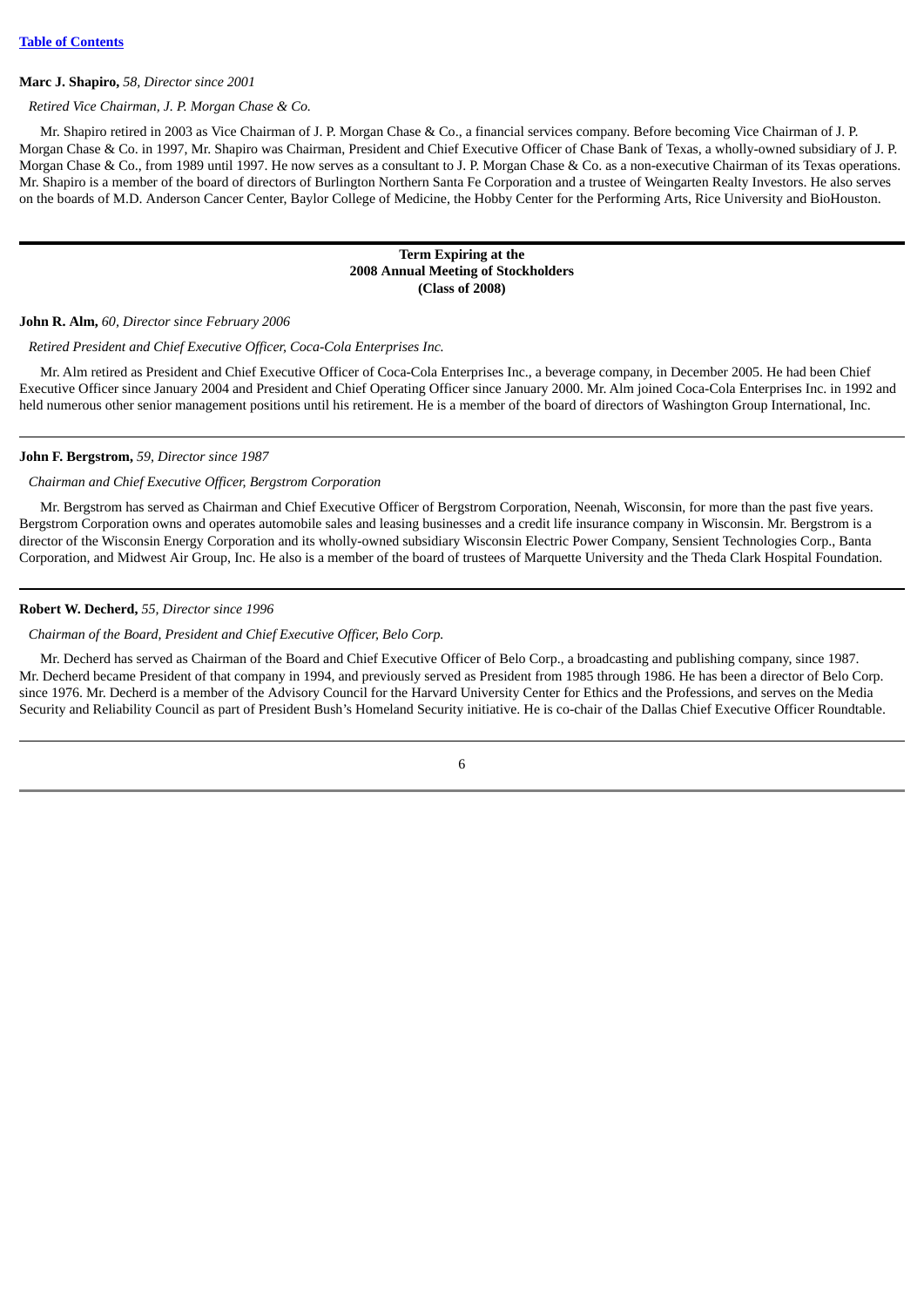#### **G. Craig Sullivan,** *66, Director since 2004*

#### *Retired Chairman and Chief Executive Officer, The Clorox Company*

Mr. Sullivan retired as Chairman and Chief Executive Officer of The Clorox Company, a consumer products company, in December 2003. He joined The Clorox Company in 1971 and held a number of senior sales and management positions during his career, culminating in his election as Chief Executive Officer and Chairman of the Board in 1992. Mr. Sullivan also serves as a director of Mattel, Inc. In addition, he is a director of The American Ireland Fund, and serves on the capital campaign committee for St. Anthony's Foundation in San Francisco.

## <span id="page-13-0"></span>**Compensation of Directors**

The Corporation's objectives for director compensation are to remain competitive with the compensation paid to directors of comparable companies, to keep pace with changes in best corporate governance practices in such compensation, and to reinforce the Corporation's practices of encouraging stock ownership. In 2003, the Nominating and Corporate Governance Committee recommended to the Board the current director compensation policies following its determination that the policy met these objectives. The current policies have been in place for calendar years 2004 and 2005, and are expected to be the same for 2006.

In 2005, directors who were not officers or employees of the Corporation or any of its subsidiaries, affiliates or equity companies ("Outside Directors") received (1) an annual cash retainer of \$70,000 payable pro rata quarterly in advance and (2) a grant of 2,000 restricted share units. Outside Directors who join the Board during a calendar year receive a pro-rated portion of the annual retainer and grant of restricted share units. Outside Directors who were also chairmen of the Audit Committee, Management Development and Compensation Committee or Nominating and Corporate Governance Committee on January 3, 2005 each received an additional grant of 300 restricted share units, and the Lead Director received an additional grant of 500 restricted share units. In addition, the Corporation reimbursed Outside Directors for expenses incurred as a result of attending Board or committee meetings.

Other than the cash retainer, grants of restricted share units, dividends on restricted share units and participation in the programs described above, no Outside Director received any other compensation or perquisites from the Corporation for services as a director in 2005.

Restricted share units are not shares of common stock of the Corporation. Rather, restricted share units represent the right to receive an amount, payable in shares of common stock of the Corporation, equal to the value of a specified number of shares of common stock of the Corporation within 90 days following the restricted period. The restricted period for the restricted share units begins on the date of grant and expires on the date the Outside Director retires from or otherwise terminates service on the Board. During the restricted period, (1) restricted share units may not be sold, assigned, transferred or otherwise disposed of, or mortgaged, pledged or otherwise encumbered and (2) Outside Directors are credited with dividends, equivalent in value to those declared and paid on shares of the Corporation's common stock, on all restricted share units granted to them.

The aggregate value of the compensation paid to each Outside Director in 2005, based on the closing price of the Corporation's common stock on the date of grants of restricted share units and the payment dates of dividends on restricted share units, was: Mr. Beresford (\$226,658); Mr. Bergstrom (\$206,943); Mr. Bru (\$76,787); Ms. Cafferty (\$227,207); Mr. Decherd (\$240,351); Dr. Jemison (\$206,943); Mrs. Rice (\$206,943); Mr. Shapiro (\$226,523); and Mr. Sullivan (\$201,438).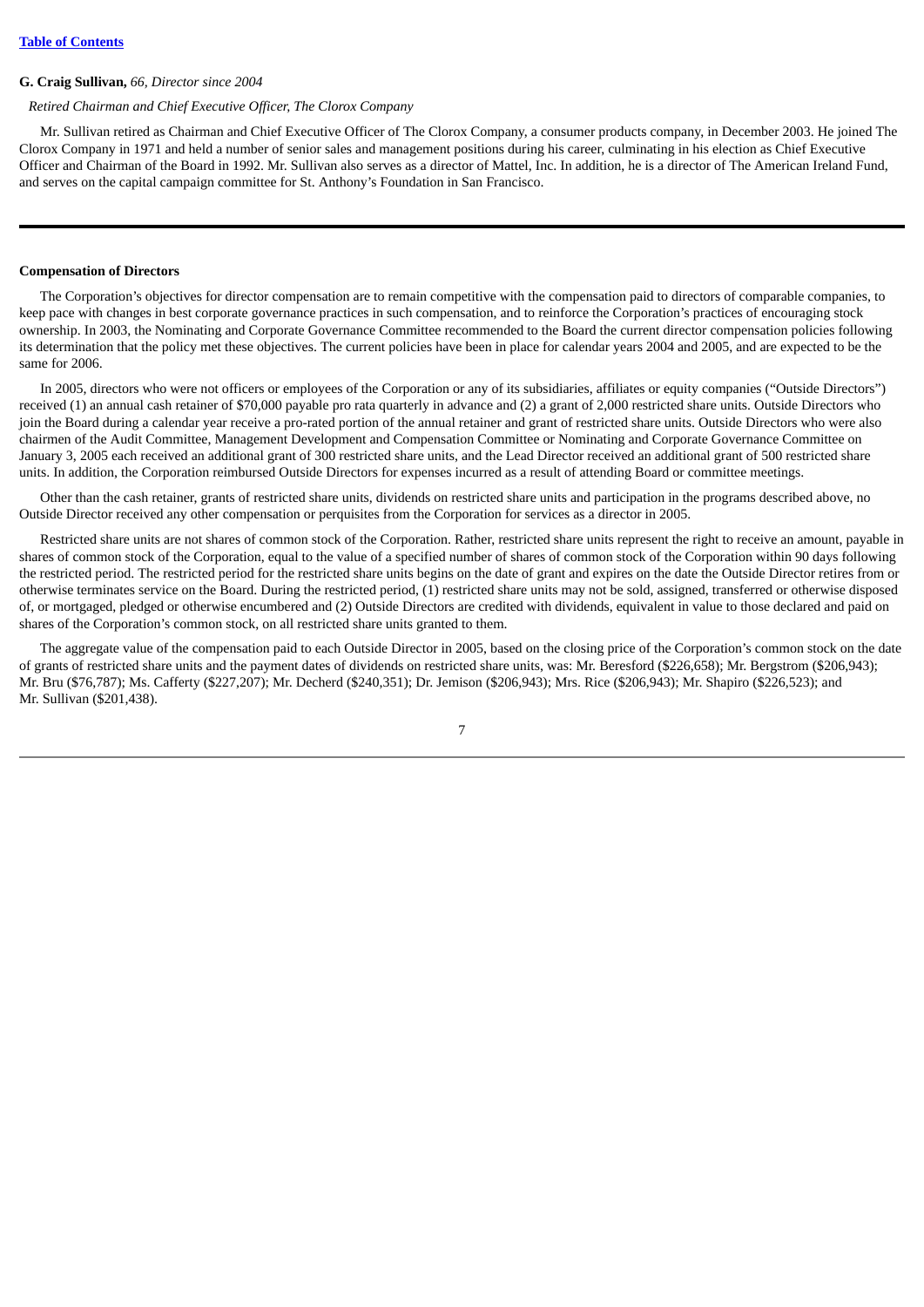A director who is not an Outside Director does not receive any compensation for services as a member of the Board or any committee, but is reimbursed for expenses incurred as a result of the services.

## <span id="page-14-0"></span>**The Board of Directors unanimously recommends a vote FOR the election of the four nominees for director.**

## **CORPORATE GOVERNANCE**

Since 1996, the Corporation's By-Laws have provided that a majority of the directors be independent directors ("Independent Directors"). In addition, the Corporate Governance Policies adopted by the Board provide independence standards consistent with the listing standards of the New York Stock Exchange ("NYSE"). The relevant portions of the Corporate Governance Policies are attached as Appendix A. The nominees for director are such that immediately after the election of the nominees to the Board of Directors, a majority of all directors holding office will be Independent Directors. The Board has determined that all directors and nominees are Independent Directors, except for Thomas J. Falk and Claudio X. Gonzalez.

The Corporation's independent Board of Directors helps ensure good corporate governance and strong internal controls. The Corporation is in compliance with all corporate governance requirements of the NYSE, Securities and Exchange Commission and Sarbanes-Oxley Act of 2002.

#### <span id="page-14-1"></span>**Board of Directors and Board Committees**

The Board of Directors met six times in 2005. All of the incumbent directors attended in excess of 75 percent of the total number of meetings of the Board and committees of the Board on which they served.

Although the Corporation does not have a formal policy with respect to director attendance at Annual Meetings, since 1997, all nominees and continuing directors have attended the Annual Meetings. Ten of the Corporation's directors then in office, which constituted all nominees and continuing directors, attended the Corporation's 2005 Annual Meeting.

The standing committees of the Board include the Audit Committee, Management Development and Compensation Committee, Nominating and Corporate Governance Committee and Executive Committee. In compliance with applicable NYSE corporate governance rules, the Board has adopted charters for the Audit, Management Development and Compensation, and Nominating and Corporate Governance Committees. These charters are available on the Corporation's website at www.kimberly-clark.com. Stockholders may also contact Stockholder Services, P.O. Box 612606, Dallas, Texas 75261-2606 or call (972) 281-1522 to obtain copies of the charters without charge. The Audit Committee charter is also attached as Appendix B.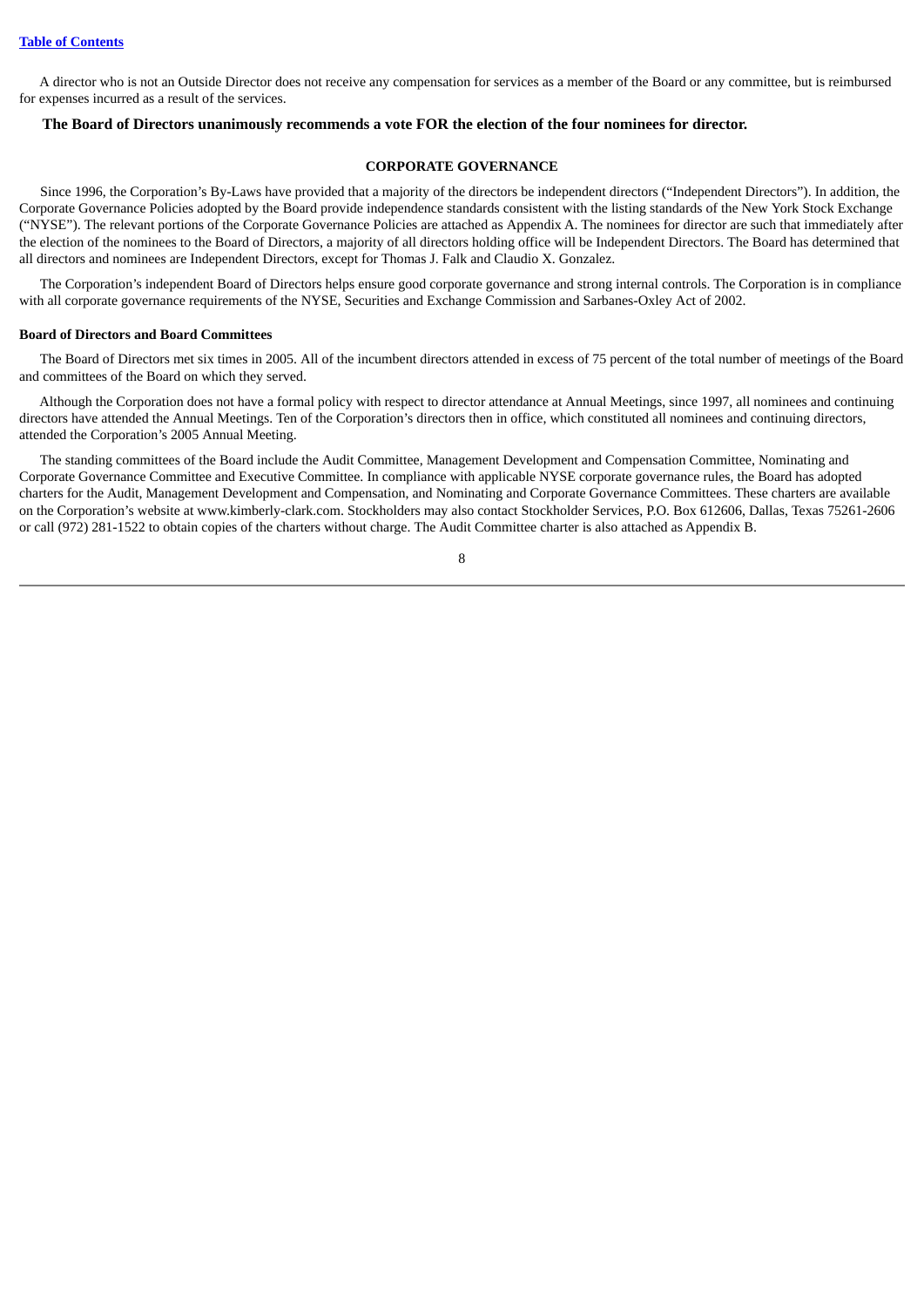The following table identifies the membership, functions, and number of meetings in 2005 of each of the standing committees:

| <b>Name of Committee</b><br>and Members | <b>Principal Functions of the Committee</b>                    | <b>Number of</b><br><b>Meetings in 2005</b> |  |
|-----------------------------------------|----------------------------------------------------------------|---------------------------------------------|--|
| AUDIT(1)                                | • Oversees (i) the quality and integrity of the financial      | 9                                           |  |
|                                         | statements; (ii) compliance with ethical policies contained in |                                             |  |
| Dennis R. Beresford, Chair(2)           | the Code of Conduct, and legal and regulatory requirements;    |                                             |  |
| John R. $Alm(3)$                        | (iii) the independence, qualification and performance of the   |                                             |  |
| John F. Bergstrom                       | Corporation's independent auditors; and (iv) the performance   |                                             |  |
| Mae C. Jemison, M.D.                    | of the Corporation's internal auditors                         |                                             |  |
|                                         | • Selects, subject to stockholder approval, and engages and    |                                             |  |
|                                         | oversees the work of the Corporation's independent auditors    |                                             |  |
|                                         | • Reviews the scope of the audits and audit findings,          |                                             |  |
|                                         | including any comments or recommendations of the               |                                             |  |
|                                         | Corporation's independent auditors                             |                                             |  |
|                                         | • Establishes policy in connection with internal audit         |                                             |  |
|                                         | programs                                                       |                                             |  |
|                                         | • Pre-approves all audit and non-audit services provided by    |                                             |  |
|                                         | the independent auditors                                       |                                             |  |
|                                         | • Reviews risk assessment and management policies              |                                             |  |
| <b>MANAGEMENT DEVELOPMENT AND</b>       | • Establishes and administers the policies governing annual    | 6                                           |  |
| COMPENSATION(4)                         | compensation and long-term compensation, including stock       |                                             |  |
|                                         | option awards, restricted share awards and restricted share    |                                             |  |
| Marc J. Shapiro, Chair                  | unit awards                                                    |                                             |  |
| Abelardo E. Bru(5)                      | • Oversees (i) leadership development for senior               |                                             |  |
| Pastora San Juan Cafferty               | management and future senior management candidates; and        |                                             |  |
| G. Craig Sullivan                       | (ii) key organizational effectiveness and engagement policies  |                                             |  |
|                                         | • Reviews diversity programs and key metrics                   |                                             |  |
|                                         | 9                                                              |                                             |  |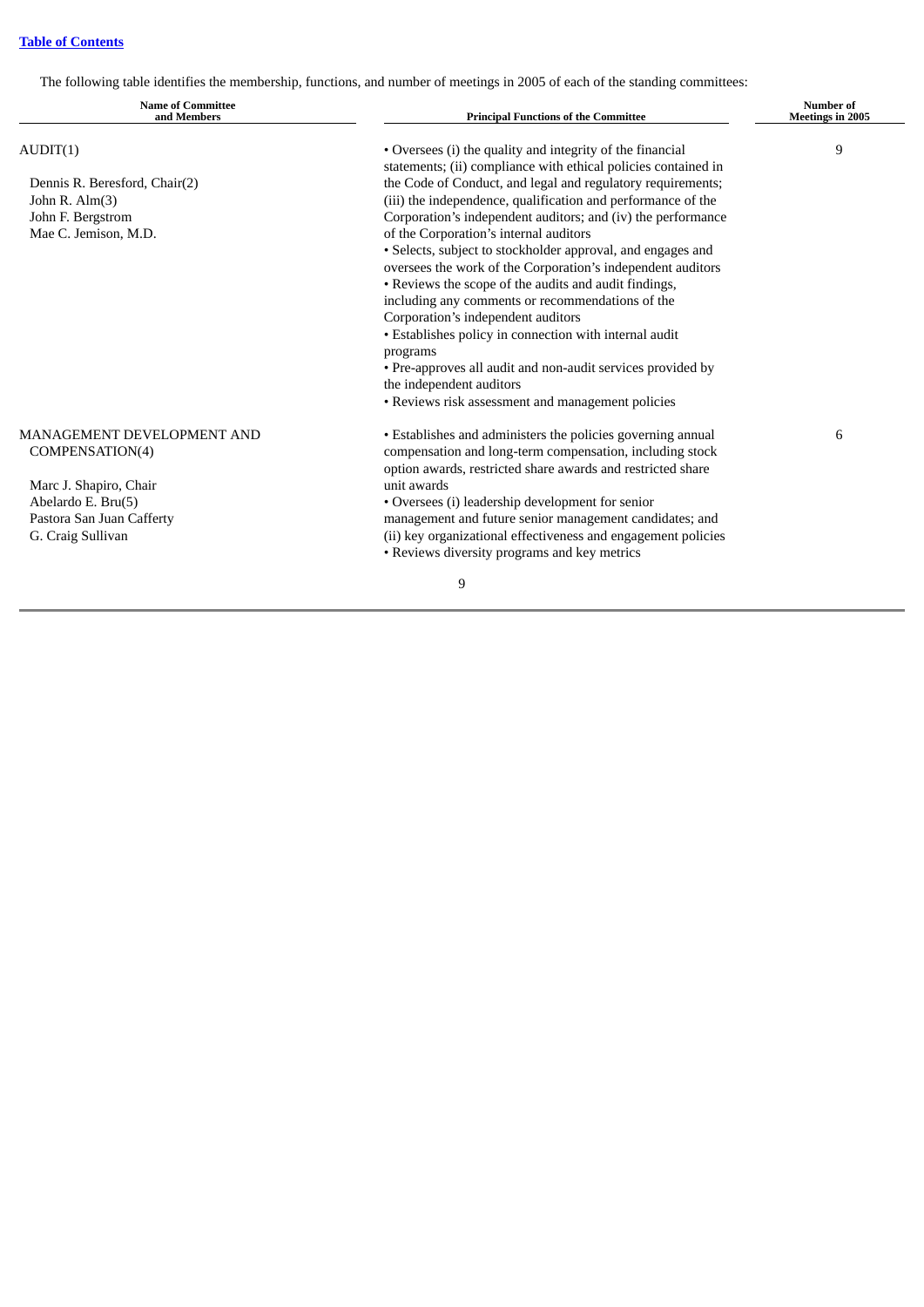| <b>Name of Committee</b><br>and Members                                                | <b>Principal Functions of the Committee</b>                                                                                                                                                                                                                                                                                                                                                                                                                                                                                                                                                         | Number of<br><b>Meetings in 2005</b> |
|----------------------------------------------------------------------------------------|-----------------------------------------------------------------------------------------------------------------------------------------------------------------------------------------------------------------------------------------------------------------------------------------------------------------------------------------------------------------------------------------------------------------------------------------------------------------------------------------------------------------------------------------------------------------------------------------------------|--------------------------------------|
| NOMINATING AND CORPORATE GOVERNANCE(6)                                                 | • Oversees the process by which individuals are nominated to                                                                                                                                                                                                                                                                                                                                                                                                                                                                                                                                        | 5                                    |
|                                                                                        | become Board members                                                                                                                                                                                                                                                                                                                                                                                                                                                                                                                                                                                |                                      |
| Linda Johnson Rice, Chair                                                              | • Oversees matters of corporate governance, including                                                                                                                                                                                                                                                                                                                                                                                                                                                                                                                                               |                                      |
| Abelardo E. Bru(5)                                                                     | developing and recommending to the Board changes to                                                                                                                                                                                                                                                                                                                                                                                                                                                                                                                                                 |                                      |
| Pastora San Juan Cafferty(7)                                                           | Corporate Governance Policies                                                                                                                                                                                                                                                                                                                                                                                                                                                                                                                                                                       |                                      |
| G. Craig Sullivan                                                                      | • Advises the Board on (i) Board organization, membership,<br>function, performance and compensation; (ii) committee<br>structure and membership; and (iii) policies and positions<br>regarding significant stockholder relations issues<br>• Reviews director independence standards and makes<br>recommendations to the Board with respect to the<br>determination of independence of directors<br>• Monitors and recommends improvements to the practices<br>and procedures of the Board<br>• Reviews stockholder proposals and considers responses or<br>actions with respect to such proposals |                                      |
| <b>EXECUTIVE</b>                                                                       | • Exercises all the powers of the Board to direct the business<br>and affairs of the Corporation between meetings of the Board                                                                                                                                                                                                                                                                                                                                                                                                                                                                      | 4(8)                                 |
| Robert W. Decherd, Chair<br>John F. Bergstrom<br>Thomas J. Falk<br>Claudio X. Gonzalez |                                                                                                                                                                                                                                                                                                                                                                                                                                                                                                                                                                                                     |                                      |

- (1) Each Audit Committee member is an Independent Director and satisfies the financial literacy requirements of the NYSE.
- (2) The Board has determined that Mr. Beresford satisfies the requirements for an "audit committee financial expert" under the rules and regulations of the Securities and Exchange Commission. Mr. Beresford participated in two additional conference calls as Chairman of the Audit Committee to preview earnings press releases during 2005.
- (3) Mr. Alm was appointed a member of the Audit Committee effective as of February 22, 2006.
- (4) Each Management Development and Compensation Committee member is an Independent Director.
- (5) Mr. Bru was appointed a member of the Management Development & Compensation Committee and the Nominating and Corporate Governance Committee effective September 15, 2005.
- (6) Each Nominating and Corporate Governance Committee member is an Independent Director.
- (7) Ms. Cafferty was the Chairman of the Nominating and Corporate Governance Committee through April 27, 2005. Mrs. Johnson Rice succeeded her in that position on April 28, 2005.
- (8) Includes three actions taken during 2005 by unanimous written consent of the Executive Committee on matters that previously had been reviewed by the Board.

## <span id="page-16-0"></span>**Director Nominee Criteria and Process**

The Board of Directors is responsible for approving candidates for Board membership. The Board has delegated the screening and recruitment process to the Nominating and Corporate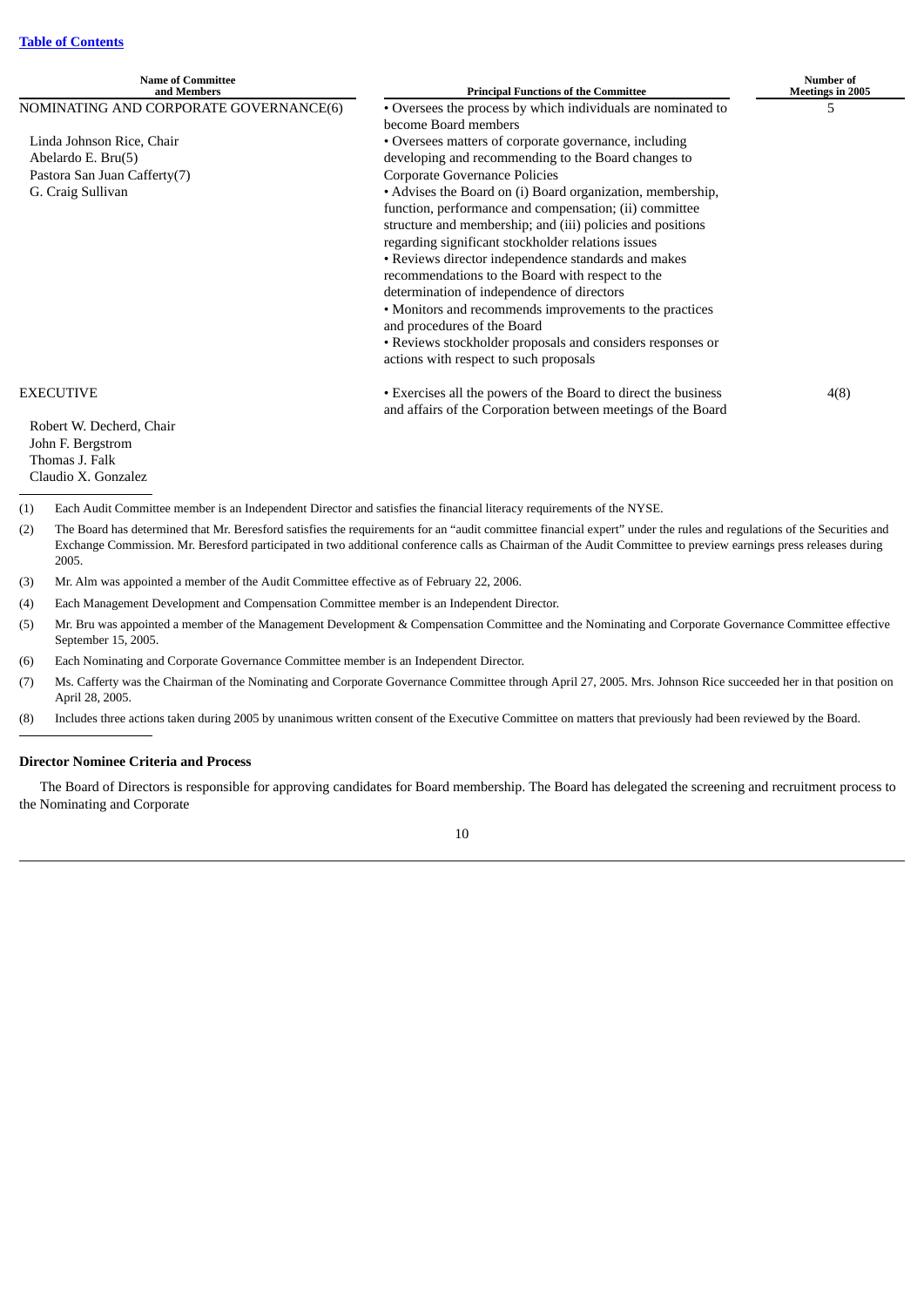Governance Committee, in consultation with the Chairman of the Board and Chief Executive Officer. The Nominating and Corporate Governance Committee believes that the criteria for director nominees should ensure effective corporate governance, support the Corporation's strategies and businesses, account for individual director attributes and the effect of the overall mix of those attributes on the Board's effectiveness, and support the successful recruitment of qualified candidates for the Board.

Qualified candidates for director are those who, in the judgment of the Nominating and Corporate Governance Committee, possess all of the personal attributes and a sufficient mix of the experience attributes described below to assure effective service on the Board. Personal attributes of a Board candidate considered by the Nominating and Corporate Governance Committee include: leadership, ethical nature, contributing nature, independence, interpersonal skills, and effectiveness. Experience attributes of a Board candidate considered by the Nominating and Corporate Governance Committee include: financial acumen, general business experience, industry knowledge, diversity of view points, special business experience and expertise.

The Nominating and Corporate Governance Committee may receive recommendations for Board candidates from various sources, including the Corporation's directors, management and stockholders.

The Corporate Secretary's office, at the request of the Nominating and Corporate Governance Committee, researches the qualifications of recommended candidates and reports its findings to the Chairman of the Nominating and Corporate Governance Committee. The Nominating and Corporate Governance Committee periodically evaluates the qualifications of recommended Board candidates.

When a vacancy occurs on the Board, the Nominating and Corporate Governance Committee recommends to the Board a nominee to fill the vacancy. As provided in the Corporation's Charter, the Board elects a new director when a vacancy occurs between Annual Meetings of Stockholders. The Nominating and Corporate Governance Committee also annually evaluates and recommends to the Board nominees for election as directors at the Corporation's Annual Meeting of Stockholders.

The Nominating and Corporate Governance Committee has retained a search firm to assist the Committee in identifying and recruiting director candidates meeting the criteria specified by the Committee.

## <span id="page-17-0"></span>**Stockholder Nominations for Directors**

The Nominating and Corporate Governance Committee considers nominees recommended by stockholders as candidates for election to the Board of Directors. A stockholder wishing to nominate a candidate for election to the Board at the Annual Meeting is required to give written notice to the Secretary of the Corporation of his or her intention to make a nomination. The notice of nomination must be received by the Corporation not less than 50 days nor more than 75 days prior to the stockholders' meeting, or if the Corporation gives less than 60 days notice of the meeting date, the notice of nomination must be received within 10 days after the meeting date is announced. The notice of nomination is required to contain information about both the nominee and the stockholder making the nomination, including information sufficient to allow the Nominating and Corporate Governance Committee to determine if the candidate meets the criteria for Board membership described above. The Corporation may require that the proposed nominee furnish other information to determine that person's eligibility to serve as a director. A nomination that does not comply with the above procedure will not be considered for presentation at the Annual Meeting, but will be considered by the Nominating and Corporate Governance Committee for any vacancies arising on the Board between Annual Meetings in accordance with the process described above in "Director Nominee Criteria and Process."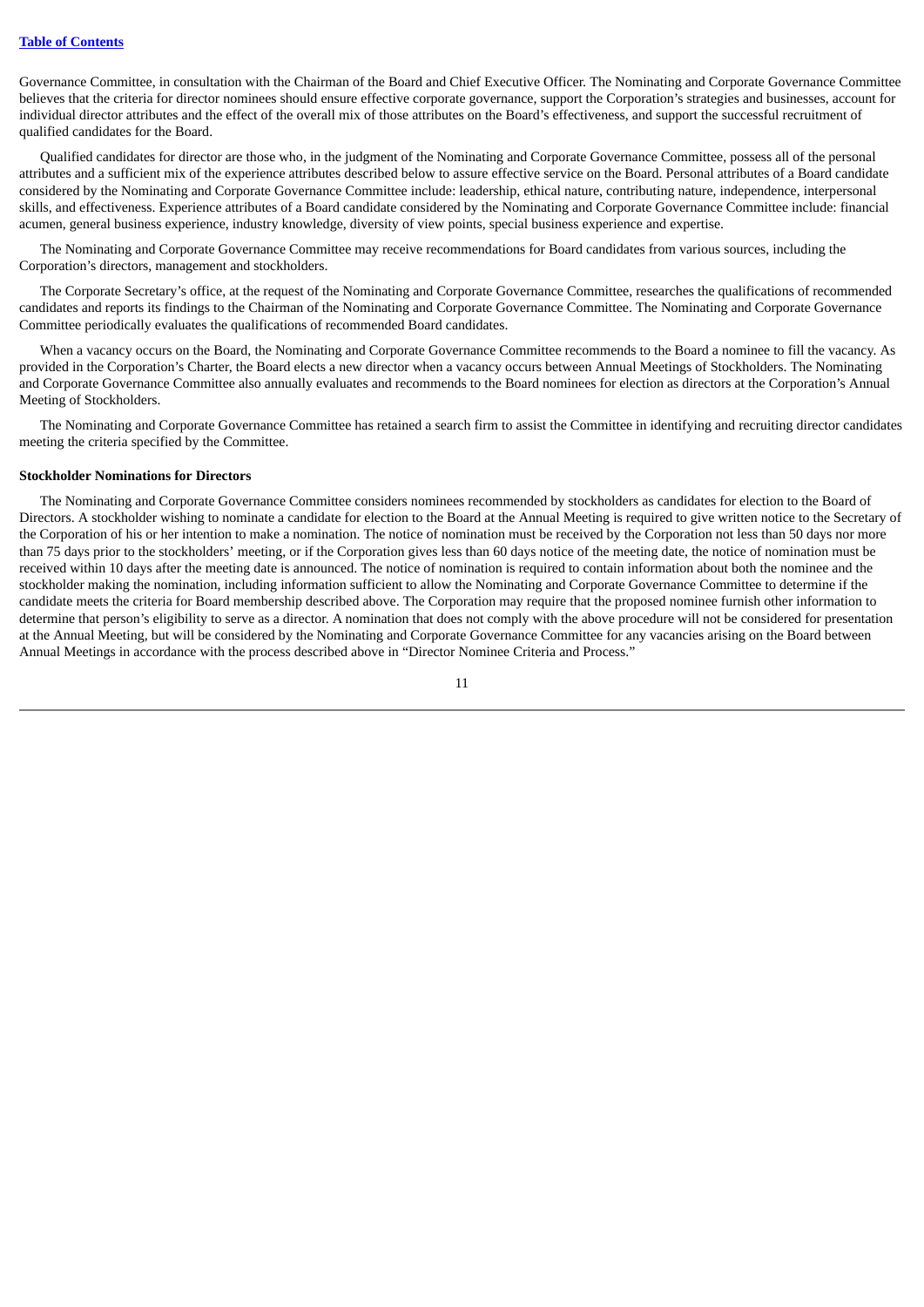#### <span id="page-18-0"></span>**Stockholder Communications to Directors**

The Board of Directors has established a process by which interested stockholders may communicate with the Board. That process can be found at www.kimberly-clark.com.

Stockholders may send written correspondence to the Board in the care of the Lead Director:

Lead Director Kimberly-Clark Corporation P. O. Box 619100 Dallas, Texas 75261-9100

#### <span id="page-18-1"></span>**Other Corporate Governance Matters**

*Corporate Governance Policies.* The Board of Directors adopted Corporate Governance Policies in 1994, which have been amended from time to time in accordance with changes in rules and regulations and developing governance practices. These policies guide the Corporation and the Board on matters of corporate governance, including director responsibilities, Board committees and their charters, director independence, director qualifications, director compensation and evaluations, director orientation and education, director access to management, Board access to outside financial, business and legal advisors, and management development and succession planning. These policies are available on the Corporation's website at www.kimberly-clark.com. Stockholders may also contact Stockholder Services, P.O. Box 612606, Dallas, Texas 75261-2606 or call (972) 281-1522 to obtain a copy of the policies without charge.

*Code of Conduct.* The Corporation has a Code of Conduct that applies to all of the Corporation's directors, executive officers and employees, including the chief executive officer, chief financial officer, and the principal accounting officer and controller. The Code of Conduct is available on the Corporation's website at www.kimberly-clark.com. Stockholders may also contact Stockholder Services, P.O. Box 612606, Dallas, Texas 75261-2606 or call (972) 281- 1522 to obtain a copy of the Code of Conduct without charge.

*Lead Director.* Mr. Decherd served as Lead Director in 2005. The Lead Director chairs executive session meetings of non-management directors and serves as Chairman of the Executive Committee, among other responsibilities. The non-management directors are scheduled to meet in executive session without the presence of management at least quarterly.

*Committee Authority to Retain Independent Advisors.* Each of the Audit, Management Development and Compensation, and Nominating and Corporate Governance Committees has the authority to retain independent advisors and consultants, with all fees and expenses to be paid by the Corporation.

*Whistleblower Procedures.* The Audit Committee has established procedures for (1) the receipt, retention and treatment of complaints received by the Corporation regarding accounting, internal accounting controls or auditing matters, and (2) the confidential and anonymous submission by the Corporation's employees and others of concerns regarding questionable accounting or auditing matters. These procedures are available on the Corporation's website at www.kimberly-clark.com. In 2005, the Corporation introduced a toll-free, around-the-clock Code of Conduct Line which allows employees and others to voice their concerns anonymously. Information on how to access the line is available on the Corporation's website at www.kimberly-clark.com.

*Chief Compliance Officer.* Ronald D. Mc Cray is the Senior Vice President — Law and Government Affairs and Chief Compliance Officer of the Corporation. The Chief Compliance Officer oversees the Corporation's compliance program, reports to the Audit Committee on the program's effectiveness, provides periodic reports to the Board, and works closely with various compliance functions to provide coordination and sharing of best practices across the compliance groups.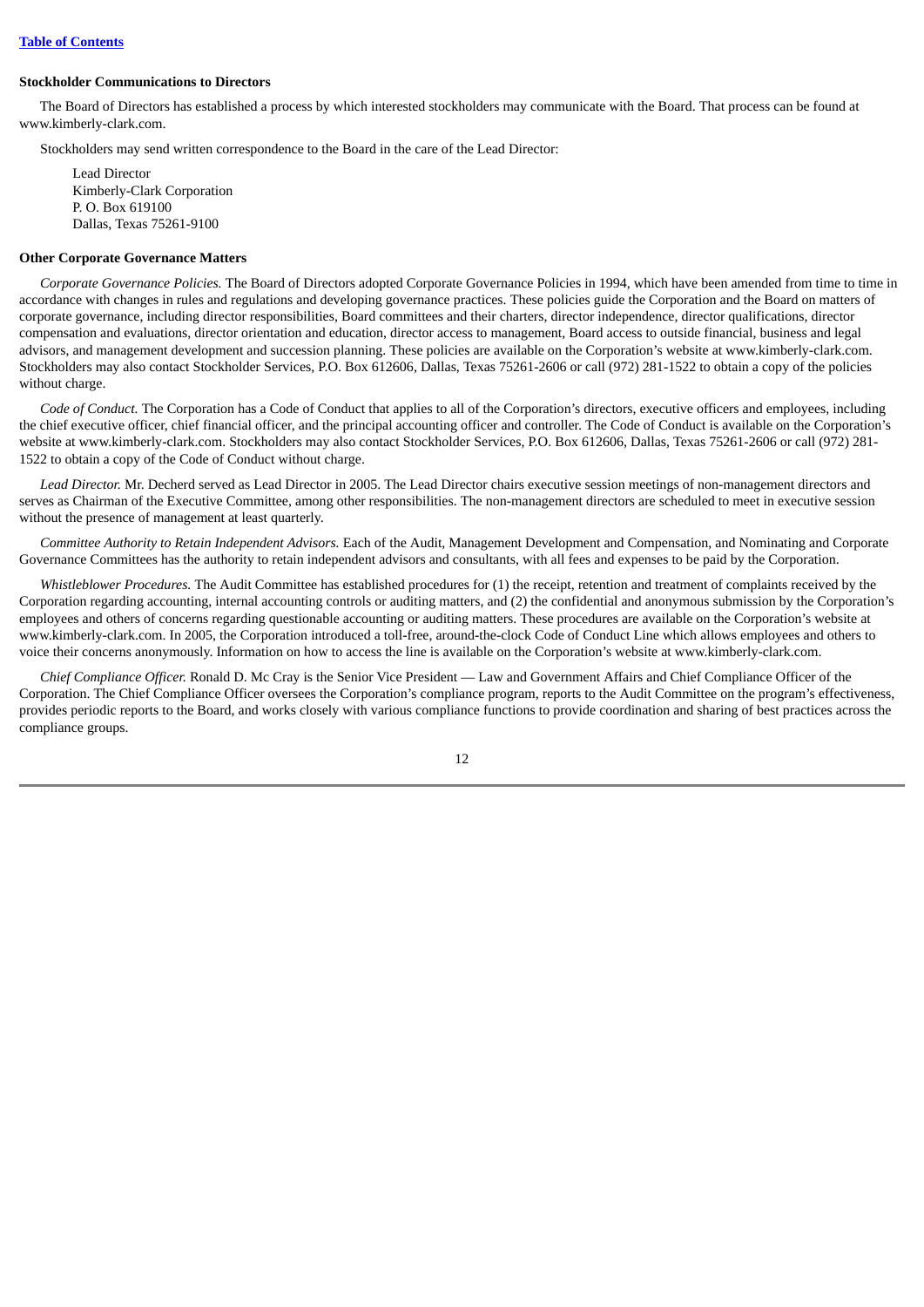*Disclosure Committee.* The Corporation has established a disclosure committee composed of members of management to assist the Corporation in fulfilling its obligations to maintain disclosure controls and procedures, and to coordinate and oversee the process of preparing the Corporation's periodic securities filings.

*No Executive Loans.* The Corporation does not extend loans to executive officers or directors and has no such loans outstanding.

*Stockholder Rights Plan.* The Board has adopted the following policy statement on stockholder rights plans: "Kimberly-Clark does not have a 'poison pill' or stockholder rights plan. If Kimberly-Clark were to adopt a stockholder rights plan, the Board would seek prior stockholder approval of the plan unless, due to timing constraints or other reasons, a majority of independent directors of the Board determines that it would be in the best interests of stockholders to adopt a plan before obtaining stockholder approval. If a stockholder rights plan is adopted without prior stockholder approval, the plan must either be ratified by stockholders or must expire, without being renewed or replaced, within one year. The Nominating and Corporate Governance Committee shall review this policy statement periodically and report to the Board on any recommendations it may have concerning the policy."

<span id="page-19-0"></span>*Charitable Contributions.* The Nominating and Corporate Governance Committee has adopted guidelines for the review and approval of charitable contributions by the Corporation or any foundation controlled by the Corporation to organizations or entities of which a member of the Board of Directors or an executive officer is or may be affiliated.

## **PROPOSAL 2. APPROVAL OF AUDITORS**

The Audit Committee of the Board of Directors has selected Deloitte & Touche LLP as the independent registered public accounting firm to audit the financial statements of the Corporation for 2006, subject to ratification by the stockholders. If the stockholders do not approve the selection of Deloitte & Touche LLP, the selection of other independent auditors will be considered by the Audit Committee. Deloitte & Touche LLP have been the independent auditors for the Corporation since 1928.

Representatives of Deloitte & Touche LLP are expected to be present at the Annual Meeting with the opportunity to make a statement if they desire to do so, and will be available to respond to questions.

## <span id="page-19-1"></span>**Principal Accounting Firm Fees**

The aggregate fees (excluding value added taxes) billed to the Corporation and its subsidiaries for the fiscal years ended December 31, 2005 and 2004 by the Corporation's principal accounting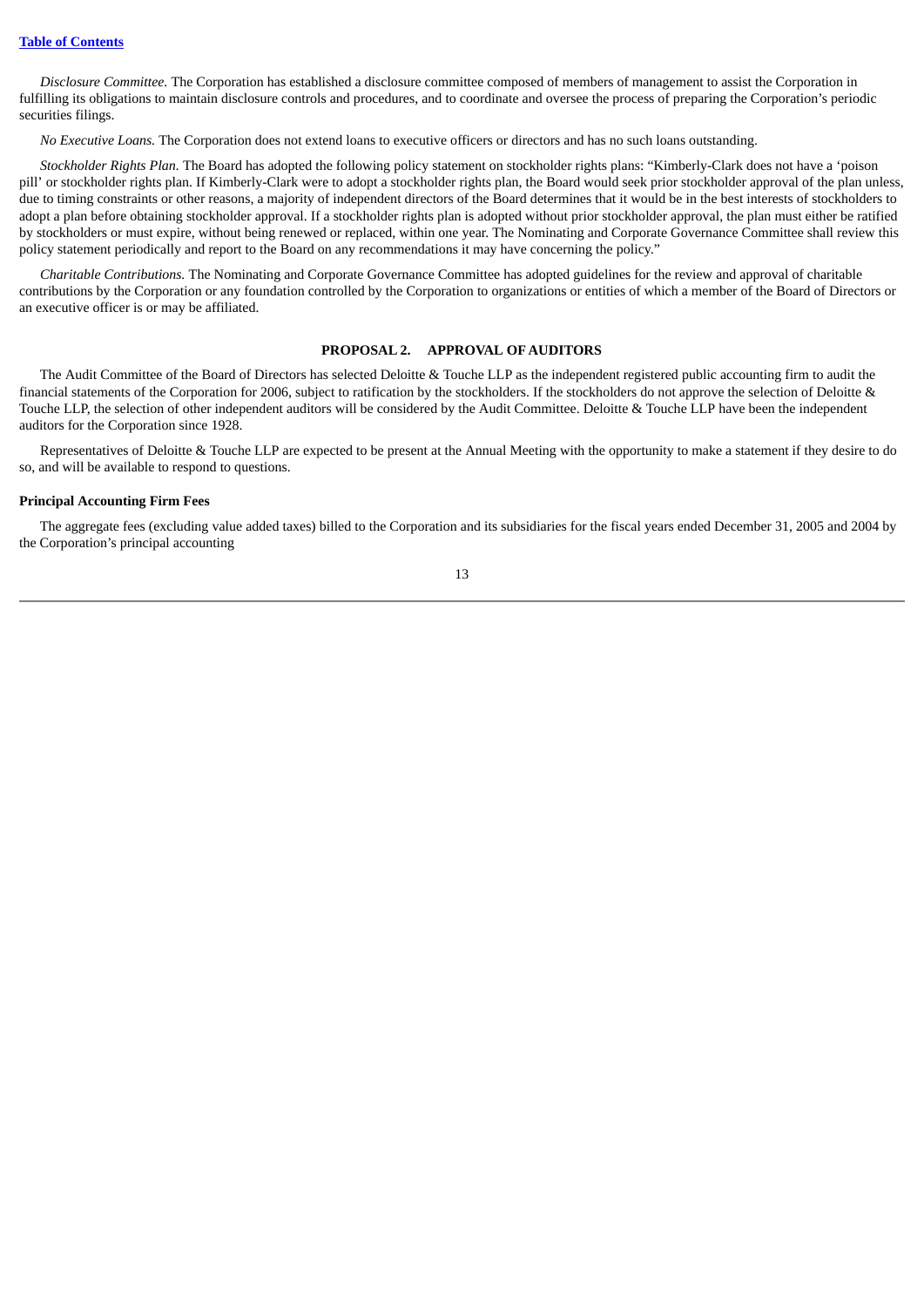## **Table of [Contents](#page-5-0)**

firm, Deloitte & Touche LLP, the member firms of Deloitte Touche Tohmatsu and their respective affiliates (collectively, "Deloitte"), were:

|                       | 2005        | 2004        |
|-----------------------|-------------|-------------|
| Audit Fees(a)         | \$8,616,000 | \$8,677,000 |
| Audit-Related Fees(b) | 769,000     | 2,266,000   |
| Tax Fees $(c)$        | 2,502,000   | 3,678,000   |
| All Other Fees        |             |             |

(a) Includes fees for statutory audits, comfort letters, attest services, consents, assistance with and review of Securities and Exchange Commission filings and other related matters. These fees include an audit of internal control over financial reporting pursuant to Section 404 of the Sarbanes-Oxley Act of 2002.

(b) 2005 fees include work with respect to employee benefit plans, due diligence assistance and other matters. 2004 fees include \$1,501,000 for work related to the Neenah Paper, Inc. spin-off.

(c) Includes fees for expatriate tax compliance of \$1,476,000 in 2005 and \$2,288,000 in 2004. During 2005, expatriate tax work was transferred to another accounting firm.

#### <span id="page-20-0"></span>**Audit Committee Approval of Audit and Non-Audit Services**

All audit and non-audit services provided by Deloitte to the Corporation must be pre-approved by the Audit Committee. The Audit Committee utilizes the following procedures in pre-approving all audit and non-audit services provided by Deloitte. At or before the first meeting of the Audit Committee each year, the Corporation's Vice President and Controller prepares a detailed memorandum outlining the audit services to be provided by Deloitte together with the related fees. In addition, the business and staff units of the Corporation prepare individual requests for non-audit services to be provided by Deloitte during the year. These requests describe the services to be provided, the estimated cost of such services, why the requested service is not inconsistent with the independence rules of the Securities and Exchange Commission, and why it is appropriate to have Deloitte provide such services. The Corporation's Vice President and Controller reviews and summarizes the individual non-audit service requests and fees (separately describing audit-related services, tax services and other services) to be provided by Deloitte. Before each subsequent meeting of the Committee, the Vice President and Controller prepares an additional memorandum that includes updated information regarding approved services and highlights any new audit and non-audit services to be provided by Deloitte. All new non-audit services to be provided are described in individual requests for services. The Audit Committee reviews these memoranda and the individual requests for non-audit services and approves the services described therein if such services are acceptable to the Committee.

To ensure prompt handling of unexpected matters, the Committee delegates to the Chairman of the Audit Committee the authority to amend or modify the list of audit and non-audit services and fees; provided, however, that such additional or amended services may not affect Deloitte's independence under applicable Securities and Exchange Commission rules. The Chairman reports action taken to the Committee at the next Committee meeting.

All Deloitte services and fees in 2005 were pre-approved by the Audit Committee.

#### <span id="page-20-1"></span>**The Board of Directors unanimously recommends a vote FOR approval of this selection.**

#### **PROPOSAL 3. STOCKHOLDER PROPOSAL REGARDING CLASSIFIED BOARD**

Mr. Nick Rossi, P.O. Box 249, Boonville, California 95415, owning 3,000 shares of the Corporation's common stock, has given notice that he or his designee intends to present for action at the Annual Meeting the resolution set forth below. The Board of Directors opposes such stockholder proposal for the reasons set forth below the proposal.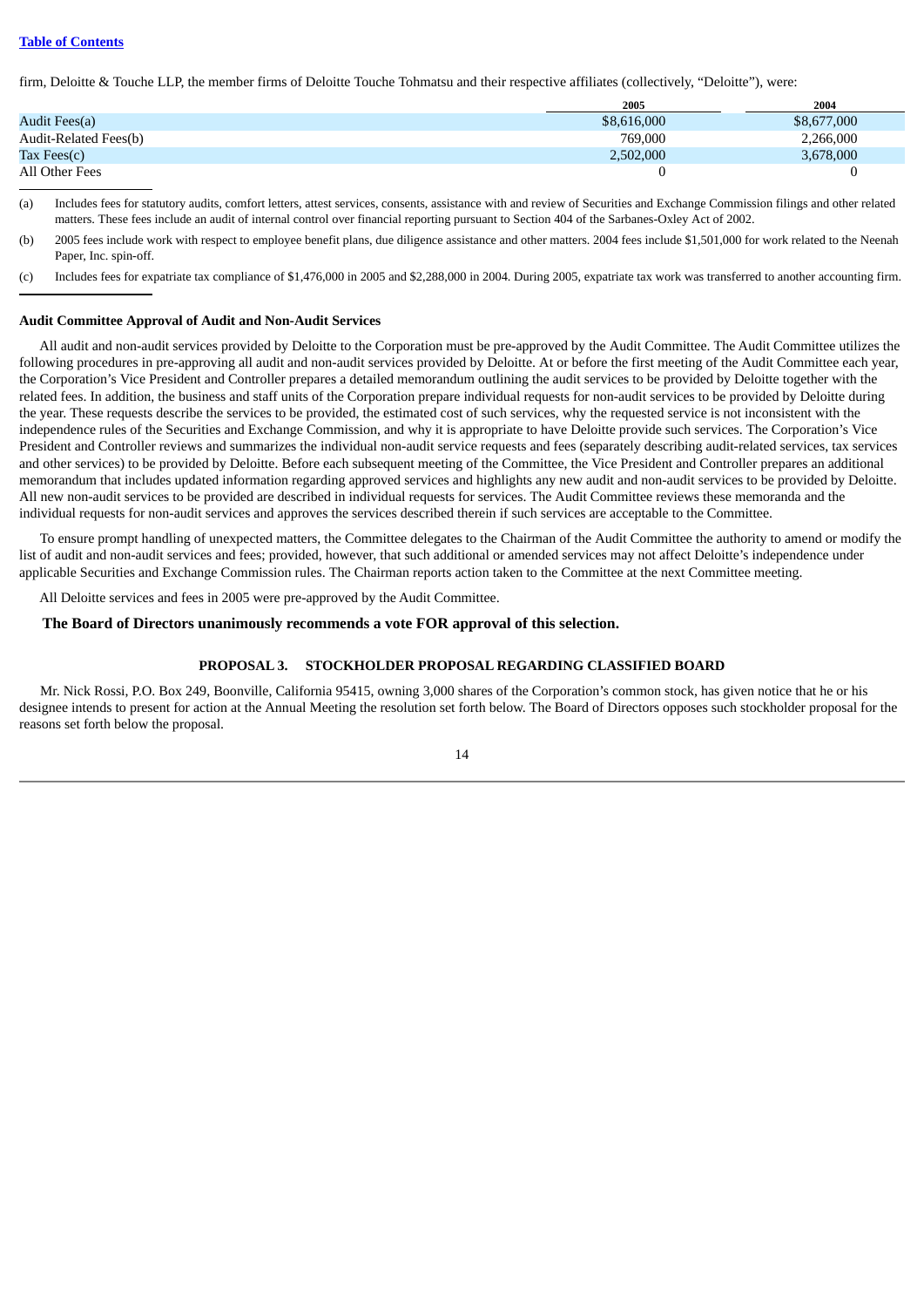Proxies solicited by management will be voted against the stockholder proposal below unless stockholders specify a contrary choice in their proxies.

## <span id="page-21-0"></span>**Stockholder Proposal**

In accordance with applicable rules of the Securities and Exchange Commission, we have set forth the stockholder's proposal below:

## 3 — Elect Each Director Annually

RESOLVED: Shareholders request that our Directors take the necessary steps, in the most expeditious manner possible, to adopt and implement annual election of each director. This would include that our director elections completely transition from the current staggered system to 100% annual election of each director in one election cycle if practicable. Also to transition solely through direct action of our board if this is practicable.

The Safeway 2004 definitive proxy is one example of converting from a 100% staggered system to a 100% annual election of each director system in one election cycle. Southwest Airlines began transition to annual election of each director solely through direct action by the Southwest Airlines board in 2005.

Nick Rossi, P.O. Box 249, Boonville, Calif. 95415 submitted this proposal.

## **66% Yes-Vote**

Thirty-three (33) shareholder proposals on this topic achieved an impressive 66% average yes vote in 2005 through late September. The Council of Institutional Investors www.cii.org, whose members have \$3 trillion invested, recommends adoption of this proposal topic.

## **Progress Begins with One Step**

The reason to take the above RESOLVED step is reinforced by viewing our overall corporate governance vulnerability. For instance in 2005 it was reported (and corresponding concerns are noted):

- The Corporate Library, an independent investment research firm in Portland, Maine rated our company:
	- "D" in Board Composition.
	- "D" in Shareholder Responsiveness.
- One director, Mr. Claudio Gonzalez was designated a problem director by The Corporate Library because he chaired the committee that set executive pay at Home Depot, which received a CEO Compensation rating of "F."
- We had no Independent Chairman Independent oversight concern.
- Shareholders were only allowed to vote on individual directors once in 3-years Accountability concern.
- An awesome 80% shareholder vote was required to make certain key changes Entrenchment concern.
- Cumulative voting was not permitted.

## Additionally:

- Our full Board met only 6-times in a full year Commitment concern.
- Six directors were allowed to hold from 4 to 13 director seats each Over-extension concern.
- Our lead director was allowed to have an additional link to our company Independence concern.

This list of deficiencies reinforces the reason to adopt the initial RESOLVED statement of this proposal.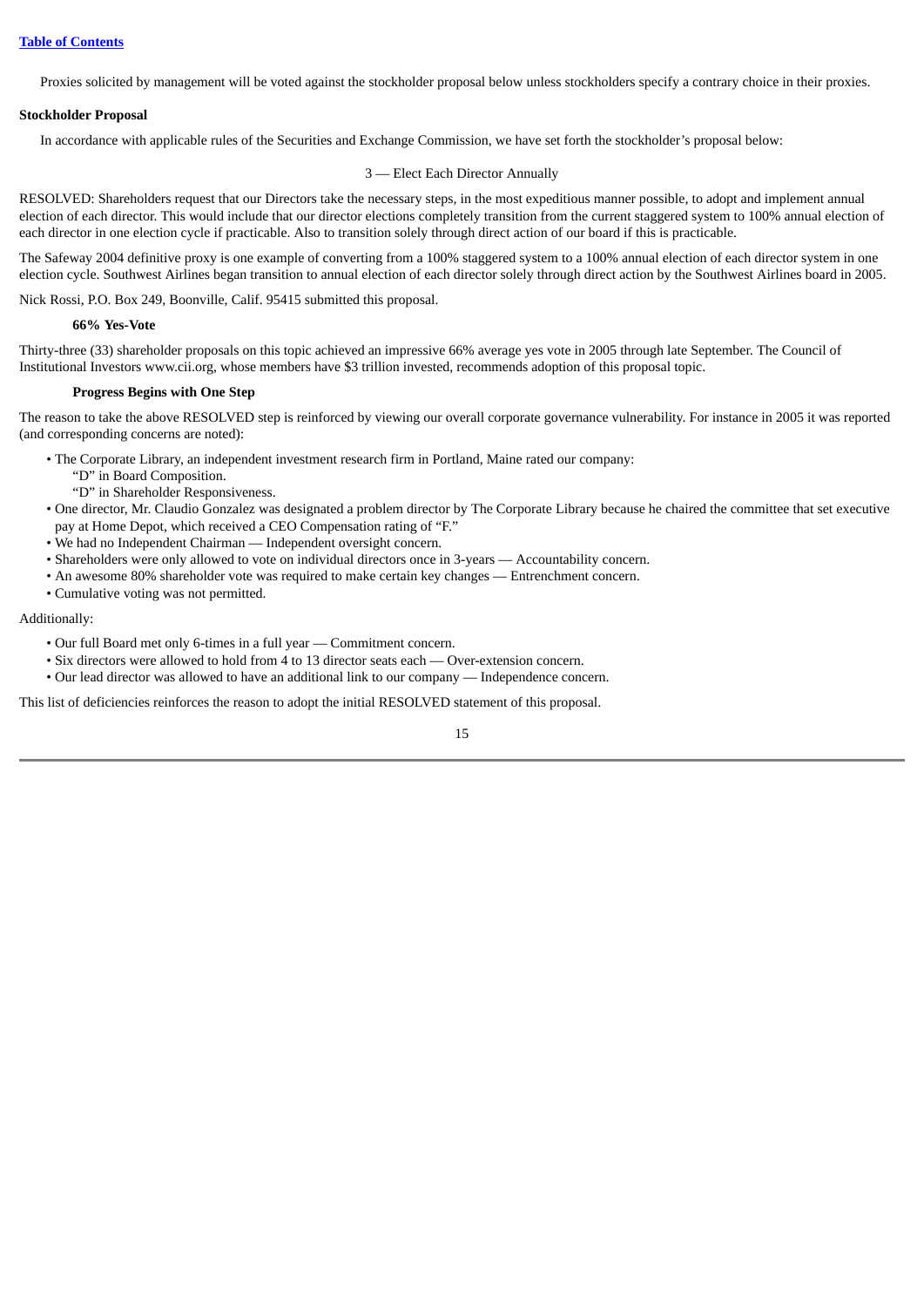Our directors should be comfortable with this proposal because our unopposed directors typically need only one vote for election — out of tens of millions of shares.

## **Best for the Investor**

Arthur Levitt, Chairman of the Securities and Exchange Commission, 1993-2001 said:

In my view it's best for the investor if the entire board is elected once a year. Without annual election of each director shareholders have far less control over who represents them.

"Take on the Street" by Arthur Levitt

## **Elect Each Director Annually Yes on 3**

## <span id="page-22-0"></span>**Response of the Corporation to Stockholder Proposal**

The Board of Directors unanimously recommends a vote against this proposal for the reasons set forth below.

Kimberly-Clark has a history of strong corporate governance. Many of the Corporation's corporate governance practices long predate the recent Securities and Exchange Commission and NYSE rule changes. Ten of our 12 Board members are independent as determined using standards consistent with the rules and regulations of the Securities and Exchange Commission and NYSE. The Corporation has had formal Corporate Governance Policies in place since 1994, an independent Lead Director since 2002 and independent Board Committees for more than 20 years. The Board consistently reviews the Corporation's Corporate Governance Policies and practices to ensure that the Corporation remains at the forefront of corporate governance best practices. In fact, the Corporation was recently cited as one of only 33 companies receiving the highest global governance ranking from Governance Metrics International, a leading independent governance rating organization.

The classified board structure promotes continuity and stability at a company because it ensures that a majority of the board will always have prior experience with the company. Directors who have experience with the Corporation and knowledge about its business and affairs are a valuable resource and are best positioned to pursue long-term strategies and make decisions that are in the best interests of the Corporation and its stockholders. A classified board also helps the Corporation attract and retain highly qualified directors willing to commit the time and resources necessary to understand the Corporation, its operations and its competitive environment.

The Board believes that the Corporation's classified board structure continues to be in the best interests of the Corporation and its stockholders. Leading corporate legal and financial advisors believe that classified boards are among the most effective defenses against unfair hostile takeovers. An entity seeking control of a target company is more likely to initiate discussions with the board because the entity would be unable to replace the entire board in a single election. With staggered elections, at least two annual stockholder meetings would be required to effect a change in control of the Board of Directors. This dynamic has become more useful today in countering the renewed use of the proxy fight by hostile, short-term oriented investors. A classified board thereby increases the Board's opportunity to negotiate with potential acquirers and thus to maximize shareholder value.

Finally, classified boards promote director independence because directors elected for multi-year terms can make balanced decisions that are not influenced by hostile short-term oriented investors. The directors of Kimberly-Clark recognize their accountability to stockholders and will uphold their fiduciary duties to the Corporation and its stockholders regardless of how often they stand for election.

**The Board unanimously recommends that the stockholders vote AGAINST the adoption of this proposal.**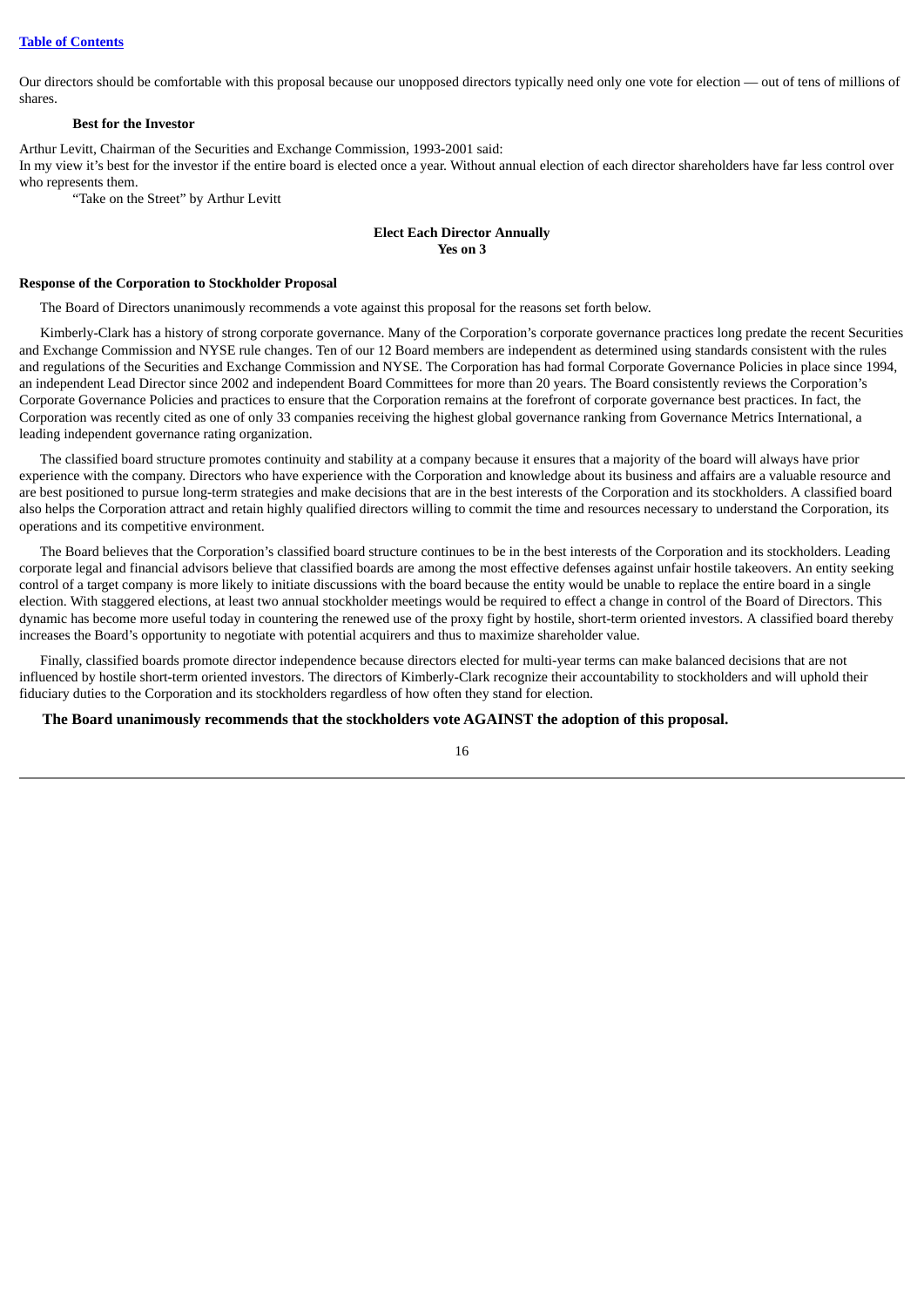## **PROPOSAL 4. STOCKHOLDER PROPOSAL REGARDING ADOPTION OF GLOBAL HUMAN RIGHTS STANDARDS BASED ON INTERNATIONAL LABOR CONVENTIONS**

<span id="page-23-0"></span>The Comptroller of the City of New York, as custodian and trustee of the New York City Employees' Retirement System, the New York City Police Pension Fund, the New York City Fire Department Pension Fund, and the New York City Teachers' Retirement System and custodian of the New York City Board of Education Retirement System, 1 Centre Street, New York, New York 10007-2341 (the "Funds"), owning an aggregate amount of 1,460,235 shares of the Corporation's common stock, has given notice that he intends to present for action at the Annual Meeting the resolution set forth below. The Board of Directors opposes such stockholder proposal for the reasons set forth below the proposal.

Proxies solicited by management will be voted against the stockholder proposal below unless stockholders specify a contrary choice in their proxies.

### <span id="page-23-1"></span>**Stockholder Proposal**

In accordance with applicable rules of the Securities and Exchange Commission, we have set forth the Funds' proposal below:

#### **KIMBERLY-CLARK CORPORATION GLOBAL HUMAN RIGHTS STANDARDS**

## Submitted by William C. Thompson, Jr., Comptroller, City of New York, on behalf of the Boards of Trustees of the New York City Pension Funds

**Whereas, Kimberly-Clark Corporation** currently has extensive overseas operations, and

**Whereas,** reports of human rights abuses in the overseas subsidiaries and suppliers of U.S.-based corporations has led to an increased public awareness of the problems of child labor, "sweatshop" conditions, and the denial of labor rights in U.S. corporate overseas operations, and

**Whereas,** corporate violations of human rights in these overseas operations can lead to negative publicity, public protests, and a loss of consumer confidence which can have a negative impact on shareholder value, and

**Whereas,** a number of corporations have implemented independent monitoring programs with respected human rights and religious organizations to strengthen compliance with international human rights norms in subsidiary and supplier factories, and

**Whereas,** many of these programs incorporate the conventions of the International Labor Organization (ILO) on workplace human rights, and the United Nations' Norms on the Responsibilities of Transnational Corporations with Regard to Human Rights ("UN Norms"), which include the following principles:

- 1. All workers have the right to form and join trade unions and to Bargain collectively. (ILO Conventions 87 and 98; UN Norms, section D9).
- 2. Workers representatives shall not be the subject of discrimination and shall have access to all workplaces necessary to enable them to carry out their representation functions. (ILO Convention 135; UN Norms, section D9).
- 3. There shall be no discrimination or intimidation in employment. Equality of opportunity and treatment shall be provided regardless of race, color, sex, religion, political opinion, age, nationality, social origin or other distinguishing characteristics. (ILO Conventions 100 and 111;UN Norms, section B2).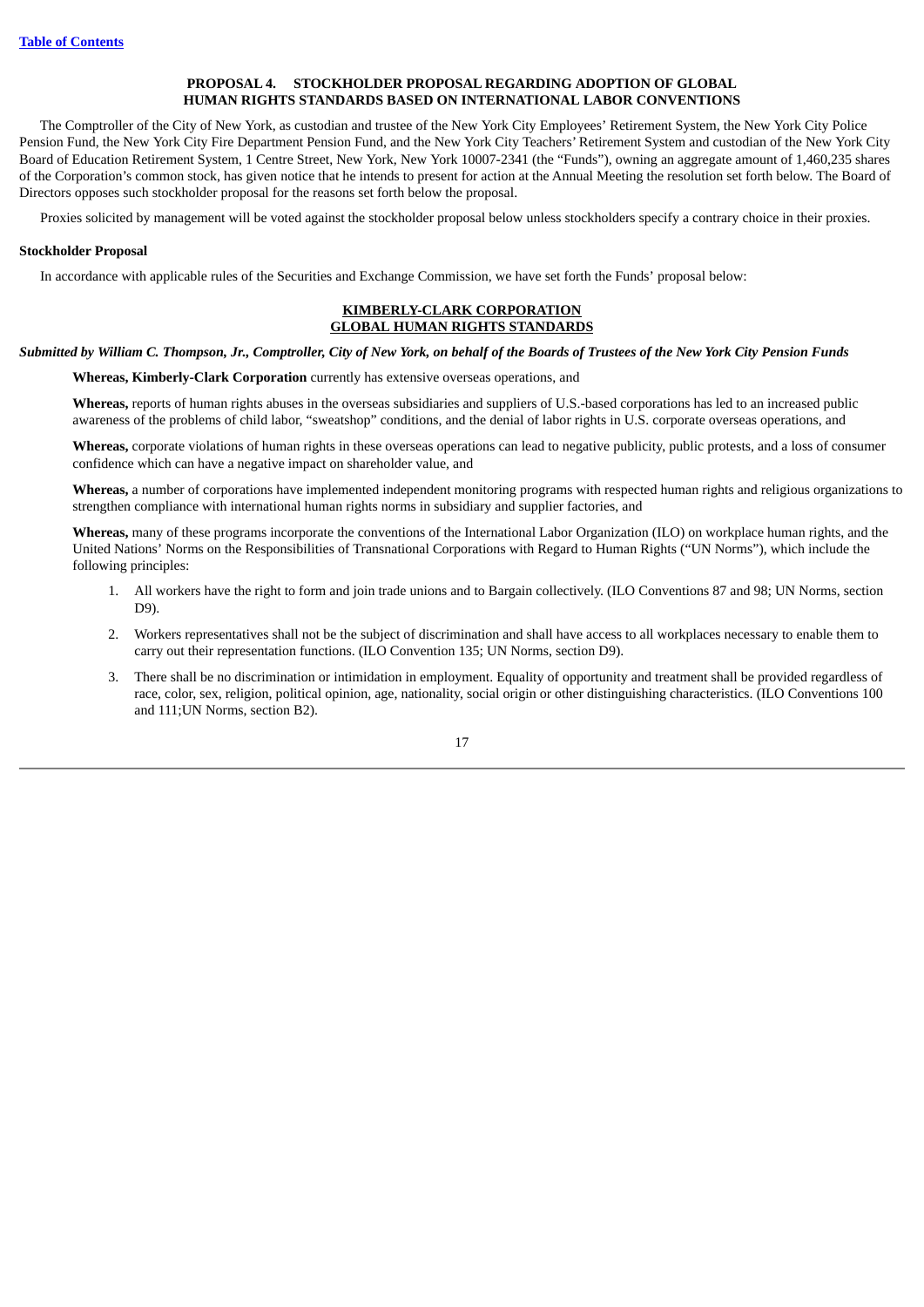- 4. Employment shall be freely chosen. There shall be no use of force, including bonded or prison labor. (ILO Conventions 29 and 105; UN Norms, section D5).
- 5. There shall be no use of child labor. (ILO Convention 138; UN Norms, section D6), and,

**Whereas,** independent monitoring of corporate adherence to these internationally recognized principles is essential if consumer and investor confidence in our company's commitment to human rights is to be maintained,

**Therefore,** be it resolved that the shareholders request that the company commit itself to the implementation of a code of conduct based on the aforementioned ILO human rights standards and United Nations' Norms on the Responsibilities of Transnational Corporations with Regard to Human Rights, by its international suppliers and in its own international production facilities, and commit to a program of outside, independent monitoring of compliance with these standards.

#### <span id="page-24-0"></span>**Response of the Corporation to Stockholder Proposal**

The Board of Directors unanimously recommends a vote against this proposal for the reasons set forth below.

Although the Board agrees with the principles espoused by the proponent relative to human rights in employment, the Board does not believe that adoption of this proposal is in the best interests of the Corporation and its stockholders. Stockholders may be interested to know that the Corporation received a similar proposal last year, which received support from less than eight percent of the votes cast.

The Corporation has a long-standing and well-recognized record of support for the rights of its employees with emphasis placed on the importance of their health and safety. The Corporation unequivocally prohibits discrimination on the basis of race, color, sex, sexual orientation, age, religion, national origin, disability and other categories. It is committed to conducting business according to the highest ethical standards and in full compliance with applicable laws in every country in which it operates. The Corporation's Code of Conduct, as described above in "Corporate Governance — Other Corporate Governance Matters — Code of Conduct," provides a uniform set of workplace standards and principles that apply to the worldwide operations of the Corporation and its affiliates. The Corporation's policies and procedures have consistently reflected its position on human rights in the workplace. Suppliers, vendors and contractors of the Corporation are expected to meet similar standards.

The Board believes the Corporation's Code of Conduct and its business practices address the substantive areas covered by the proposal, and that its existing monitoring processes effectively ensure compliance with the business principles and human rights standards advocated by the proponent. In addition, the Corporation's compliance with applicable laws is periodically reviewed by federal, state and local government agencies that are empowered to perform reviews. The Board believes that third party monitoring of the Corporation and its suppliers would require expenditure beyond any benefit which reasonably could be expected, and is not in the best interests of stockholders.

## <span id="page-24-1"></span>**The Board unanimously recommends that the stockholders vote AGAINST the adoption of this proposal.**

## **PROPOSAL 5. STOCKHOLDER PROPOSAL REGARDING MAJORITY VOTING**

The United Brotherhood of Carpenters, 101 Constitution Avenue, NW, Washington, D.C. 20001, owning 8,200 shares of the Corporation's common stock, has given notice that it intends to present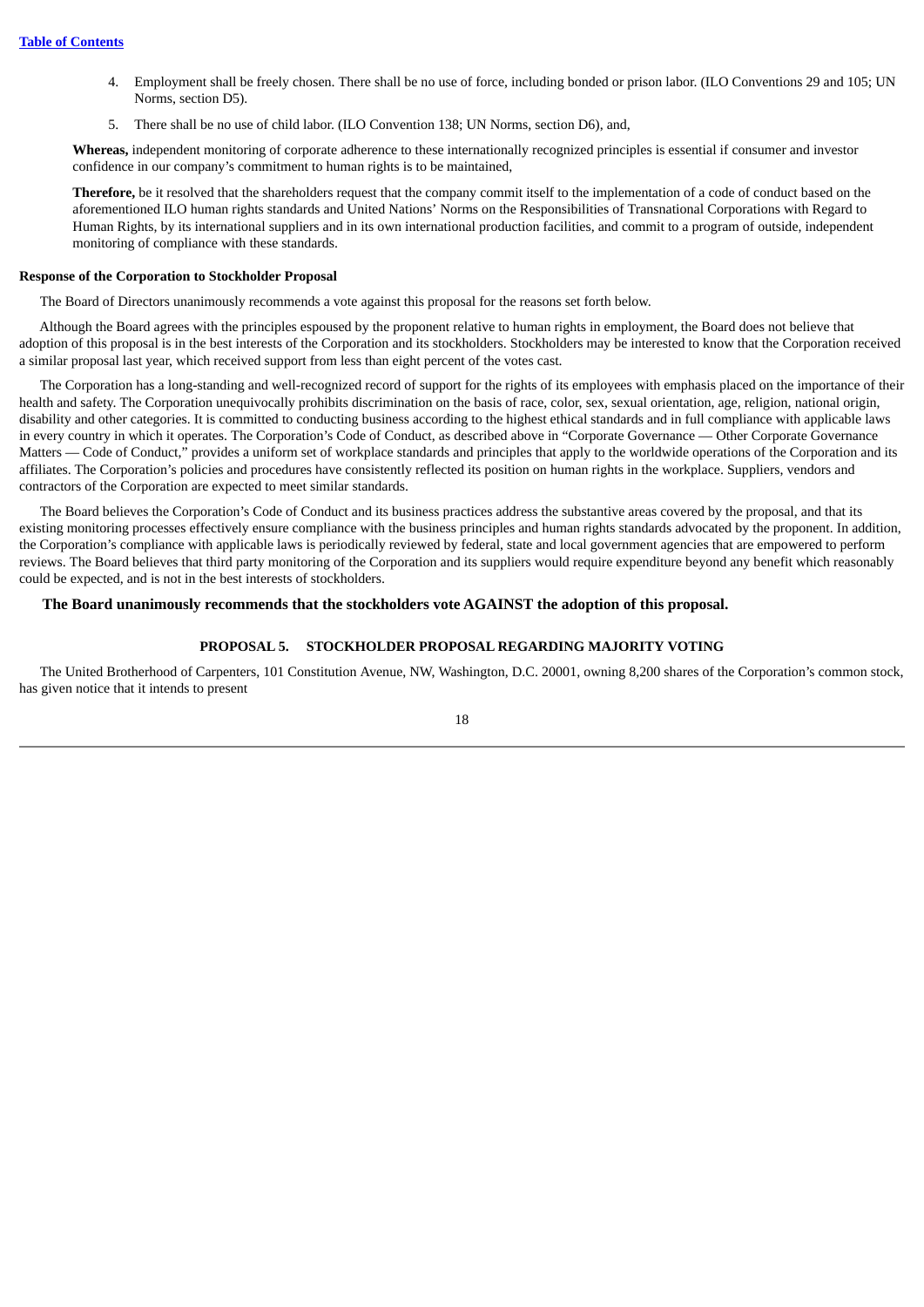for action at the Annual Meeting the resolution set forth below. The Board of Directors opposes such stockholder proposal for the reasons set forth below the proposal.

Proxies solicited by management will be voted against the stockholder proposal below unless stockholders specify a contrary choice in their proxies.

## <span id="page-25-0"></span>**Stockholder Proposal**

In accordance with applicable rules of the Securities and Exchange Commission, we have set forth the stockholder's proposal below:

### **Director Election Majority Vote Standard Proposal**

**RESOLVED:** That the shareholders of Kimberly-Clark Corporation ("Company") hereby request that the Board of Directors initiate the appropriate process to amend the Company's governance documents (certificate of incorporation or bylaws) to provide that director nominees shall be elected by the affirmative vote of the majority of votes cast at an annual meeting of shareholders.

**Supporting Statement:** Our Company is incorporated in Delaware. Delaware law provides that a company's certificate of incorporation or bylaws may specify the number of votes that shall be necessary for the transaction of any business, including the election of directors. (DGCL, Title 8, Chapter 1, Subchapter VII, Section 216). The law provides that if the level of voting support necessary for a specific action is not specified in a corporation's certificate or bylaws, directors "shall be elected by a plurality of the votes of the shares present in person or represented by proxy at the meeting and entitled to vote on the election of directors."

Our Company presently uses the plurality vote standard to elect directors. This proposal requests that the Board initiate a change in the Company's director election vote standard to provide that nominees for the board of directors must receive a majority of the vote cast in order to be elected or re-elected to the Board.

We believe that a majority vote standard in director elections would give shareholders a meaningful role in the director election process. Under the Company's current standard, a nominee in a director election can be elected with as little as a single affirmative vote, even if a substantial majority of the votes cast are "withheld" from that nominee. The majority vote standard would require that a director receive a majority of the vote cast in order to be elected to the Board.

The majority vote proposal received high levels of support last year, winning majority support at Advanced Micro Devices, Freeport McMoRan, Marathon Oil, Marsh and McClennan, Office Depot, Raytheon, and others. Leading proxy advisory firms recommended voting in favor of the proposal.

Some companies have adopted board governance policies requiring director nominees that fail to receive majority support from shareholders to tender their resignations to the board. We believe that these policies are inadequate for they are based on continued use of the plurality standard and would allow director nominees to be elected despite only minimal shareholder support. We contend that changing the legal standard to a majority vote is a superior solution that merits shareholder support.

Our proposal is not intended to limit the judgment of the Board in crafting the requested governance change. For instance, the Board should address the status of incumbent director nominees who fail to receive a majority vote under a majority vote standard and whether a plurality vote standard may be appropriate in director elections when the number of director nominees exceeds the available board seats.

We urge your support for this important director election reform.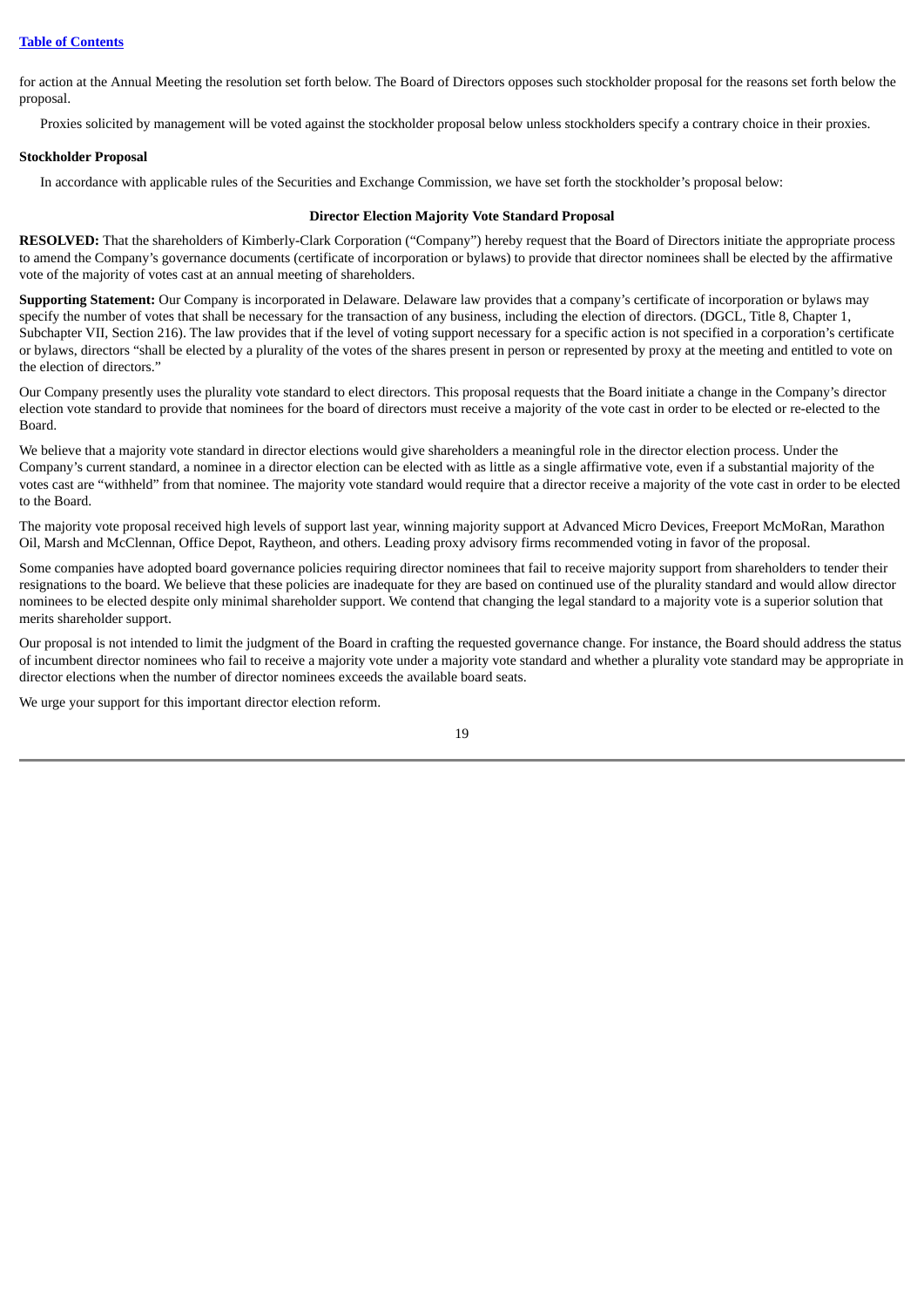#### <span id="page-26-0"></span>**Response of the Corporation to Stockholder Proposal**

The Board of Directors unanimously recommends a vote against this proposal for the reasons set forth below.

The Board of Directors agrees with many aspects of the majority voting concept and believes the fundamental principles of majority voting may potentially be beneficial to stockholders. The Board maintains sound and effective corporate governance practices that reflect the highest standards of responsibility, ethics and integrity. The Board also seeks to ensure that the Corporation's director elections are fair, impartial and in the best interests of stockholders. However, there are complex legal and practical issues surrounding the issue of majority voting that this proposal does not address and that must be resolved before the Board could adopt such a policy.

The plurality voting system that the Corporation currently uses is the primary system used by most large corporations in the United States and is the established standard under Delaware law. The methodology and rules governing the plurality standard are well-known and well-understood. Plurality voting allows stockholders to express dissatisfaction with corporate governance practices without disrupting the election process.

A number of governmental authorities, associations, scholars, corporations and investors are currently evaluating the feasibility and implications of adoption of a majority voting standard. The Board continues to monitor the progress of these discussions and, once the issues surrounding majority voting are resolved, will take appropriate action to maintain Kimberly-Clark's commitment to the highest standards of corporate governance.

At this time, the Board believes that adoption of a majority voting standard would be premature and would not serve the best interests of stockholders, particularly in light of the fact that the proposal does not address the legal and practical issues of changing long-standing, successful voting procedures. The Board does not believe that stockholders should be asked to approve a proposal without understanding the full ramifications of its adoption.

## <span id="page-26-1"></span>**The Board unanimously recommends that the stockholders vote AGAINST the adoption of this proposal.**

#### **PROPOSAL 6. STOCKHOLDER PROPOSAL REQUESTING A REPORT ON SUSTAINABLE FORESTRY PRACTICES**

Domini Social Investments, 536 Broadway, 7th Floor, New York, New York 10012-3915; The Basilian Fathers of Toronto, 15015 Piedmont, Detroit, Michigan 48223; The Sisters of the Order of St. Dominic of Grand Rapids, Michigan, 2025 E. Fulton Street, Grand Rapids, Michigan 49503-3895; Vanderryn International Corporation and the Vanderryn Trading Corporations, 8112 Whittier Boulevard, Bethesda, Maryland 20817; and Calvert Asset Management Company, Inc., 4550 Montgomery Avenue, Bethesda, Maryland 20814, have given notice that they intend to present for action at the Annual Meeting the resolution set forth below. These shareholders own shares of the Corporation's common stock ranging from 3,120 to 124,000 shares for an aggregate amount of 368,490 shares. The Board of Directors opposes such stockholder proposal for the reasons set forth below the proposal.

Proxies solicited by management will be voted against the stockholder proposal below unless stockholders specify a contrary choice in their proxies.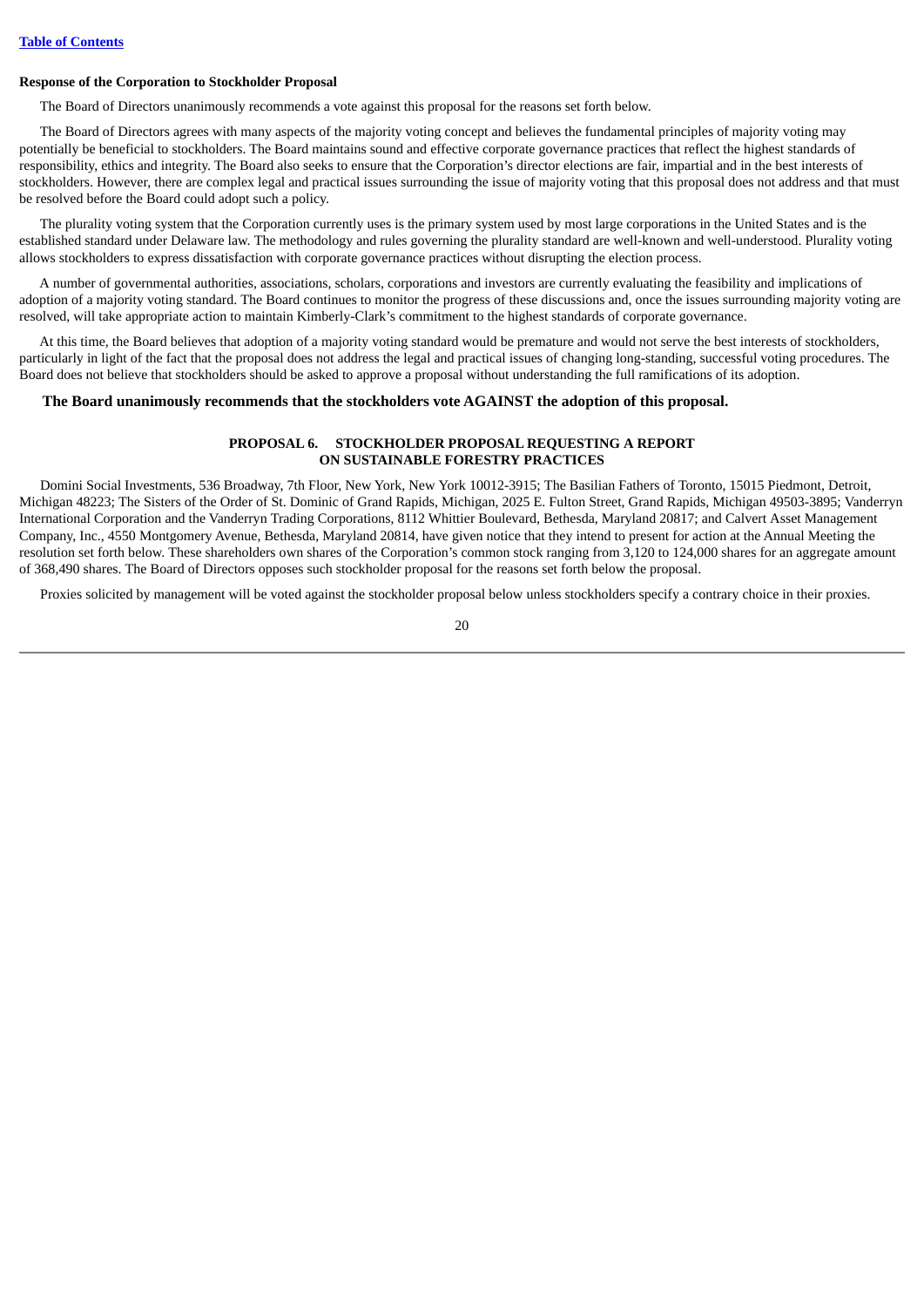## <span id="page-27-0"></span>**Stockholder Proposal**

In accordance with applicable rules of the Securities and Exchange Commission, we have set forth the stockholders' proposal below:

#### **Sustainable Forestry**

## **Whereas:**

Kimberly-Clark is a leader in the global forest products industry and the largest manufacturer of tissue products in the world. The forest products industry is the largest industrial consumer of ancient forests. Kimberly-Clark uses more than 3 million metric tons of virgin fiber each year.

Kimberly-Clark sources virgin tree fiber from Canada's Boreal forest, the largest remaining ancient forest left in North America. As one of the world's largest storehouses of carbon, preservation of the Boreal is critical to mitigating climate change. The Boreal is home to nearly 50% of North America's bird species and contains the largest remaining populations of woodland caribou and wolverines. These and other species have declined significantly due to habitat loss, in part, from unsustainable logging.

Forest certification programs recognize forestry operations that adopt environmentally and socially responsible practices. Our company is requiring all of its global fiber suppliers to adhere to one of five international forest certification systems by the end of 2005. Of the certified fiber currently procured by Kimberly-Clark, 62% is certified to the Sustainable Forest Initiative (SFI), developed by the American Forest & Paper Association, a forest industry trade association.

The Forest Stewardship Council (FSC), a third-party auditor, is the only independent certification system in the world accepted by the conservation, aboriginal and business communities. Virgin tree fiber from logging operations certified to FSC standards is increasingly available. Credibility is the most important criterion for the selection of any certification scheme. By accepting fiber from the full panoply of available certification schemes, our company fails to set any standard at all.

Protests across North America have targeted our company for its fiber sourcing practices. Companies such as Home Depot, Lowe's, Ikea and Andersen Windows have FSC-certified wood procurement preferences. Major banks, such as JP Morgan Chase and Bank of America, have adopted policies limiting or prohibiting investment in companies and industries that negatively impact ancient forests.

JP Morgan Chase's 2005 Public Environmental Policy Statement states, "The Forest Stewardship Council (FSC) is one of the most robust high conservation value assessment processes. We prefer FSC certification when we finance forestry projects. . ."

**RESOLVED:** Shareholders request the Board to prepare a report, at reasonable cost and omitting proprietary information, by November 1, 2006, assessing the feasibility of phasing out our company's use of non-FSC certified fiber within 10 years.

## **Supporting Statement:**

Proponents believe that our company's current practices present serious risks to long-term shareholder value. It is critical for Kimberly-Clark to develop policies to ensure a long-term sustainable supply of raw materials and mitigate reputational risks by procuring fiber certified using credible standards.

We believe that a thorough feasibility study should discuss the Company's explicit goals and timeframes with respect to both:

• Increasing the use of FSC-certified virgin fiber with the goal of phasing out virgin fiber certified by less reliable and credible certification schemes; and

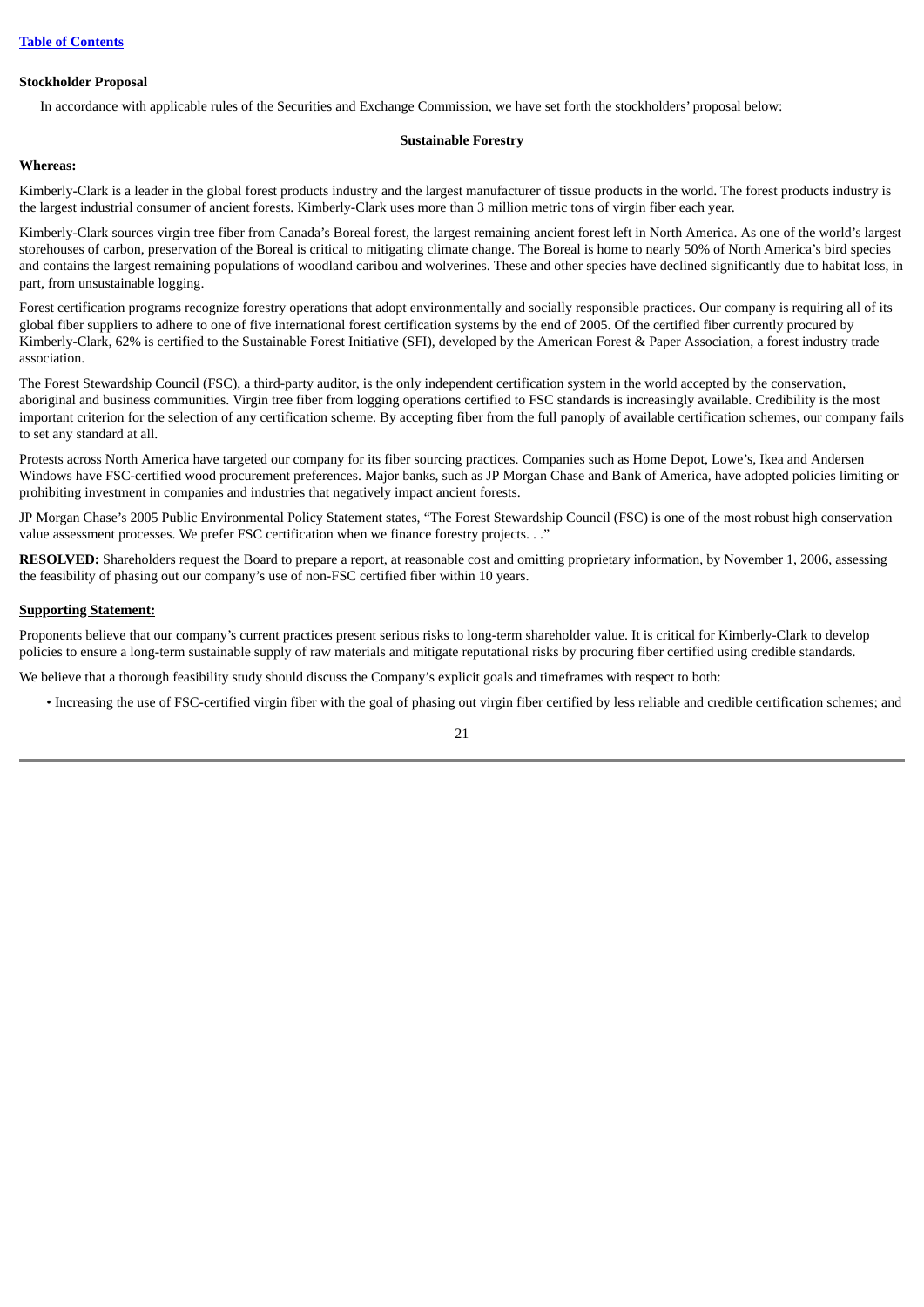• Increasing the use of recycled fiber in both consumer and commercial products as a means to reduce reliance on virgin materials.

#### <span id="page-28-0"></span>**Response of the Corporation to Stockholder Proposal**

The Board of Directors unanimously recommends a vote against this proposal for the reasons set forth below.

#### Kimberly-Clark's Dedication to Sustainable Forestry

Kimberly-Clark has a long history of dedication to responsible use of natural resources. Kimberly-Clark is a member of the World Business Council for Sustainable Development and its Sustainable Forest Products Industry Working Group. Kimberly-Clark has practiced sustainable forestry on its own forestlands for more than 60 years and, although it no longer owns or manages any forest lands in North America, it remains committed to the promotion of sustainable forestry and only sources fiber from suppliers that practice sustainable forestry management.

The Corporation is continuously reviewing its sustainable forestry policies and practices and seeking to improve its efforts to influence the practice of sustainable forestry on a global level. Kimberly-Clark highlights its dedication to sustainable forestry on its website, which includes the Corporation's sustainability report. The Corporation will continue to communicate with stockholders and the public about its environmental conservation work.

The Corporation maintains a comprehensive set of fiber procurement policies and practices. When Kimberly-Clark selects fibers for use in its products, it seeks to ensure that applicable product performance and customer requirements are met, as well as to ensure that sustainable forestry policies are followed. Kimberly-Clark's corporate policy prohibits the use of wood fiber from virgin rainforests or from designated ecologically significant old growth areas, including mixed hardwood forestlands in Indonesia; temperate rainforests in coastal British Columbia, Canada; and designated areas in Canada's Boreal Forest.

## Fiber Certification

It is the Corporation's policy that all of its global fiber suppliers of round wood, wood chips and other forms of fiber, as well as all virgin pulp, be certified by one of five internationally recognized forest certification systems, and currently approximately 88 percent of the suppliers are certified. As of the end of 2005, Kimberly-Clark had audited all of its top suppliers, which account for 90 percent of our global fiber purchases, for compliance with the Corporation's sustainable forestry policies. Suppliers found not to be in compliance with the Corporation's sustainable forestry policies have developed action plans to correct any deficiencies and must complete their action plans by the end of 2006 as a condition of having their supply agreements renewed. The Corporation plans to conduct these audits on a continuing basis.

#### Availability of FSC Certified Fiber

The stockholder proposal recommends that Kimberly-Clark only use fiber certified by the Forest Stewardship Council (FSC) and not fiber certified by any of the other recognized forest certification systems referenced above. This recommendation is not practical.

Kimberly-Clark's use of certified fiber depends on meeting the following requirements:

- There must be sufficient certified forest fiber available;
- Pulp made from fiber sourced from certified forests must be commercially available for purchase by the Corporation in locations where the Corporation sources its fiber; and
- Fiber available to the Corporation must meet our product performance and cost requirements.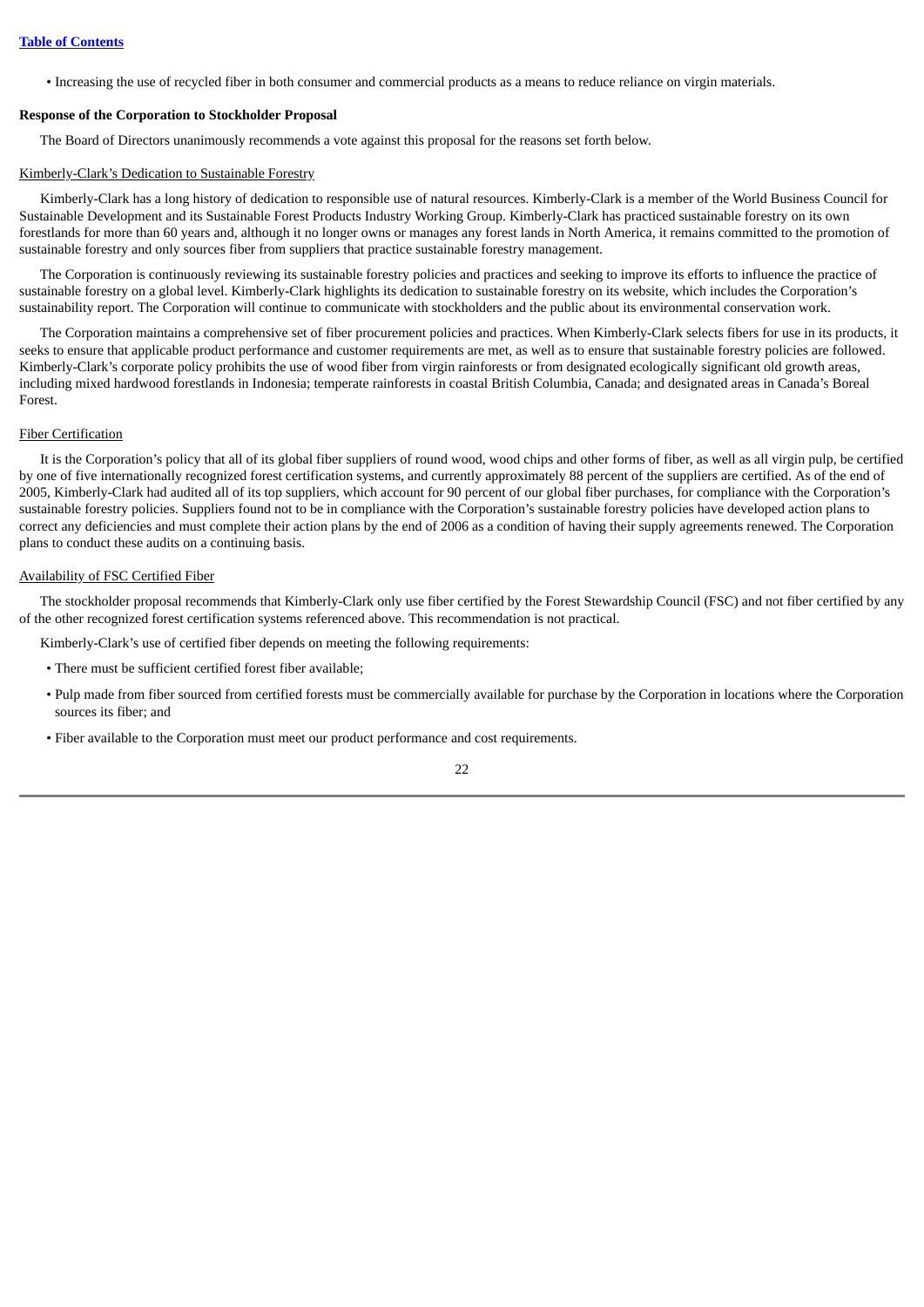Kimberly-Clark purchases FSC-certified fiber to the extent that it is available and meets its product performance and fiber cost requirements. However, the global supply of FSC-certified fiber is not sufficient to allow Kimberly-Clark to rely exclusively on FSC-certified fiber. As shown in the following chart, as of February 2006, approximately seven percent of the world's forests were certified. As noted above, approximately 88 percent of the pulp fiber used globally by the Corporation is sourced from suppliers certified by one of five certification systems.



Source: (a) The Food and Agriculture organization of the United Nations. (b) Data from the Forest Stewardship Council and the environmental group Metafore.

With respect to North America, northern bleached softwood kraft pulp, which is required to produce the strength of premium tissue products preferred by most consumers, is purchased from Canadian suppliers. As of February 2006, only about 10 percent of Canada's managed forests were FSC-certified. There are only two major suppliers producing softwood pulp from FSC-certified forests in Canada and they use a significant amount of their pulp internally. Thus, little of the pulp made from this fiber is commercially available to third party buyers such as Kimberly-Clark.

#### Use of Recycled Fiber

The proposal also recommends increasing the Corporation's use of recycled fiber in both consumer and commercial products as a means to reduce reliance on virgin materials. Kimberly-Clark has conducted extensive research regarding the various types of fiber and is a leader in the industry in the use of recycled fiber in its products. Recycled fiber currently accounts for 29 percent of the Corporation's overall fiber use.

Kimberly-Clark's studies show that as the amount of recycled fiber in the product is increased, product performance attributes, such as softness and absorbency, are adversely affected. For this reason, the combined total of all branded consumer tissue products, including napkins, that contain recycled fiber accounted for only 1.8 percent of all dollars spent on these products in the United States in 2005.

Away-from-home tissue products often contain a higher percentage of recycled fiber. Some Kimberly-Clark away-from-home tissue products, such as Scott Coreless bath tissue, are made from 45 percent post-consumer recycled fiber, and some away-from-home paper towel brands, such as Scott tradition brown towels, contain a minimum 60 percent post-consumer recycled fiber. Kimberly-Clark continues to examine the use of recycled fiber in its products and to seek ways to reduce the Corporation's need for virgin fiber.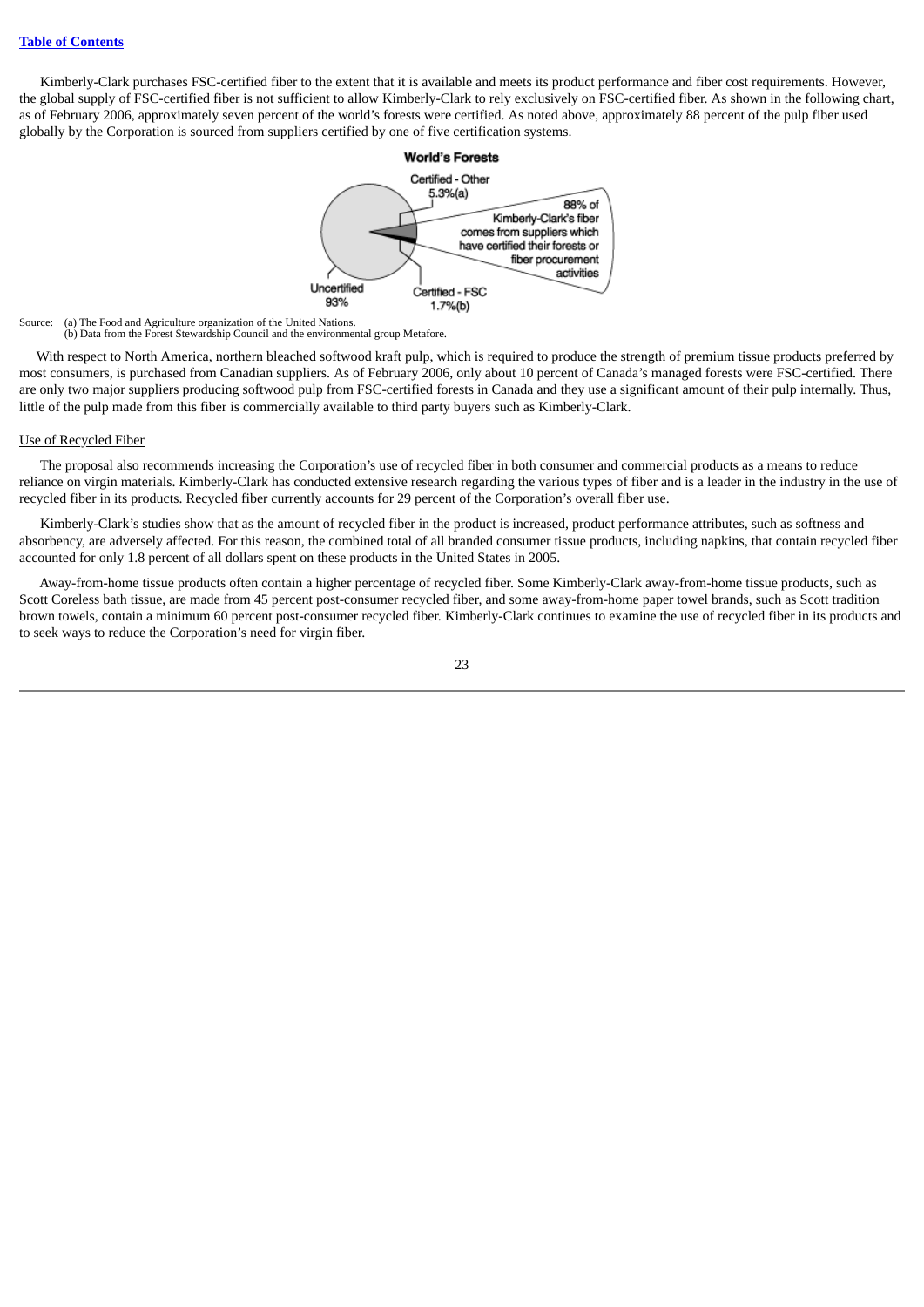## Stockholder Communication

Representatives of the Corporation met by telephone with representatives of the proponents of the proposal in December 2005 to discuss their concerns and share the Corporation's sustainable forestry policies and practices.

In any case, the Board believes the information requested by the proponents has been communicated to stockholders and, therefore, additional reporting on this issue is not necessary.

## <span id="page-30-0"></span>**The Board unanimously recommends that the stockholders vote AGAINST the adoption of this proposal.**

## **SECURITY OWNERSHIP OF MANAGEMENT AND CERTAIN BENEFICIAL OWNERS**

The following table sets forth information as of December 31, 2005, unless otherwise indicated, regarding the number of shares of the common stock of the Corporation beneficially owned by all directors and nominees, by each of the executive officers named in "Executive Compensation" below (collectively, the "Named Executive Officers"), and by all directors, nominees and executive officers as a group.

| <b>Name of Individual or</b><br><b>Identity of Group</b>  | <b>Amount and Nature of</b><br>Beneficial Ownership(1)(2)(3)(4) |
|-----------------------------------------------------------|-----------------------------------------------------------------|
| Robert E. Abernathy                                       | 648,950(5)                                                      |
| John R. Alm                                               | 1,833(6)                                                        |
| Dennis R. Beresford                                       | 12,135(5)                                                       |
| John F. Bergstrom                                         | 29,277(5)(7)                                                    |
| Abelardo E. Bru                                           | 672                                                             |
| Mark A. Buthman                                           | 305,401(5)                                                      |
| Pastora San Juan Cafferty                                 | 19,171(5)(8)                                                    |
| Robert W. Decherd                                         | 43,561(5)                                                       |
| Thomas J. Falk                                            | 1,776,210(5)(9)                                                 |
| Claudio X. Gonzalez                                       | 194,581                                                         |
| Mae C. Jemison, M.D.                                      | 10,459(5)                                                       |
| Steven R. Kalmanson                                       | 586,617(5)                                                      |
| W. Dudley Lehman                                          | 520,491(5)                                                      |
| Linda Johnson Rice                                        | 18,171(5)(10)                                                   |
| Marc J. Shapiro                                           | 24,475(5)                                                       |
| G. Craig Sullivan                                         | 4,044(11)                                                       |
| All directors, nominees and executive officers as a group | 4,448,520(5)(12)                                                |
|                                                           |                                                                 |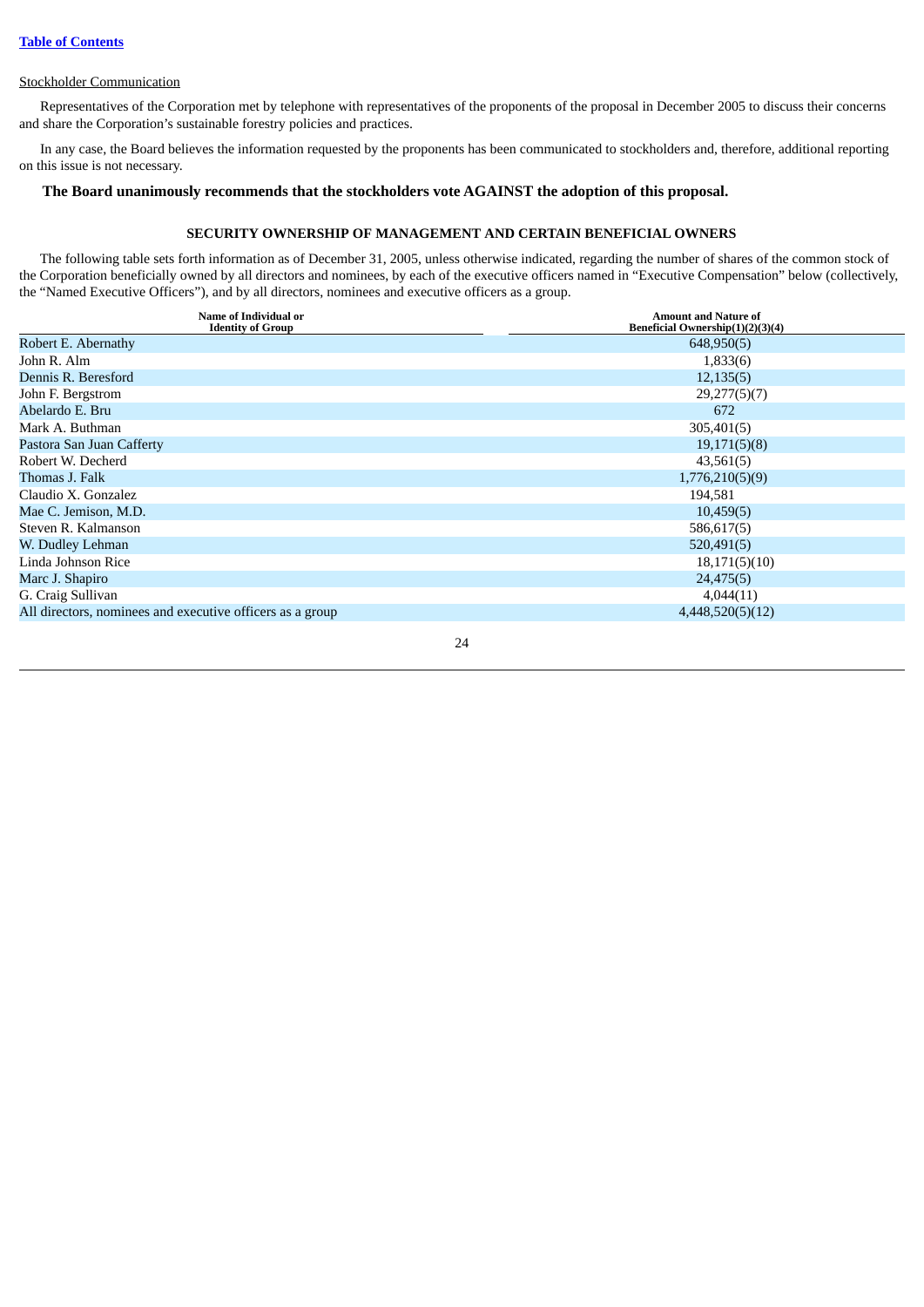- (1) Except as otherwise noted, the directors, nominees and Named Executive Officers, and the directors, nominees and executive officers as a group, have sole voting and investment power with respect to the shares listed.
- (2) Each director, nominee and Named Executive Officer, and all directors, nominees and executive officers as a group, own less than one percent of the outstanding shares of the Corporation's common stock.
- (3) For each Named Executive Officer, share amounts include the following restricted share units granted under the 2001 Equity Participation Plan:

| Name of Individual  | Time Based Restricted Share Units(a) | <b>Performance Based</b><br><b>Restricted Share Units(b)</b> |
|---------------------|--------------------------------------|--------------------------------------------------------------|
| Robert E. Abernathy | 18,771                               | 18,771                                                       |
| Mark A. Buthman     | 17,251                               | 17,251                                                       |
| Thomas J. Falk      | 81,944                               | 81,944                                                       |
| Steven R. Kalmanson | 20.924                               | 20,924                                                       |
| W. Dudley Lehman    | 18,065                               | 18,065                                                       |

- (a) Such awards vest based on time rather than the achievement of performance-based standards.
- (b) Such awards require performance-based standards to be met before awards vest. The amounts described in this column represent the target levels for such awards of performance-based restricted share units that may be earned by each Named Executive Officer. The actual number earned will range from 0 to 150 percent of the target levels indicated based on the achievement of specific performance goals.
- (4) For each director who is not an officer or employee of the Corporation or any of its subsidiaries or equity companies, share amounts include the following restricted share units granted under the Outside Directors' Compensation Plan:

| <b>Name of Individual</b> | <b>Number of Restricted Share Units(a)</b> |
|---------------------------|--------------------------------------------|
| John R. Alm               | 1,833(b)                                   |
| Dennis R. Beresford       | 5,551                                      |
| John F. Bergstrom         | 5,245                                      |
| Abelardo E. Bru           | 672                                        |
| Pastora San Juan Cafferty | 5,871                                      |
| Robert W. Decherd         | 6,075                                      |
| Mae C. Jemison, M.D.      | 5,245                                      |
| Linda Johnson Rice        | 5,245                                      |
| Marc J. Shapiro           | 5,551                                      |
| G. Craig Sullivan         | 2,044                                      |

(a) Such awards vest on the date the Outside Director retires from or otherwise terminates service on the Board.

(b) Represents restricted share units granted to Mr. Alm on February 22, 2006, the effective date of his election to the Board of Directors.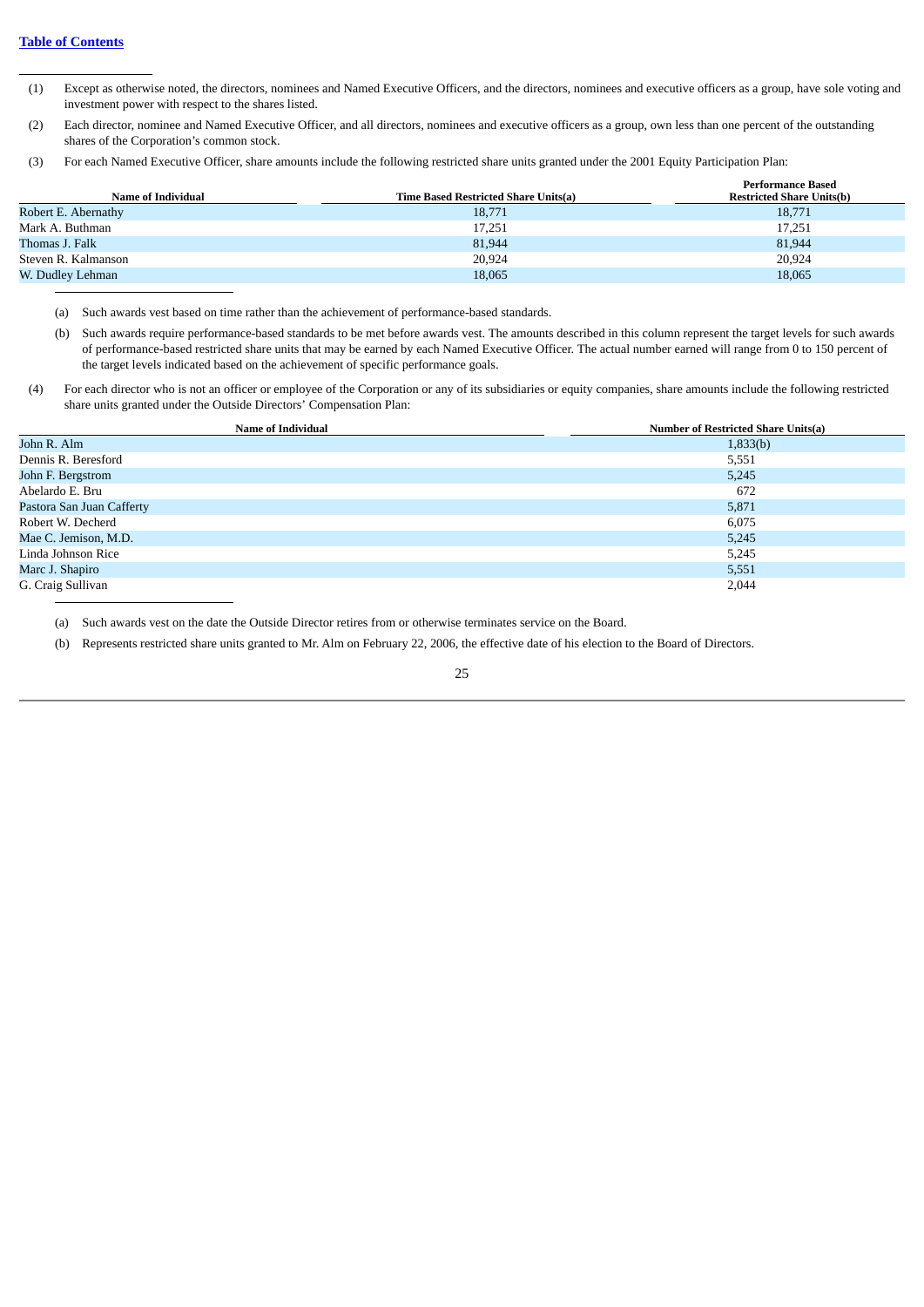## **Table of [Contents](#page-5-0)**

(5) Includes shares of common stock held by the trustee of the Corporation's Incentive Investment Plan for the benefit of, and which are attributable to the accounts in the plan of, the Named Executive Officers. Also includes the following shares which could be acquired within 60 days of December 31, 2005 by:

| <b>Name of Individual</b> | <b>Number of Shares That Could be Acquired Within</b><br>60 Days of December 31, 2005 |
|---------------------------|---------------------------------------------------------------------------------------|
| Robert E. Abernathy       | 519,032                                                                               |
| Dennis R. Beresford       | 5,084                                                                                 |
| John F. Bergstrom         | 8,032                                                                                 |
| Mark A. Buthman           | 238,816                                                                               |
| Pastora San Juan Cafferty | 8,337                                                                                 |
| Robert W. Decherd         | 8,236                                                                                 |
| Thomas J. Falk            | 1,404,366                                                                             |
| Mae C. Jemison, M.D.      | 5,084                                                                                 |
| Steven R. Kalmanson       | 444,776                                                                               |
| W. Dudley Lehman          | 442,458                                                                               |
| Linda Johnson Rice        | 7,626                                                                                 |
| Marc J. Shapiro           | 17,924                                                                                |

(6) Represents restricted share units granted to Mr. Alm on February 22, 2006, the effective date of his election to the Board of Directors. These shares are not included in the total of shares held by all directors, nominees and executive officers as a group.

(7) Includes 5,000 shares held by Bergstrom Investments L.P., a partnership of which Mr. Bergstrom and his brother are general partners and their respective children are limited partners, and of which Mr. Bergstrom shares voting control.

- (8) Ms. Cafferty also has 25,498.93 stock credits allocated to her deferred compensation account as of December 31, 2005 under the Corporation's deferred compensation plan for directors. The account reflects the election by Ms. Cafferty to defer into stock credits compensation previously earned by her as a director of the Corporation. Although Ms. Cafferty is fully at risk as to the price of the Corporation's common stock represented by stock credits, the stock credits are not shares of stock and Ms. Cafferty does not have any rights as a holder of common stock with respect to the stock credits.
- (9) Includes 109,544 shares held by TKM II, Ltd., a partnership of which Mr. Falk and his wife are the limited partners and an entity wholly-owned by Mr. Falk and his wife is the general partner, and of which Mr. Falk shares voting control, and 13,100 shares held by TKM, Ltd., a partnership of which an entity wholly-owned by Mr. Falk and his wife is the general partner, and of which Mr. Falk shares voting control. TKM, Ltd. also has the right to acquire 204,380 shares within 60 days of December 31, 2005. These 204,380 shares are included in the 1,404,366 shares listed for Mr. Falk in footnote 5 above.

(10) Includes 300 shares held by a trust for the benefit of Mrs. Johnson Rice's daughter and for which Mrs. Johnson Rice serves as a co-trustee and shares voting and investment power.

(11) Includes 2,000 shares held by a trust for the benefit of Mr. Sullivan's children and for which Mr. Sullivan serves as the sole trustee.

(12) Voting and investment power with respect to 332,324 of the shares is shared.

To further align management's financial interests with those of the stockholders, the Corporation maintains stock ownership guidelines for approximately 400 key managers, including the Named Executive Officers (see "Executive Compensation — Management Development and Compensation Committee Report on Executive Compensation — Target Stock Ownership").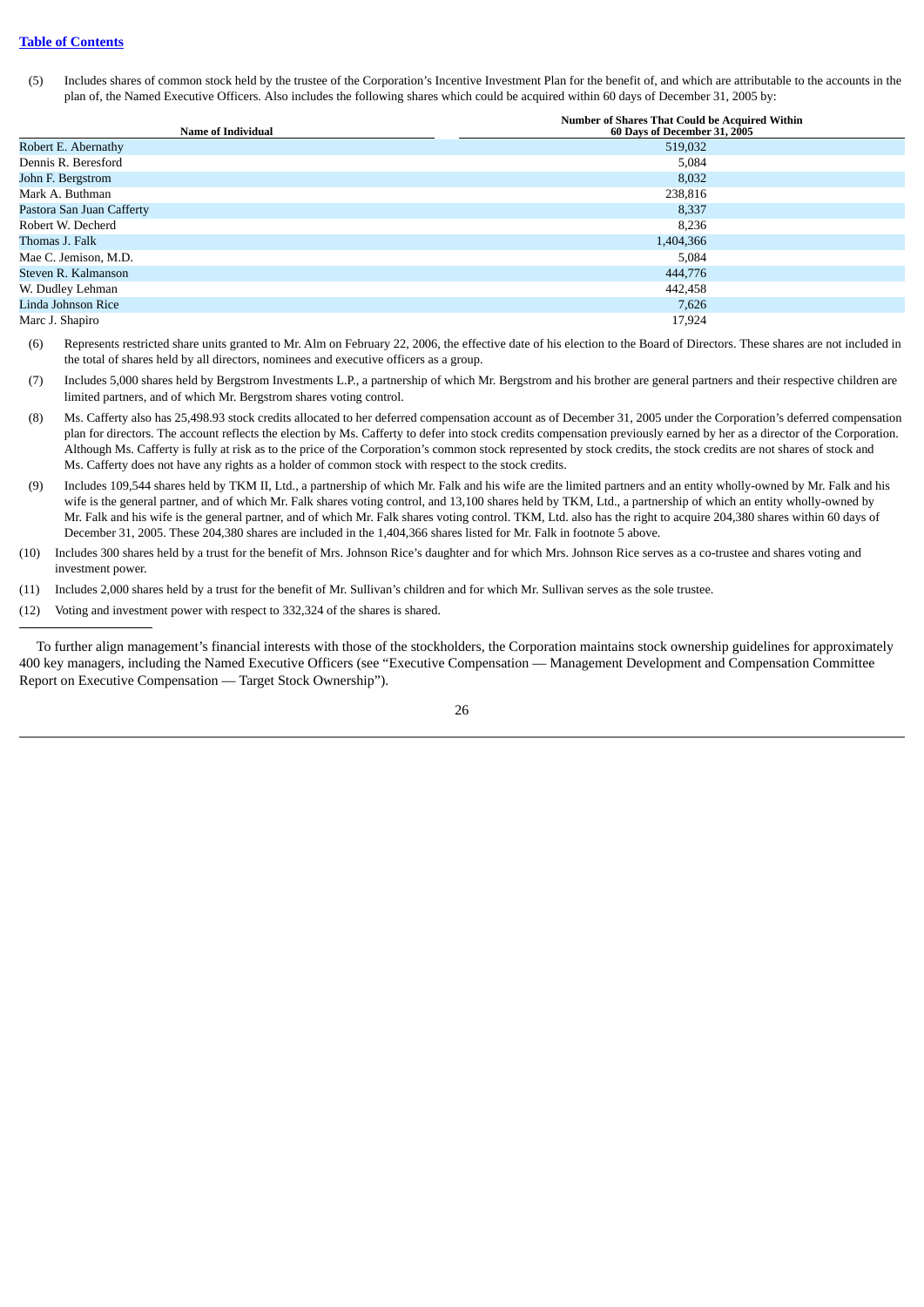The following table sets forth the information, as of December 31, 2005, regarding persons or groups known to the Corporation to be beneficial owners of more than 5 percent of the Corporation's common stock.

|                                      |                                | Percentage of                                |
|--------------------------------------|--------------------------------|----------------------------------------------|
|                                      | <b>Number of Common Shares</b> | <b>Common Stock</b><br><b>Outstanding on</b> |
| Name and Address of Beneficial Owner | <b>Beneficially Owned</b>      | <b>December 31, 2005</b>                     |
| Barclays Global Investors, NA(1)     |                                |                                              |
| 45 Fremont Street                    |                                |                                              |
| San Francisco, CA 94105              | 25, 227, 755                   | 5.4                                          |

(1) The address and number of shares of the Corporation's common stock beneficially owned by Barclays Global Investors, NA and certain of its affiliates are based on the Schedule 13G filed by Barclays Global Investors, NA and its affiliates with the Securities and Exchange Commission on January 26, 2006. In addition to Barclays Global Investors, NA, affiliates on the filing are Barclays Global Fund Advisors, Barclays Global Investors, Ltd., and Barclays Global Investors Japan Trust and Banking Company Limited. According to the filing, the reporting entities do not affirm the existence of a group, and the reporting entities, taken as a whole, had sole voting power with respect to 21,970,049 shares and sole dispositive power with respect to 25,227,755 shares, and did not have shared voting or dispositive power as to any shares.

## **EXECUTIVE COMPENSATION**

#### <span id="page-33-1"></span><span id="page-33-0"></span>**Management Development and Compensation Committee Report on Executive Compensation**

The Management Development and Compensation Committee is composed entirely of Independent Directors. See "Corporate Governance — Board of Directors and Board Committees." The Board designates the members and the Chairman of the Committee. The Committee is responsible for establishing and administering the policies governing annual salary and incentive compensation and long-term compensation including awards of stock options, restricted shares, and restricted share units. The Committee also oversees leadership development for senior management and future senior management candidates.

#### Executive Compensation Philosophy

The Committee has adopted executive compensation policies that are designed to align compensation with the Corporation's overall business strategies, values and management initiatives. These policies are intended to:

- Attract and retain executives whose abilities are considered essential to the long-term success and competitiveness of the Corporation through the Corporation's executive compensation programs.
- Support a performance-oriented environment that rewards achievement of the Corporation's financial and non-financial goals and recognizes company performance compared to the performance of similarly situated companies through the annual payment of incentive cash bonuses.
- Reward executives for long-term strategic management and the enhancement of stockholder value through stock option, restricted shares, restricted share unit and other long-term incentive awards.

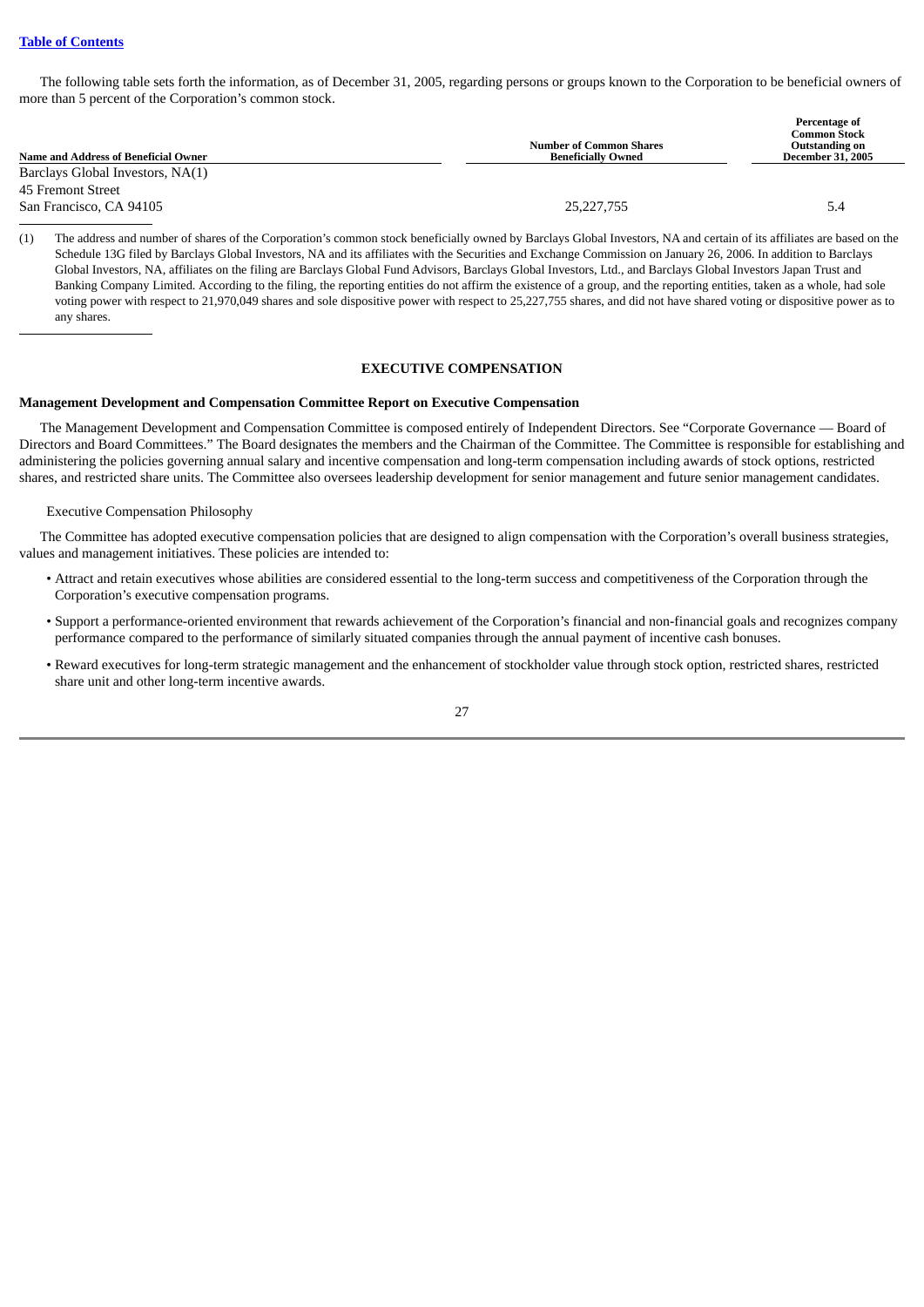#### Competitive Compensation Objectives

The Corporation annually engages an outside compensation consultant to assist management and the Committee in assessing and determining appropriate compensation for the Corporation's executives. The Committee also separately retains an additional compensation consultant, independent of management, who reviews the analysis and recommendations of the consultant retained by the Corporation and advises the Committee whether such analysis and recommendations are appropriate and in line with the market and general compensation trends and consistent with the Corporation's compensation philosophy.

With respect to 2005 compensation, the Corporation's consultant assessed the Corporation's executive compensation as compared against a peer group. The peer group was comprised of 19 other companies, primarily consumer-packaged goods companies, which included the companies in the Peer Group for the Performance Graph referenced later in this proxy statement (see "Executive Compensation — Performance Graph" below). Median revenues for this peer group of 19 companies were \$14.5 billion, ranging from \$4 billion to \$54 billion at the time 2005 compensation and performance objectives were determined. The Committee believes this is an appropriate peer group to evaluate executive compensation since it consists of similarly situated, large consumer-packaged goods companies with global operations. The Corporation's base salary program is targeted at or near the median of this peer group. Annual incentive and long-term compensation programs are targeted to provide total compensation between the 50th and 75th percentiles of the peer group if the Corporation's goals are met.

#### Annual Cash Compensation

*Base Salary.* Salary ranges and individual salaries for executive officers are reviewed annually. In determining individual salaries, the Committee considers the scope of the executive's job responsibilities, individual contributions, market conditions, experience in position, the Corporation's salary budget guidelines and current compensation as compared to peer companies. The base salaries for the Corporation's five most highly-paid executives can be found in "Executive Compensation — Summary Compensation Table."

*Annual Incentives.* Annual incentives are based on performance against the Corporation's and individual business unit goals that are established at the beginning of each year. These goals are aligned with the goals stated in the Corporation's Global Business Plan and include financial goals based on objective standards such as top-line growth, earnings per share ("EPS"), and return on invested capital ("ROIC"), as well as non-financial strategic goals that improve the longer-term capabilities of the Corporation. Depending upon the performance for the year, payments under the annual incentive program may range from zero to 240 percent of the target bonus established by the Committee. Target bonuses currently are established at 120 percent of base salary for the Chief Executive Officer and 80 percent of base salary for the other Named Executive Officers.

For 2005, the performance measures for the Chief Executive Officer were based solely on the Corporation's actual performance against its 2005 corporate objectives. For all other executive officers, the performance measures for 2005 were based 70 percent on the Corporation's actual performance against its 2005 corporate objectives and 30 percent on the actual performance of the business unit or function for which the executive was responsible against the 2005 objectives for the business unit or function.

The corporate financial goals for 2005 executive compensation were consistent with the Corporation's long-term global business plan objectives of 3 to 5 percent top-line sales growth, mid to high single digit EPS growth and a 40 to 50 basis point increase in ROIC. The Committee determined that 2005 financial performance was above the top end of the target range for sales growth, exceeded the target for ROIC improvement on an operating basis, and was in the middle of the range for target EPS growth on an operating basis. In making its assessment, the Committee excluded certain items which were deemed to be non-recurring in nature based on predetermined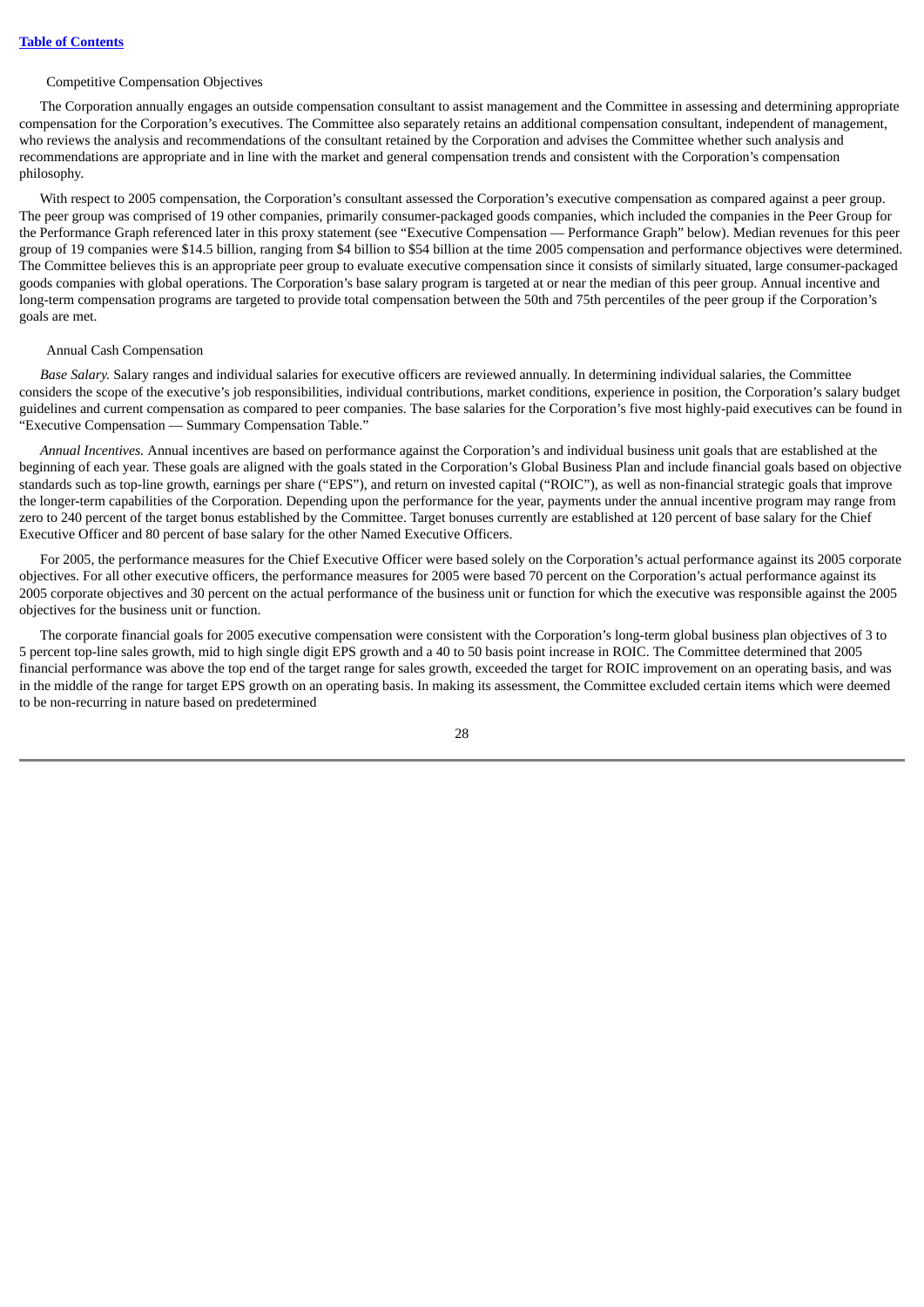criteria and its best judgment. In assessing the Corporation's performance against its 2005 financial goals, the Committee also considered factors such as total shareholder return, market share and cash flows.

The Committee also assessed the Corporation's performance against non-financial goals established at the beginning of 2005. Non-financial goal accomplishments during 2005 included completion by the Corporation of an updated global business plan, above target execution of cost savings programs, implementation of customer/shopper/user insights processes in North Atlantic businesses, disciplined use of portfolio management processes for allocation of capital and other resources, improvement in working capital as a percentage of net sales in excess of target levels, and fully implementing talent management programs to improve and assess the Corporation's human resource capabilities.

Payout of 100 percent of target bonuses is dependent on achieving the top end of the target range for the financial goals and excellent performance on the non-financial goals. Accordingly, based on the Committee's assessment of the Corporation's performance in 2005 against its 2005 corporate objectives, the Committee approved awards to executive officers under this plan for 2005 at 90 percent of the corporate objective target. This compares with awards of 185 percent of target in 2004.

The Committee also assessed each individual business unit's or function's 2005 performance against 2005 objectives for those business units or functions. Based on that assessment, the Committee approved awards to the executive officers under this plan for 2005 at a range of 70 percent to 150 percent, depending on the executive and the performance in the executive's areas of responsibility. The 2005 incentive awards for each Named Executive Officer other than the Chief Executive Officer set forth in the Summary Compensation Table below reflect the combination of the 70 percent/ 30 percent weighting of the awards for 2005 performance against the corporate and individual objectives. As a result of this weighting and the Committee's determination of 2005 performance, the executive officers of the Corporation received 2005 incentive bonuses that ranged from 89 percent to 98 percent of their 2005 target amounts.

#### Long-Term Incentives

When determining the amount of 2005 long-term incentive awards to be granted to executives, the Committee considered the following factors, among others: the specific responsibilities and performance of the executive, the performance of the Corporation, the stock price of the Corporation and market factors. The 2005 long-term incentive awards were granted in April 2005 based on an assessment at that time.

Executive officers may receive long-term incentive awards of stock options, restricted shares and restricted share units or a combination of stock options, restricted shares and restricted share units under the Corporation's 2001 Equity Participation Plan, as amended (the "2001 Plan"). The 2001 Plan provides the Committee with discretion to require performance-based standards to be met before awards vest. The Corporation's deferred compensation plans were amended in response to section 409A of the Internal Revenue Code and no further deferral of the payment of awards granted after 2004 is allowed.

Prior to 2004, the Corporation's primary long-term incentive program consisted of stock option awards. Restricted shares had been used on a periodic basis, primarily for retention of key executives. Beginning in 2004, the Corporation began reducing the number of stock options granted to key executives and increasing the number of restricted shares and restricted share units, with a significant portion of such restricted share units being performance-based. Since 2004, the targeted value of long-term incentive grants to executive officers has been allocated one-third stock options, one-third restricted share units and onethird performance-based restricted share units.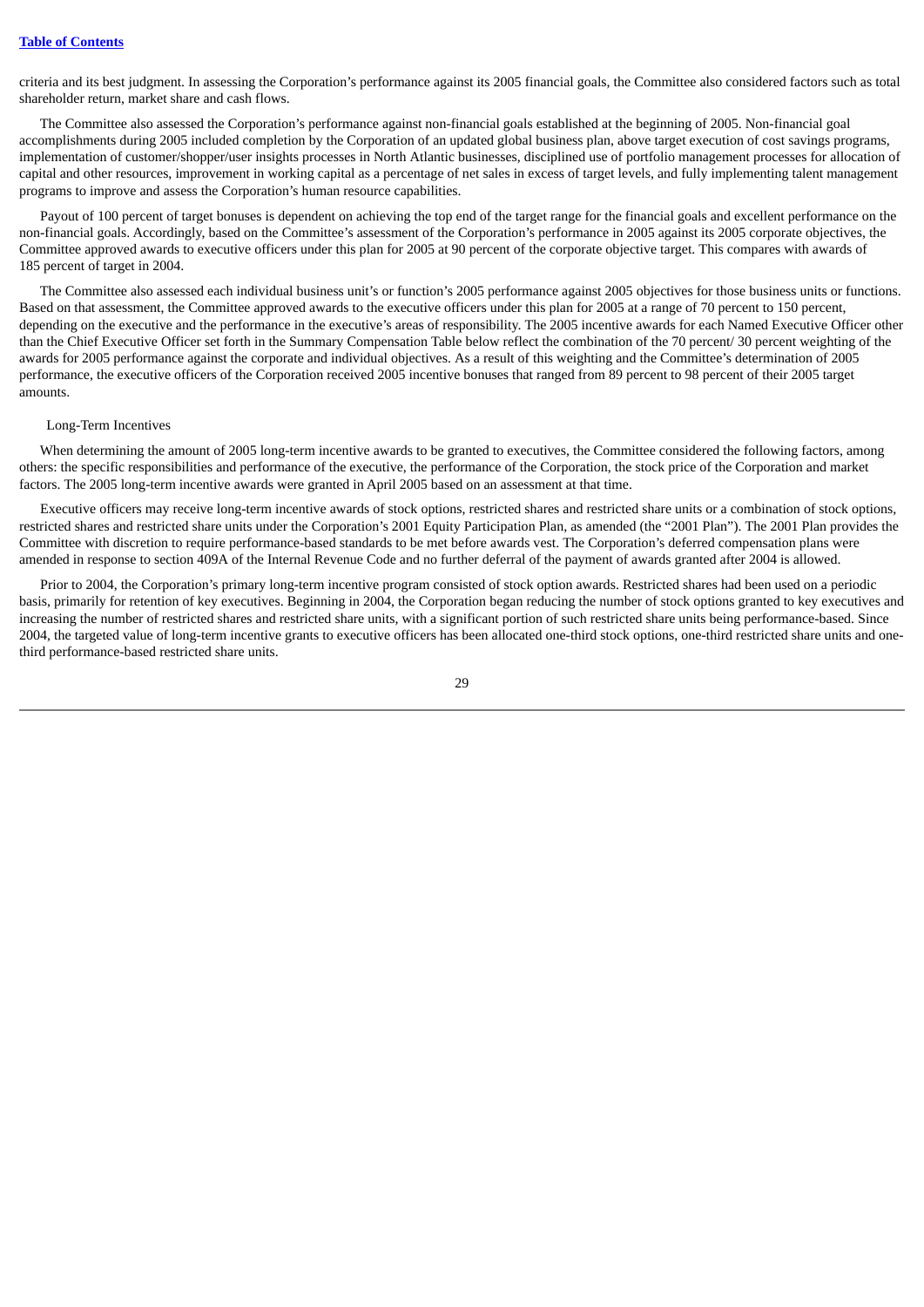*Restricted Share and Restricted Share Unit Awards.* The Committee determines the number of restricted shares or restricted share units to be granted to participants and the time period for restriction on transferability. A participant who is awarded restricted shares will be entitled to vote such shares and to receive dividends declared on such shares during the restricted period. Upon expiration of the restricted period, payment of restricted share units will be made in cash or shares of common stock as determined by the Committee at the time of grant. During the restricted period, a participant who is awarded restricted share units will not be entitled to vote such units but will receive either cash or a credit equal to dividends paid on the Corporation's common stock which will be reinvested in restricted share units at the fair market value of the Corporation's common stock on the date dividends are paid.

In 2005, executives received awards of both time-vested and performance-based restricted share units. For performance-based restricted share unit awards in 2005, the actual number of shares to be received by the executives will range from zero to 150 percent of the target levels established by the Committee for each executive depending on the degree to which the performance objective is met. The performance objective for the awards is based on the three-year average ROIC for the period January 1, 2005 through December 31, 2007. This performance objective is consistent with the Corporation's Global Business Plan objective to improve ROIC 40 to 50 basis points per year during this period. In 2005, results were above the target performance range. Information regarding restricted share and restricted share unit awards granted to the Corporation's Named Executive Officers can be found in "Security Ownership of Management and Certain Beneficial Owners" and "Executive Compensation — Summary Compensation Table."

*Stock Option Awards.* For a description of the material terms of stock option grants pursuant to the long-term incentive plans in 2005, including pursuant to the 2001 Plan, and for stock options granted to the Corporation's Named Executive Officers, see "Executive Compensation — Option Grants in 2005."

#### Compensation of Chief Executive Officer

*Base Salary.* The Committee increased the salary of Mr. Falk to \$1,175,000 on April 1, 2005. This increase of 9.3 percent over his 2004 base salary put Mr. Falk's base salary at the median of the peer companies referred to above, consistent with the Corporation's compensation policies and objectives.

*Cash Bonus.* As described above, the cash bonus payment paid to Mr. Falk for 2005 reflects the Committee's assessment of the Corporation's performance in 2005 against its 2005 corporate objectives. Accordingly, the bonus paid to Mr. Falk was 90 percent of the target award level that had been established by the Committee for 2005. This compares with Mr. Falk's award of 185 percent of target in 2004.

The Committee believes that, based upon most recent comparisons to the peer group as provided by the consultant retained by the Corporation and verified by the consultant retained by the Committee, Mr. Falk's compensation in 2005 met the Committee's goals as described above in "Executive Compensation Philosophy."

#### Executive Compensation for 2006

On February 8, 2006, the Committee established objectives for 2006 bonuses payable in 2007 to executive officers. Bonus awards for 2006 will be based on the Committee's judgment regarding the Corporation's and the executive officers' performance in 2006 against the objectives. The corporate objective includes both financial and non-financial goals. The financial goals for 2006 are aligned with the Corporation's long-term global business objectives and include growth in net sales, growth in earnings and improvement in ROIC. Performance must be at the top end of these ranges for participants to receive 100 percent of the target bonuses established by the Committee. Non-financial goals for 2006 include various qualitative and quantitative measures that are intended to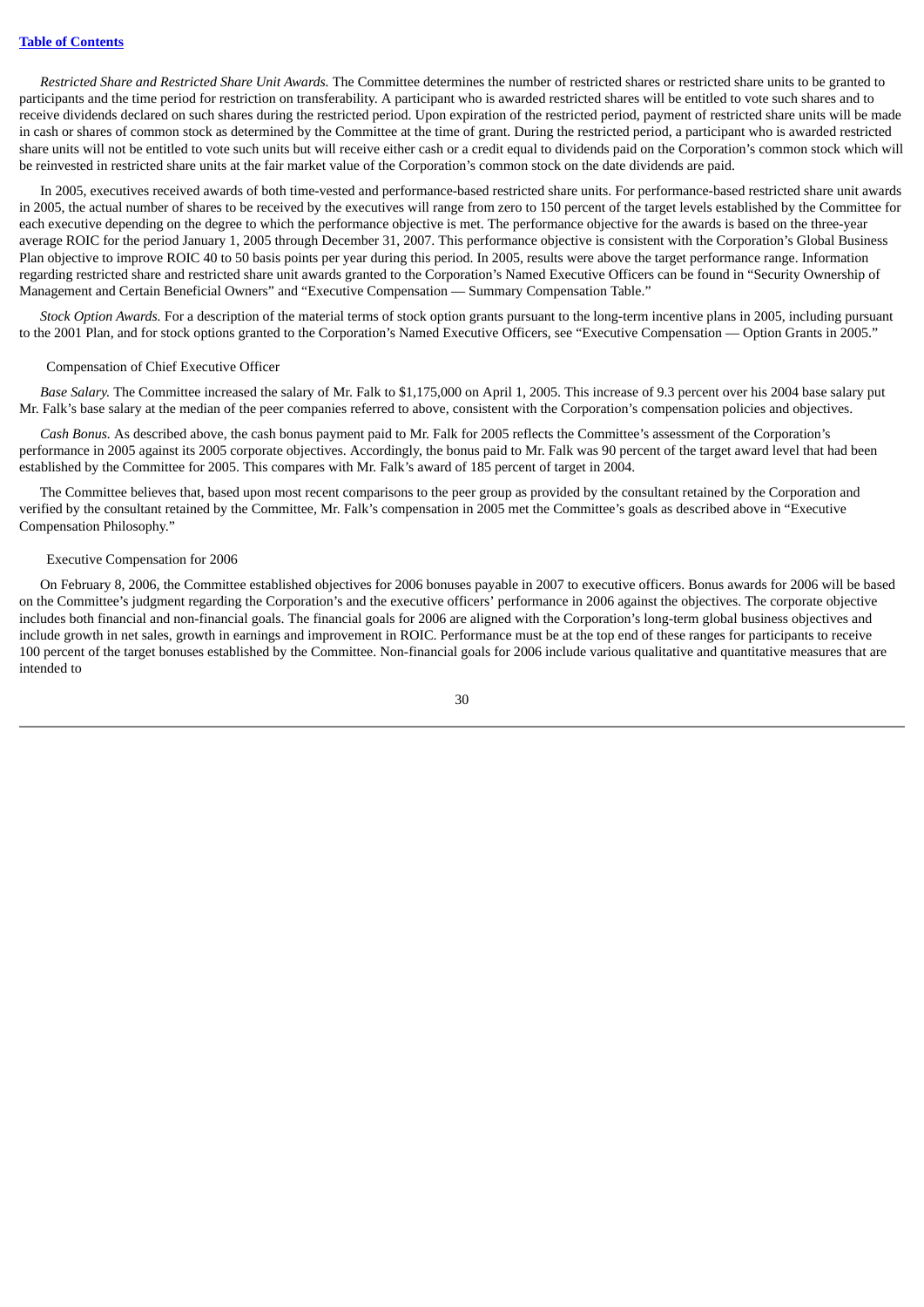further align compensation with achieving the Corporation's Global Business Plan, including increasing brand equity in certain key brands, improving product development cycle times, completing an organization design plan, achieving executive recruitment goals, and achieving the Corporation's diversity and inclusion goals. In addition, goals have been established for each executive officer, other than the Chief Executive Officer, relating to their specific function or business unit. The goals vary by executive officer depending on their areas of responsibilities. Depending on actual performance in 2006 against the financial and non-financial goals, 2006 bonus awards could range from zero to 240 percent of each executive officer's target bonus.

## Target Stock Ownership

The Corporation strongly believes that the financial interests of its executives should be aligned with those of its stockholders. Accordingly, the Corporation maintains stock ownership guidelines for approximately 400 key managers, including the Named Executive Officers. All executive officers are expected to own the Corporation's stock in an amount equivalent to three times their annual salary. The Chief Executive Officer is expected to own an amount of the Corporation's stock which is six times his annual salary. These guidelines have been met or exceeded by each of the Named Executive Officers. Failure to attain targeted stock ownership levels within three years can result in a reduction in future long-term incentive awards granted to the executive.

#### Tax Deduction for Executive Compensation

The United States income tax laws generally limit the deductibility of compensation paid to each Named Executive Officer to \$1,000,000 per annum. An exception to this general rule exists for performance-based compensation that meets certain Internal Revenue Service requirements. The annual bonus payments and option grants to executive officers are designed to meet these requirements for deductibility. The other long-term incentive awards described above may be subject to the \$1,000,000 deductibility limit.

## MANAGEMENT DEVELOPMENT AND COMPENSATION COMMITTEE OF THE BOARD OF DIRECTORS

Marc J. Shapiro, Chairman Abelardo E. Bru Pastora San Juan Cafferty G. Craig Sullivan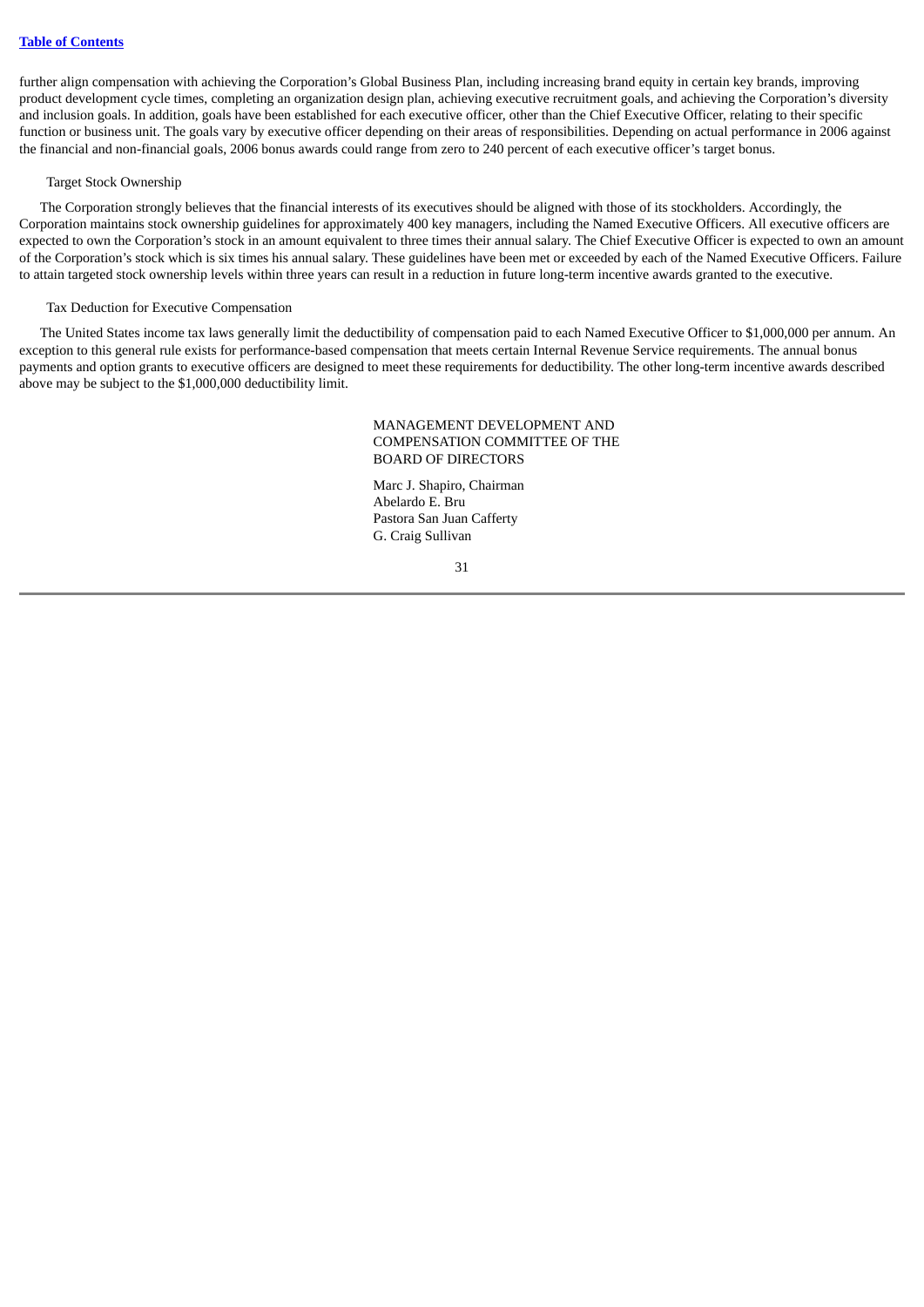## **Summary Compensation Table**

<span id="page-38-0"></span>The following table sets forth information concerning compensation for each of 2003, 2004 and 2005 awarded to, earned by, or paid to the Chief Executive Officer and the four most highly compensated executive officers of the Corporation (the "Named Executive Officers"), other than the Chief Executive Officer, whose total annual salary and bonus exceeded \$100,000:

|                                                                                         |                      |                                   |                                   |                                               |                                                                 | <b>Long Term Compensation</b>                                         |                                         |                                     |
|-----------------------------------------------------------------------------------------|----------------------|-----------------------------------|-----------------------------------|-----------------------------------------------|-----------------------------------------------------------------|-----------------------------------------------------------------------|-----------------------------------------|-------------------------------------|
|                                                                                         |                      |                                   | <b>Annual Compensation</b>        |                                               |                                                                 | <b>Awards</b>                                                         | <b>Payouts</b>                          |                                     |
| <b>Name and Principal</b><br><b>Position</b>                                            | Year                 | Salary(\$)                        | Bonus(\$)                         | <b>Other Annual</b><br>Compensation<br>(3)(1) | <b>Restricted</b><br><b>Stock</b><br>Awards<br>$($ \$ $)(2)(3)$ | <b>Securities</b><br><b>Underlying</b><br><b>Options</b><br>$(\#)(4)$ | <b>LTIP</b><br><b>Payouts</b><br>(5)(5) | All Other<br>Compensation<br>(5)(6) |
| Thomas J. Falk<br>Chairman of the<br><b>Board and Chief</b><br><b>Executive Officer</b> | 2005<br>2004<br>2003 | 1,150,000<br>1,075,000<br>987,500 | 1,269,000<br>2,386,500<br>840,000 | 69,191<br>82,734<br>71,581                    | 5,166,662<br>5,136,800<br>$\Omega$                              | 167,776<br>122,031<br>406,770                                         | $\Omega$<br>838,152<br>728,833          | 6,300<br>6,150<br>6,000             |
| Robert E. Abernathy<br>Group President -<br>Developing and<br><b>Emerging Markets</b>   | 2005<br>2004<br>2003 | 490,000<br>475,000<br>445,000     | 352,440<br>703,000<br>261,314     | 0<br>1,179                                    | 1,166,638<br>1,194,306<br>311,780                               | 37,885<br>28,473<br>91,523                                            | $\bf{0}$<br>670,521<br>485,889          | 6,300<br>6,150<br>6,000             |
| Mark A. Buthman<br><b>Senior Vice President</b><br>and Chief Financial<br>Officer       | 2005<br>2004<br>2003 | 468,750<br>420,000<br>350,000     | 372,480<br>621,600<br>208,740     | $\Omega$<br>584<br>12,000                     | 1,133,379<br>1,033,781<br>445,400                               | 36,803<br>24,558<br>91,523                                            | $\mathbf{0}$<br>223,507<br>155,485      | 86,726<br>47,271<br>35,781          |
| Steven R. Kalmanson<br>Group President -<br>North Atlantic<br><b>Consumer Products</b>  | 2005<br>2004<br>2003 | 578,750<br>515,000<br>465,000     | 424,800<br>762,200<br>119,280     | 0<br>0<br>0                                   | 1,333,300<br>1,297,042<br>311,780                               | 43,297<br>31,524<br>91,523                                            | $\bf{0}$<br>502,891<br>437,300          | 6,300<br>6,150<br>6,000             |
| W. Dudley Lehman(7)<br>Group President —<br><b>Business to Business</b>                 | 2005<br>2004         | 470,000<br>455,000                | 370,500<br>673,400                | $\Omega$<br>70,422                            | 1,116,627<br>1,155,780                                          | 36,261<br>27,456                                                      | $\mathbf{0}$<br>502,891                 | 6,300<br>6,150                      |

(1) Except with respect to Mr. Falk for all years, Mr. Buthman for 2003 and Mr. Lehman for 2004, amounts shown do not include perquisites provided by the Corporation to the Named Executive Officers because the aggregate amount of such perquisites did not exceed \$10,000 for any of such officers in any year. The amount shown for Mr. Buthman in 2003 is for financial counseling services pursuant to the Corporation's Executive Financial Counseling Program. The amount shown for Mr. Lehman in 2004 includes relocation assistance of \$40,420. The amounts shown for Mr. Falk consist of the following:

|      |                                                     | Perquisites(\$)(a)                              |                             |  |  |  |  |  |  |
|------|-----------------------------------------------------|-------------------------------------------------|-----------------------------|--|--|--|--|--|--|
|      | <b>Executive Financial</b><br>Counseling<br>Program | Personal use of<br>Corporation's<br>Aircraft(b) | <b>Security Services(c)</b> |  |  |  |  |  |  |
| 2005 | 12,000                                              | 8,938                                           | 39,823                      |  |  |  |  |  |  |
| 2004 | 12,000                                              | 18,970                                          | 36,073                      |  |  |  |  |  |  |
| 2003 | 12,000                                              | 39,730                                          | 994                         |  |  |  |  |  |  |

- (a) Excludes amounts for perquisites that constitute less than 10 percent of the total perquisites for each year, including amounts in 2003 and 2004 relating to personal use of the Corporation's sporting event and other entertainment tickets when not being used for business purposes.
- (b) The Chief Executive Officer is required to use aircraft owned by the Corporation for personal travel pursuant to the Corporation's executive security program established by the Board of Directors. The amount shown for personal use of the Corporation's aircraft by Mr. Falk is the incremental cost to the Corporation of operating the aircraft.
- (c) Personal security services provided when mandated by the Corporation's executive security program.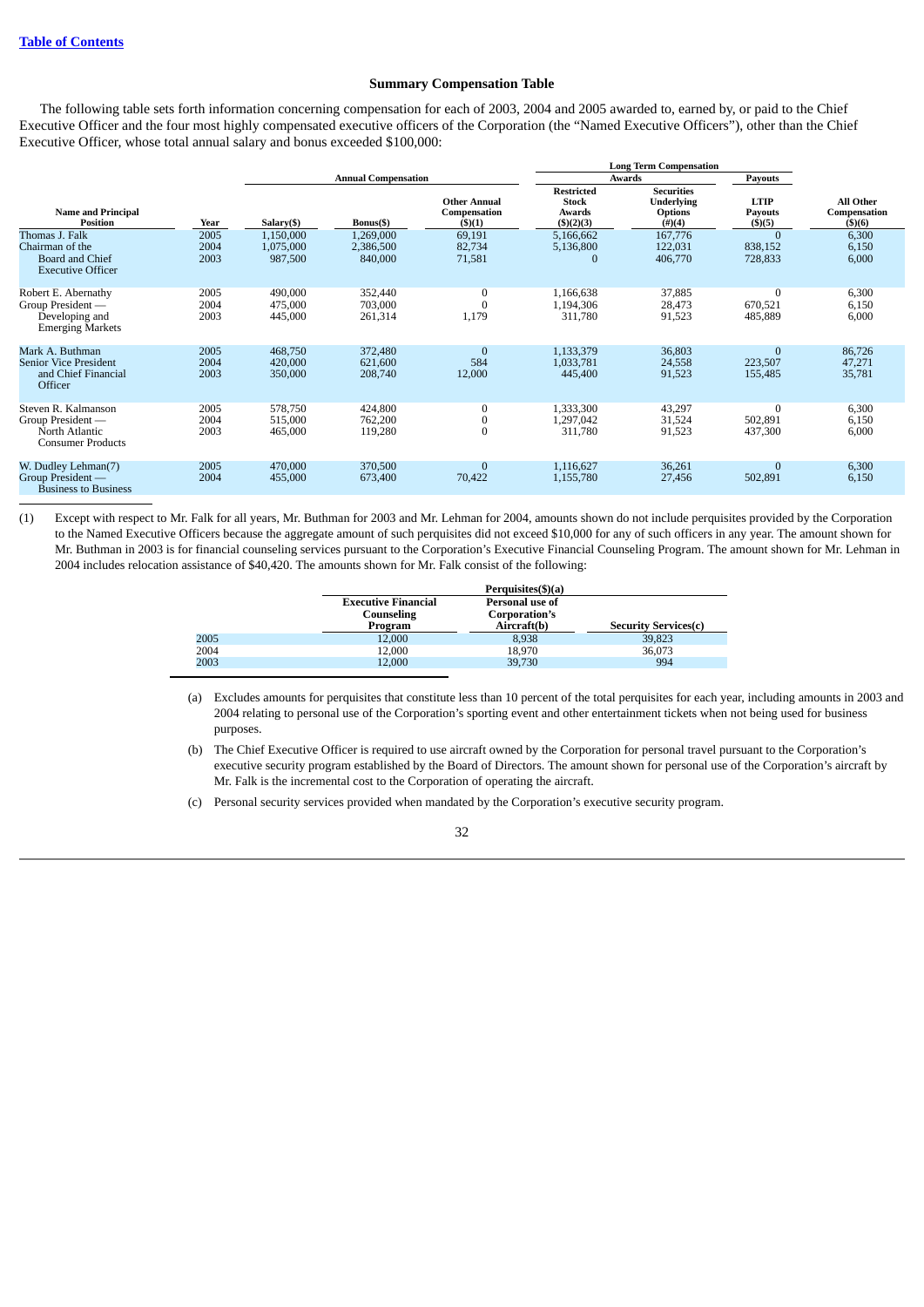In addition, the following amounts were paid to the following Named Executive Officers for tax reimbursement and related gross-up with respect to certain business and personal use of corporate aircraft: Mr. Falk (2005 — \$8,430; 2004 — \$13,811; 2003 — \$14,572); Mr. Abernathy (2003 — \$1,179); and Mr. Buthman (2004 — \$584). In 2004, Mr. Lehman was paid \$27,037 in tax reimbursement and related gross-ups with respect to relocation expenses.

(2) *2004 and 2005 Restricted Share Unit Awards.* Amounts shown for 2004 and 2005 reflect restricted share unit awards granted pursuant to the Corporation's 2001 Equity Participation Plan, as amended (the "2001 Plan"), including those awards that vest based on time and those awards that vest based on the achievement of performancebased standards. All restricted share awards were valued at the closing price of the Corporation's stock on the date of grant. Performance-based awards are included in this table at target levels. See footnote 3 in the Security Ownership of Management table. The restricted share unit awards were granted on April 28, 2004 and April 28, 2005, and the closing prices of the Corporation's stock on those dates were \$63.14, after adjustment to reflect the change in capitalization due to the Neenah Paper, Inc. spin-off, and \$61.59 per share, respectively.

The awards to the Named Executive Officers in 2004 and 2005 were split equally between time-vested share units and performance-based share units. The vesting schedule for the restricted share unit awards that vest based on time rather than the achievement of performance-based standards is as follows: 33 percent after three years following the grant thereof, an additional 33 percent after the fourth year and the remaining 34 percent after the fifth year. Performance-based restricted share unit awards vest three years following grant in a range from zero to 150 percent of the target levels established based on the Return on Invested Capital ("ROIC") performance for the Corporation during the three years. Dividend equivalents are paid on the target number of restricted share units at the same rate paid to all stockholders of the Corporation. As of December 31, 2005, the performance-based restricted share units granted in 2004 and 2005 were on pace to vest at or near target levels.

*2003 Restricted Share Awards.* Amounts shown for 2003 reflect restricted share awards granted pursuant to the 2001 Plan. All restricted share awards were valued at the closing price of the Corporation's stock on the date of grant. The restricted share awards were granted on February 17, 2003, and the closing price of the Corporation's stock on that date was \$44.54 per share. The restricted shares granted in 2003 to the Named Executive Officers vest on February 17, 2008.

*Total Restricted Shares and Restricted Share Units.* As of December 31, 2005, the number and value (based on December 30, 2005 stock price of \$59.65 per share) of the total shares of restricted stock and restricted share units held by the Named Executive Officers were: Mr. Falk (238,888 shares, \$14,249,669); Mr. Kalmanson (54,848 shares, \$3,271,683); Mr. Abernathy (50,540 shares, \$3,014,711); Mr. Buthman (47,502 shares, \$2,833,494); and Mr. Lehman (48,130 shares, \$2,870,955).

- (3) During 2005, the following dividends were paid to the following Named Executive Officers on restricted shares and restricted share units held by them during the year: Mr. Falk (\$352,699); Mr. Kalmanson (\$81,833); Mr. Abernathy (\$79,598); Mr. Buthman (\$70,037); and Mr. Lehman (\$74,067). These dividends were paid at the same rate and on the same dates as dividends were paid to the Corporation's stockholders.
- (4) Includes adjustments to the options granted to reflect the change in capitalization due to the Neenah Paper, Inc. spin-off.
- (5) Amounts shown consist of participation share payments made pursuant to the 1992 Equity Participation Plan for awards that were granted to Named Executive Officers of the Corporation in February of 1997 and 1998. The awards granted in 1997 matured on December 31, 2002 and were paid according to their terms in the first quarter of 2003. The awards granted in 1998 matured on December 31, 2003 and were paid according to their terms in the first quarter of 2004. No awards of participation shares have been granted to Named Executive Officers since 1998. Each participation share was assigned a base value equal to the book value of one share of the Corporation's common stock as of the close of the fiscal year immediately prior to the award. The value was adjusted each quarter based on multiplying dividends declared per share of the Corporation's common stock during the quarter by the total number of participation shares and dividend shares in the participant's account. The normal maturity date of a participation share award was the close of the fiscal year in which the fifth or seventh anniversary of the date of the award occurred. The participant received a cash payment equal to the sum of (i) the increase in book value of the participation shares on the maturity date of the award over the base value of the shares, and (ii) the book value of the dividend shares on the maturity date (equal to the book value of an equivalent number of shares of the Corporation's common stock).
- (6) Amounts shown for each Named Executive Officer other than Mr. Buthman consist solely of the Corporation's matching contributions under the Corporation's Incentive Investment Plan, a defined contribution plan.

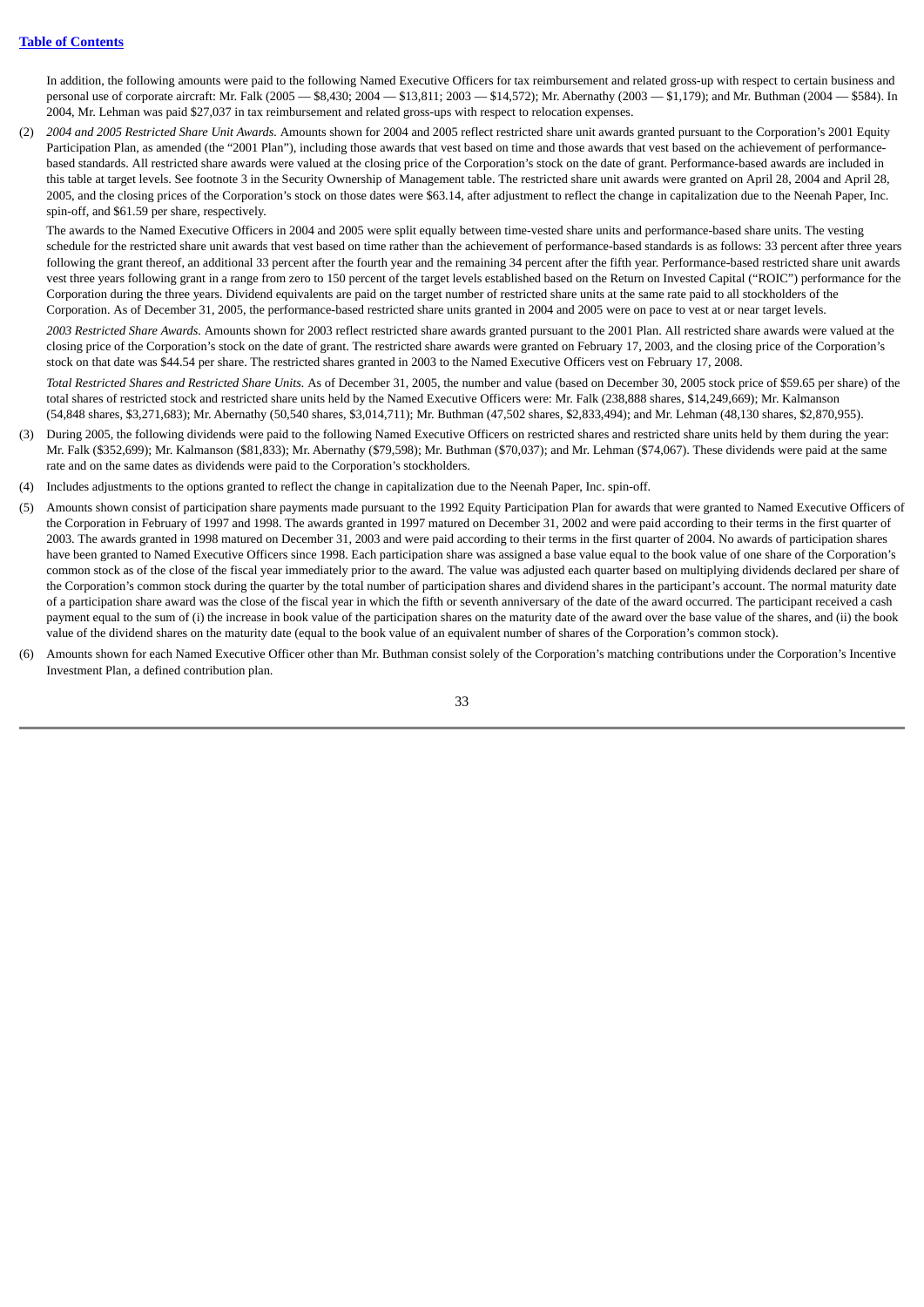Amounts shown for Mr. Buthman include (i) payment in 2003 of \$3,846 for unused vacation earned in the prior year, (ii) the Corporation's matching contribution under the Incentive Investment Plan, and (iii) amounts contributed or allocated to two additional defined contribution plans, the Retirement Contribution Plan and the Excess Benefit Plan. Mr. Buthman is the only Named Executive Officer who participates in the Retirement Contribution Plan and the Excess Benefit Plan, which are described below under Defined Benefit Retirement Plan.

 In addition, the following Named Executive Officers earned in 2005 the following amounts on income previously deferred pursuant to the Corporation's Deferred Compensation Plan: Mr. Falk (\$71,533); Mr. Abernathy (\$960); Mr. Kalmanson (\$64,926); and Mr. Lehman (\$52,609). This income was based on hypothetical earnings on hypothetical investment options chosen by each Named Executive Officer. The hypothetical investment options are the same as the investment options available to employees under the Corporation's Incentive Investment Plan. As noted above, the Deferred Compensation Plan was frozen in 2005 and, as a result, no future compensation may be deferred by the executive officers.

(7) Mr. Lehman became an executive officer of the Corporation when he was elected Group President — Business-to-Business on January 19, 2004. Since Mr. Lehman was not an executive officer in 2003, his 2003 compensation is not included in the table.

The executive compensation policies and practices of the Corporation, pursuant to which the compensation set forth in the Summary Compensation Table was paid or awarded, are described above in "Management Development and Compensation Committee Report on Executive Compensation."

The following table sets forth information concerning grants of stock options during 2005 to each of the Named Executive Officers:

<span id="page-40-0"></span>

|                     |                                                                                          | <b>Option Grants in 2005(1)</b>                                                            |                                                   |                           |                                              |
|---------------------|------------------------------------------------------------------------------------------|--------------------------------------------------------------------------------------------|---------------------------------------------------|---------------------------|----------------------------------------------|
|                     |                                                                                          | <b>Individual Grants</b>                                                                   |                                                   |                           |                                              |
| Name                | Number of<br><b>Securities</b><br><b>Underlying</b><br><b>Options</b><br>Granted<br>(# ) | % of Total<br><b>Options</b><br><b>Granted to</b><br><b>Employees</b><br>in Fiscal<br>Year | <b>Exercise or</b><br><b>Base Price</b><br>(S/Sh) | <b>Expiration</b><br>Date | <b>Grant Date Present</b><br>Value $(\$)(2)$ |
| Thomas J. Falk      | 167,776                                                                                  | 3.7                                                                                        | 61.59                                             | 4/28/15                   | 2,003,631                                    |
| Robert E. Abernathy | 37,885                                                                                   | 0.8                                                                                        | 61.59                                             | 4/28/15                   | 452,434                                      |
| Mark A. Buthman     | 36,803                                                                                   | 0.8                                                                                        | 61.59                                             | 4/28/15                   | 439,513                                      |
| Steven R. Kalmanson | 43.297                                                                                   | 0.9                                                                                        | 61.59                                             | 4/28/15                   | 517,066                                      |
| W. Dudley Lehman    | 36,261                                                                                   | 0.8                                                                                        | 61.59                                             | 4/28/15                   | 433,040                                      |

(1) The plan governing stock option grants provides that the option price per share shall be no less than the market value per share of the Corporation's common stock at the date of grant. The term of any option is no more than ten years from the date of grant. Options granted in 2005 become exercisable 30 percent after the first year following the grant thereof, an additional 30 percent after the second year and the remaining 40 percent after the third year; provided, however, that all of the options become exercisable for three years upon death or total or permanent disability, and for five years upon the retirement of the officer. In addition, options generally become exercisable upon a termination of employment following a change in control and options granted to the officers named in this table are subject to the Corporation's Executive Severance Plan described later in this proxy statement (see "Executive Severance Plan" below). The options may be transferred by the officers to family members or certain entities in which family members have interests.

(2) The dollar amounts in this column were determined using the Black-Scholes-Merton option pricing model, consistent with the valuation method to be used by the Corporation for expensing stock options beginning on January 1, 2006. See Note 1 to the Corporation's audited financial statements included within its Annual Report on Form 10-K for the assumptions used in connection with the valuation of stock options granted in 2005.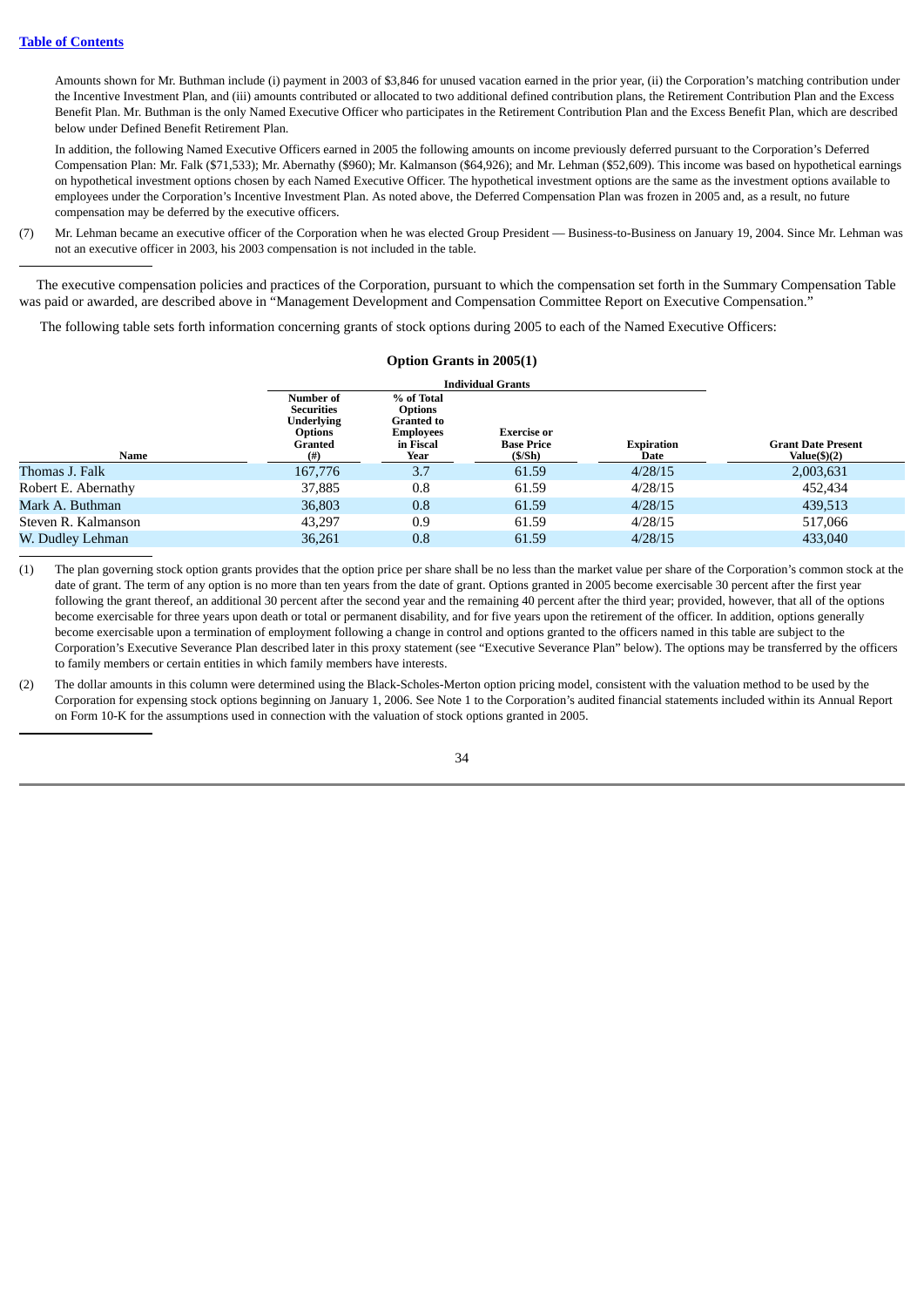<span id="page-41-0"></span>The following table sets forth information concerning exercises of stock options during 2005 by each of the Named Executive Officers and the value of each officer's unexercised options as of December 31, 2005 based on a closing stock price of \$59.65 per share of the Corporation's common stock on December 30, 2005:

## **Aggregated Option Exercises in 2005 and Option Values as of December 31, 2005**

| Name                | Shares<br><b>Acquired</b><br>on<br><b>Exercise</b><br>(# ) | <b>Value</b><br><b>Realized</b><br>(\$) | <b>Number of Securities</b><br><b>Underlying Unexercised</b><br><b>Options at</b><br>December 31, 2005(#)<br>Exercisable/Unexercisable | Value of Unexercised<br><b>In-the-Money Options at</b><br>December 31, 2005(\$)<br>Exercisable/Unexercisable |
|---------------------|------------------------------------------------------------|-----------------------------------------|----------------------------------------------------------------------------------------------------------------------------------------|--------------------------------------------------------------------------------------------------------------|
| Thomas J. Falk      | 0                                                          | $\Omega$                                | 1,241,658                                                                                                                              | 7,583,183                                                                                                    |
|                     |                                                            |                                         | 415,906                                                                                                                                | 2,579,134                                                                                                    |
| Robert E. Abernathy | 48,716                                                     | 2,071,663                               | 482,422                                                                                                                                | 3,430,008                                                                                                    |
|                     |                                                            |                                         | 94,427                                                                                                                                 | 580,316                                                                                                      |
| Mark A. Buthman     | 3,660                                                      | 74.219                                  | 202,206                                                                                                                                | 1,497,015                                                                                                    |
|                     |                                                            |                                         | 90,604                                                                                                                                 | 580,316                                                                                                      |
| Steven R. Kalmanson | 36,609                                                     | 1,039,593                               | 408,166                                                                                                                                | 2,558,822                                                                                                    |
|                     |                                                            |                                         | 101,974                                                                                                                                | 580,316                                                                                                      |
| W. Dudley Lehman    | 36,609                                                     | 939,284                                 | 409,916                                                                                                                                | 2,551,459                                                                                                    |
|                     |                                                            |                                         | 88,023                                                                                                                                 | 515.833                                                                                                      |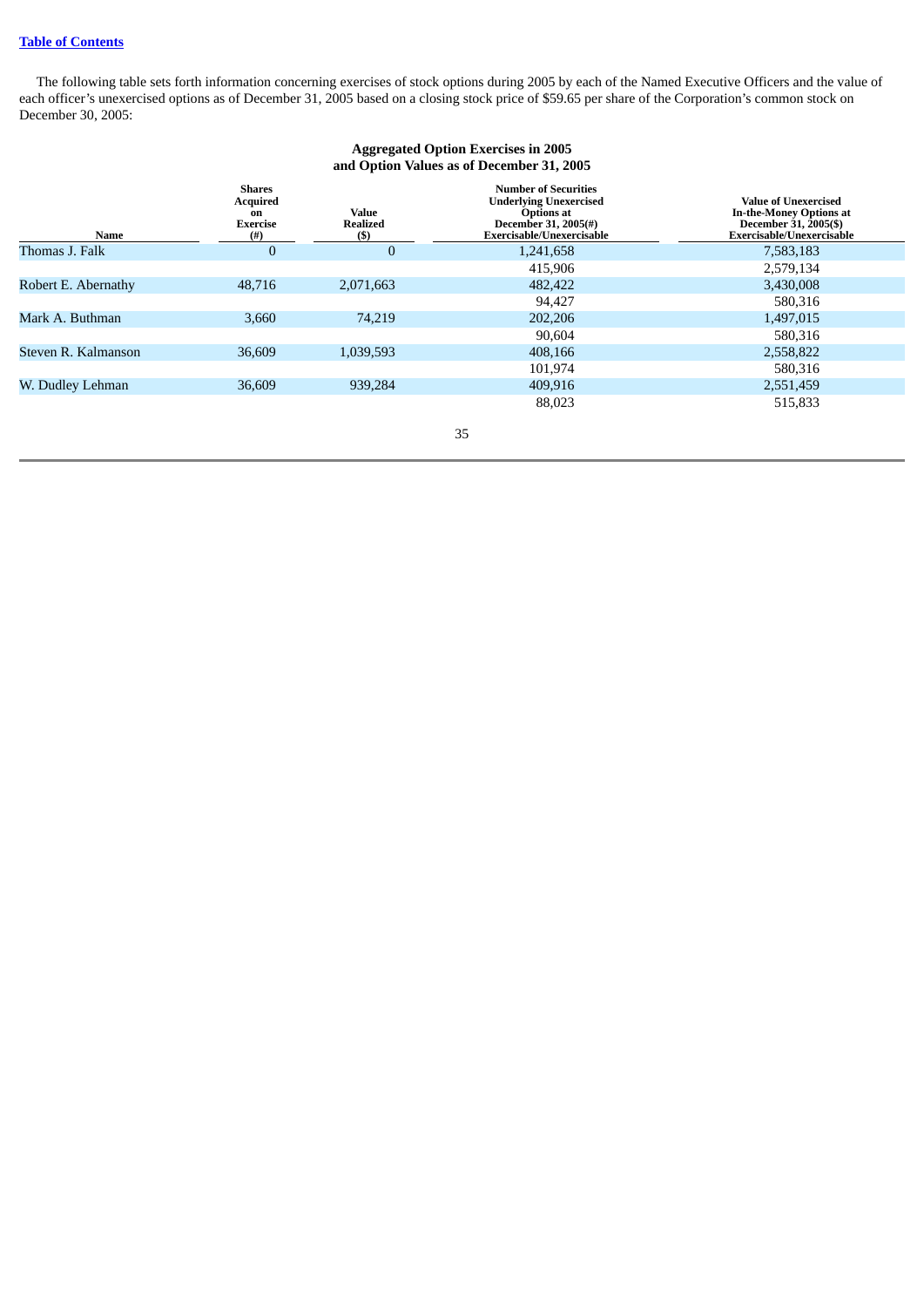## **Performance Graph**

## Comparison of

Five Year Cumulative Total Return Among

Kimberly-Clark, S&P 500, Peer Group(1) & S&P 500 Consumer Staples Index(2)

<span id="page-42-0"></span>The stock price performance shown on the graph below may not be indicative of future price performance.



#### **TOTAL SHAREHOLDER RETURN**

|                                |        |        |        | <b>Year Ending</b> |        |               |
|--------------------------------|--------|--------|--------|--------------------|--------|---------------|
| <b>Company Name/Index</b>      | Dec 00 | Dec 01 | Dec 02 | Dec 03             | Dec 04 | <b>Dec 05</b> |
| Kimberly-Clark Corp            | 100.00 | 86.16  | 69.85  | 89.26              | 103.53 | 96.61         |
| S&P 500 Index                  | 100.00 | 88.11  | 68.64  | 88.33              | 97.94  | 102.75        |
| S&P 500 Consumer Staples Index | 100.00 | 93.60  | 89.61  | 99.98              | 108.14 | 112.01        |
| Peer Group                     | 100.00 | 104.60 | 103.56 | 111.55             | 131.19 | 134.00        |

**Indexed Returns**

(1) The companies included in the Peer Group are The Clorox Co., Colgate-Palmolive Company, Johnson & Johnson, The Procter & Gamble Company and Unilever Group. The Peer Group used in this proxy statement includes the same companies as those included in the Peer Group used in the proxy statement for the Corporation's prior fiscal year except that The Gillette Company and Georgia-Pacific Corp., which were included in last year's Peer Group, were acquired by The Procter & Gamble Company and Koch Industries, Inc., respectively, in 2005.

(2) Because two of the seven companies in the Peer Group used by the Corporation in the 2005 Proxy Statement were subsequently acquired in 2005, the Corporation has added the S&P 500 Consumer Staples Index (the "Consumer Staples Group") to this year's Performance Graph. The Consumer Staples Group is a broader and widely recognized index that is more readily available to the Corporation's stockholders. In the future, the Corporation expects to use the Consumer Staples Group instead of a Peer Group in the Performance Graph.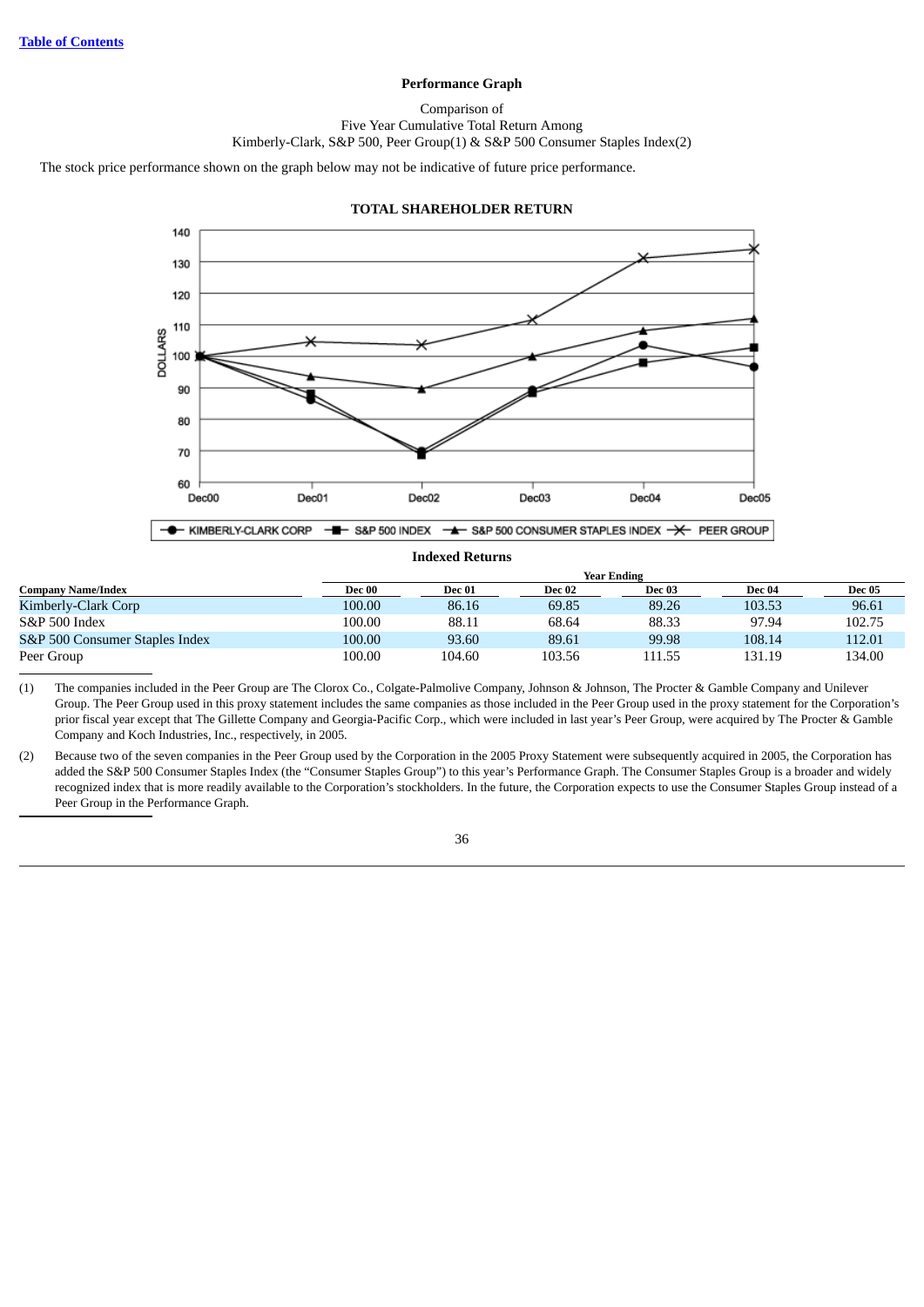## <span id="page-43-0"></span>**Compensation Committee Interlocks and Insider Participation**

During 2005, or a portion thereof, the following directors served as members of the Management Development and Compensation Committee of the Board of Directors of the Corporation: Abelardo E. Bru, Pastora San Juan Cafferty, Linda Johnson Rice, Marc J. Shapiro and G. Craig Sullivan.

Thomas J. Falk, Chairman of the Board and Chief Executive Officer of the Corporation, served as a member of the Compensation Committee of the Board of Directors of Kimberly-Clark de Mexico, S.A. de C.V. Claudio X. Gonzalez, Chairman of the Board and Managing Director of Kimberly-Clark de Mexico, S.A. de C.V., serves as a member of the Board of Directors of the Corporation.

## <span id="page-43-1"></span>**Defined Benefit Retirement Plan**

The table below illustrates the estimated annual standard pension benefit payable upon retirement in 2005 at specified compensation levels and years of service classifications.

**Pension Plan Table**

|              |          |           |           | <b>Years of Benefit Service</b> |                |                 |                 |
|--------------|----------|-----------|-----------|---------------------------------|----------------|-----------------|-----------------|
| Remuneration | 15 Years | 20 Years  | 25 Years  | <b>30 Years</b>                 | 35 Years       | <b>40 Years</b> | <b>45 Years</b> |
| \$400,000    | \$90,000 | \$120,000 | \$145,000 | \$175,000                       | \$.<br>205,000 | 235,000         | \$<br>260,000   |
| 600,000      | 135,000  | 180,000   | 220,000   | 265,000                         | 310,000        | 355,000         | 395,000         |
| 800,000      | 180,000  | 240,000   | 295,000   | 355,000                         | 415,000        | 475,000         | 530,000         |
| 1,000,000    | 225,000  | 300,000   | 370,000   | 445,000                         | 520,000        | 595,000         | 665,000         |
| 1,200,000    | 270,000  | 360,000   | 445,000   | 535,000                         | 625,000        | 715,000         | 800,000         |
| 1,400,000    | 315,000  | 420,000   | 520,000   | 625,000                         | 730,000        | 835,000         | 935,000         |
| 1,600,000    | 360,000  | 480,000   | 595,000   | 715,000                         | 835,000        | 955,000         | 1,070,000       |
| 1,800,000    | 405,000  | 540,000   | 670,000   | 805,000                         | 940,000        | 1,075,000       | 1,205,000       |
| 2,000,000    | 450,000  | 600,000   | 745,000   | 895,000                         | 1,045,000      | 1,195,000       | 1,340,000       |
| 2,200,000    | 495,000  | 660,000   | 820,000   | 985,000                         | 1,150,000      | 1,315,000       | 1,475,000       |
| 2,400,000    | 540,000  | 720,000   | 895,000   | 1,075,000                       | 1,255,000      | 1,435,000       | 1,610,000       |
| 2,600,000    | 585,000  | 780,000   | 970,000   | 1,165,000                       | 1,360,000      | 1,555,000       | 1,745,000       |
| 2,800,000    | 630,000  | 840,000   | 1,045,000 | 1,255,000                       | 1,465,000      | 1,675,000       | 1,880,000       |
| 3,000,000    | 675,000  | 900,000   | 1,120,000 | 1,345,000                       | 1,570,000      | 1,795,000       | 2,015,000       |
| 3,200,000    | 720,000  | 960,000   | 1,195,000 | 1,435,000                       | 1,675,000      | 1,915,000       | 2,150,000       |
| 3,400,000    | 765,000  | 1,020,000 | 1,270,000 | 1,525,000                       | 1,780,000      | 2,035,000       | 2,285,000       |
| 3,600,000    | 810,000  | 1,080,000 | 1,345,000 | 1,615,000                       | 1,885,000      | 2,155,000       | 2,420,000       |
| 3,800,000    | 855,000  | 1,140,000 | 1,420,000 | 1,705,000                       | 1,990,000      | 2,275,000       | 2,555,000       |
| 4,000,000    | 900,000  | 1,200,000 | 1,495,000 | 1,795,000                       | 2,095,000      | 2,395,000       | 2,690,000       |
| 4,200,000    | 945,000  | 1,260,000 | 1,570,000 | 1,885,000                       | 2,200,000      | 2,515,000       | 2,825,000       |

The compensation covered by the Corporation's defined benefit plans for which the above table is provided includes the salary and bonus information set forth in the Summary Compensation Table. The estimated years of benefit service under the defined benefit plan, as of normal retirement at age 65, for the Named Executive Officers are: Thomas J. Falk, 39.9 years; Robert E. Abernathy, 37.8 years; Mark A. Buthman, 15.2 years; Steven R. Kalmanson, 40.3 years; and W. Dudley Lehman, 40.1 years. Under the plan, an employee is entitled to receive an annual standard benefit based on years of benefit service and integrated with social security benefits. The Internal Revenue Code of 1986, as amended, generally places limits on the amount of pension benefits that may be paid from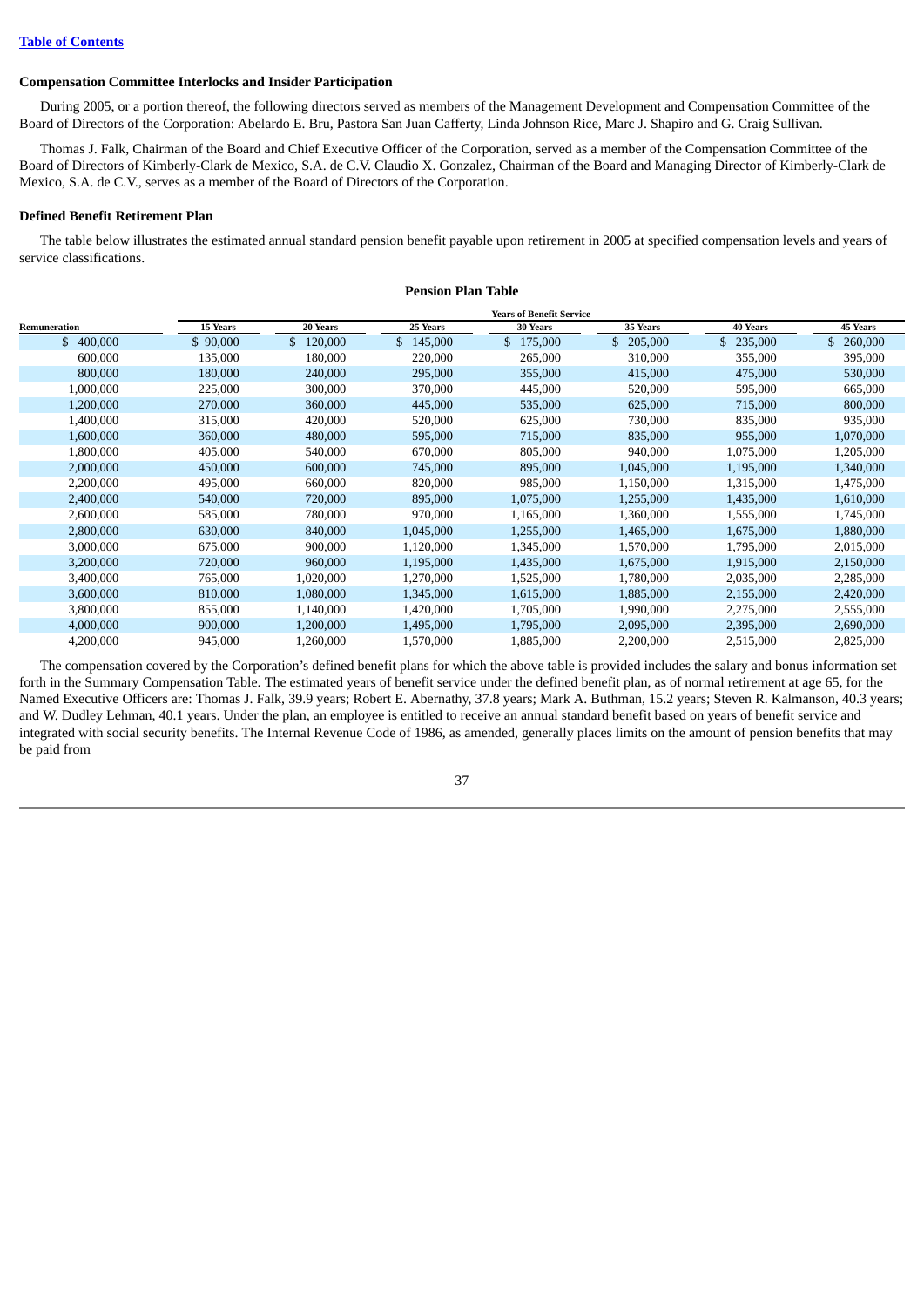the tax qualified defined benefit plan. However, the Corporation through its supplemental plans will make payment to any participant in the amount of the benefit payable under the tax qualified defined benefit plan that was limited by the Internal Revenue Code of 1986. Any such amount payable under the supplemental plans is included in the table above.

Retirement benefits for participants who have at least five years of vesting service may begin on a reduced basis at age 55, or on an unreduced basis at normal retirement age. Unreduced benefits also are available (i) for participants with 10 years of vesting service at age 62 or as early as age 60 with 30 years of vesting service and (ii) for certain involuntary terminations related to the Corporation's Global Business Plan. The normal form of benefit is a single-life annuity payable monthly and other optional forms of benefit are available including a joint and survivor benefit. Accrued benefits prior to 2005 under the supplemental plans will at the participant's option, either be paid as monthly payments in the same form as the retirement payments from the tax qualified defined benefit plan or as an actuarially determined lump sum payment upon retirement after age 55. Accrued benefits in 2005 or later years will only be payable as an actuarially determined lump sum payment six months after termination of employment.

In 1997, pursuant to a broad-based election offered certain employees of the Corporation, Mr. Buthman elected to no longer accrue any additional years of benefit service under the Corporation's defined benefit retirement plan and instead to participate in the Corporation's retirement contribution plan. Under this defined contribution plan, the Corporation provides monthly contributions to a retirement contribution account pursuant to a schedule based on the participant's age and eligible earnings. Contributions are invested in certain designated investment options as elected by the participant. Distributions of the participant's account balance are only available after termination of employment. The participant will receive credit under a supplemental plan account to the extent contributions are limited as required by the Internal Revenue Code of 1986. Mr. Buthman is the only Named Executive Officer who is a participant in this defined contribution plan and its supplemental plan.

Further, under all the supplemental plans described above, in the event of a change of control of the Corporation or a reduction in the Corporation's longterm credit rating below investment grade, each participant would have the option of receiving the present value of his or her accrued benefits prior to 2005 in the supplemental plans in a lump sum, reduced by 10 percent and 5 percent for active and former employees, respectively. While these supplemental plans remain unfunded, in 1994 the Board of Directors approved the establishment of a trust and authorized the Corporation to make contributions to this trust in order to provide a source of funds to assist the Corporation in meeting its liabilities under the plans.

## <span id="page-44-0"></span>**Executive Officer Severance Plans**

The Corporation maintains a variety of severance plans for its executive officers, depending on the circumstances that resulted in their termination. Those plans include the Executive Severance Plan (the "Executive Severance Plan"), which is applicable when an officer is terminated following a change in control, and two severance pay plans, which are applicable in the event of certain other involuntary terminations. An executive officer may not receive severance under more than one of the plans described below.

#### Executive Severance Plan

The Corporation has agreements under the Corporation's Executive Severance Plan with each Named Executive Officer. The agreements provide that in the event of a "Qualified Termination of Employment" (as described below), the participant will receive a cash payment in an amount equal to the sum of (1) three times annual base salary and the target bonus award which would be payable as if the performance goals established at the beginning of each year were met under the Executive Officer Achievement Award Program, (2) the value, based on the Corporation's stock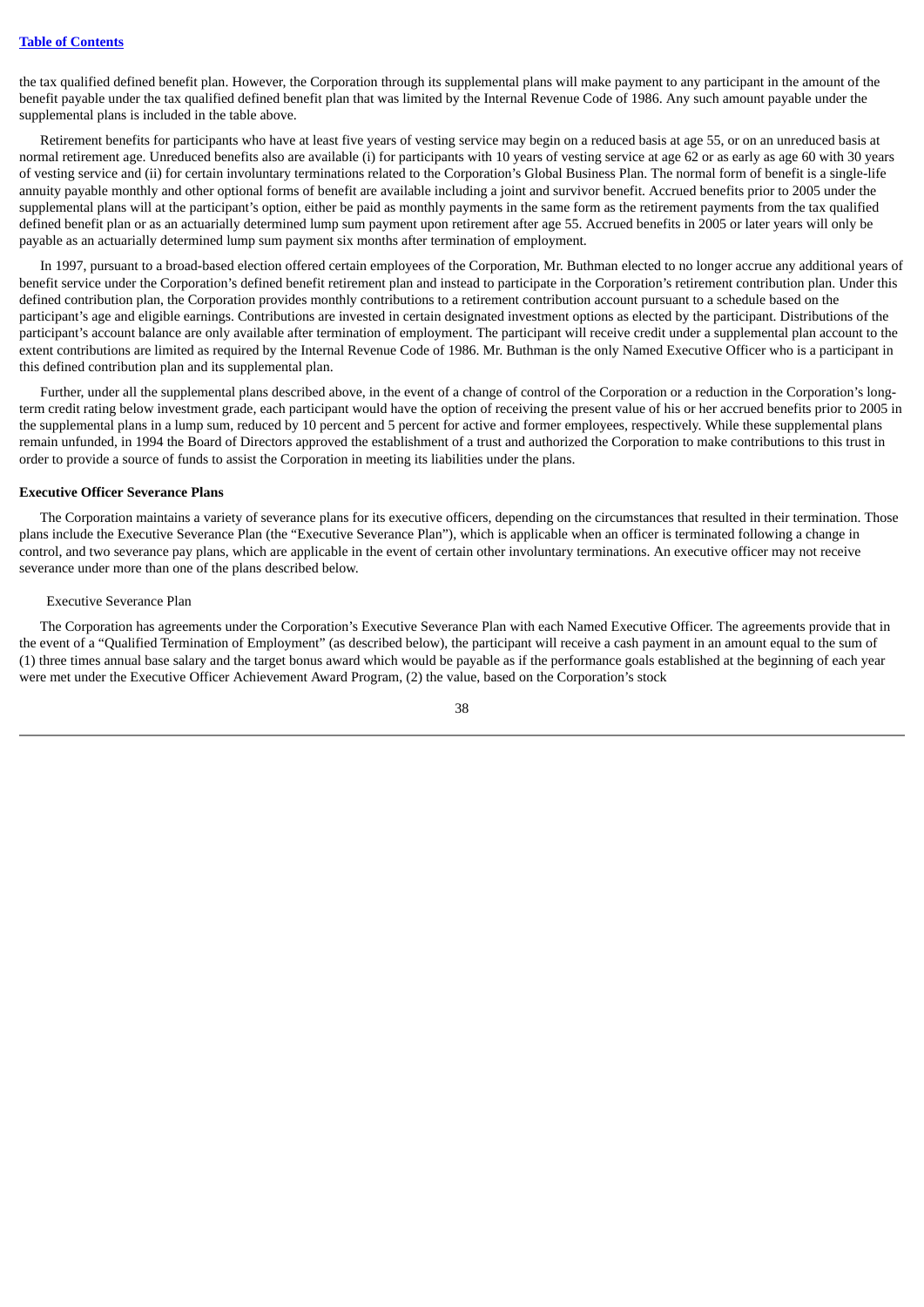price at the date of the participant's termination, of forfeited restricted shares and restricted share units and certain unvested incentive stock options, (3) the value of three additional years of service and compensation under the Corporation's pension plan and its related supplemental plans, and (4) three years of COBRA premiums for medical and dental coverage. In addition, nonqualified stock options, and certain incentive stock options, will vest and be exercisable within the earlier of five years from the participant's termination or the remaining term of the option. This Plan also provides that in certain circumstances if the participant incurs excise tax due to the application of Section 280G of the Internal Revenue Code of 1986, the participant is entitled to an additional cash payment so that the participant will be in the same position as if the excise tax were not applicable. Qualified Termination of Employment is defined in this Plan to mean termination of employment within two years following a change of control of the Corporation (as defined in this Plan) either involuntarily without cause or by the participant with good reason. In addition, any involuntary termination without cause within one year before a change of control will also be determined to be a Qualified Termination of Employment if it is in connection with, or in anticipation of, a change of control. The Board has determined the eligibility criteria for participation in this Plan. Each agreement expires three years from its date of execution, unless extended by the Board of Directors.

Had a Qualified Termination of Employment under the Executive Severance Plan occurred on December 31, 2005 with respect to each Named Executive Officer, the approximate value of the severance benefits under the plan for each such officer would have been as follows: Mr. Falk — \$20.3 million; Mr. Abernathy — \$5.9 million; Mr. Buthman — \$5.7 million; Mr. Kalmanson — \$7.0 million; and Mr. Lehman — \$4.4 million.

## Severance Pay Plans

The Corporation's severance pay plans generally provide eligible employees (including the Named Executive Officers) severance payments and benefits in the event of certain involuntary terminations. If such termination was related to the Corporation's Global Business Plan, the Named Executive Officer would receive either (1) a lump sum severance payment of two week's pay for each year of employment with a minimum severance payment of 26 weeks pay, six months of COBRA medical coverage and outplacement or (2) if the Named Executive Officer were retirement eligible, the plans allow the eligible employee to elect an unreduced pension benefit and a severance payment of \$10,000 in lieu of other severance benefits under the plans. In the event a Named Executive Officer's termination was not related to the Corporation's Global Business Plan, the Named Executive Officer would receive a lump sum severance payment of one week's pay for each year of employment with a minimum severance payment of six weeks pay and a maximum of 26 weeks pay.

The approximate value of the severance benefits payable to the Named Executive Officers if they had been terminated on December 31, 2005 would have been as follows:

| Name                | <b>Value if Termination Related to</b><br>Global Business Plan(\$) | <b>Value if Termination Not Related</b><br>to Global Business Plan(\$) |
|---------------------|--------------------------------------------------------------------|------------------------------------------------------------------------|
| Thomas J. Falk      | 1,007,731                                                          | 587,500                                                                |
| Robert E. Abernathy | 470.423                                                            | 247,500                                                                |
| Mark A. Buthman     | 461,192                                                            | 242,500                                                                |
| Steven R. Kalmanson | 682,731                                                            | 334,615                                                                |
| W. Dudley Lehman    | 543,308                                                            | 264.904                                                                |

## **SECTION 16(a) BENEFICIAL OWNERSHIP REPORTING COMPLIANCE**

<span id="page-45-0"></span>Section 16(a) of the Securities Exchange Act of 1934 requires the Corporation's directors, executive officers and any person owning more than 10 percent of a class of the Corporation's stock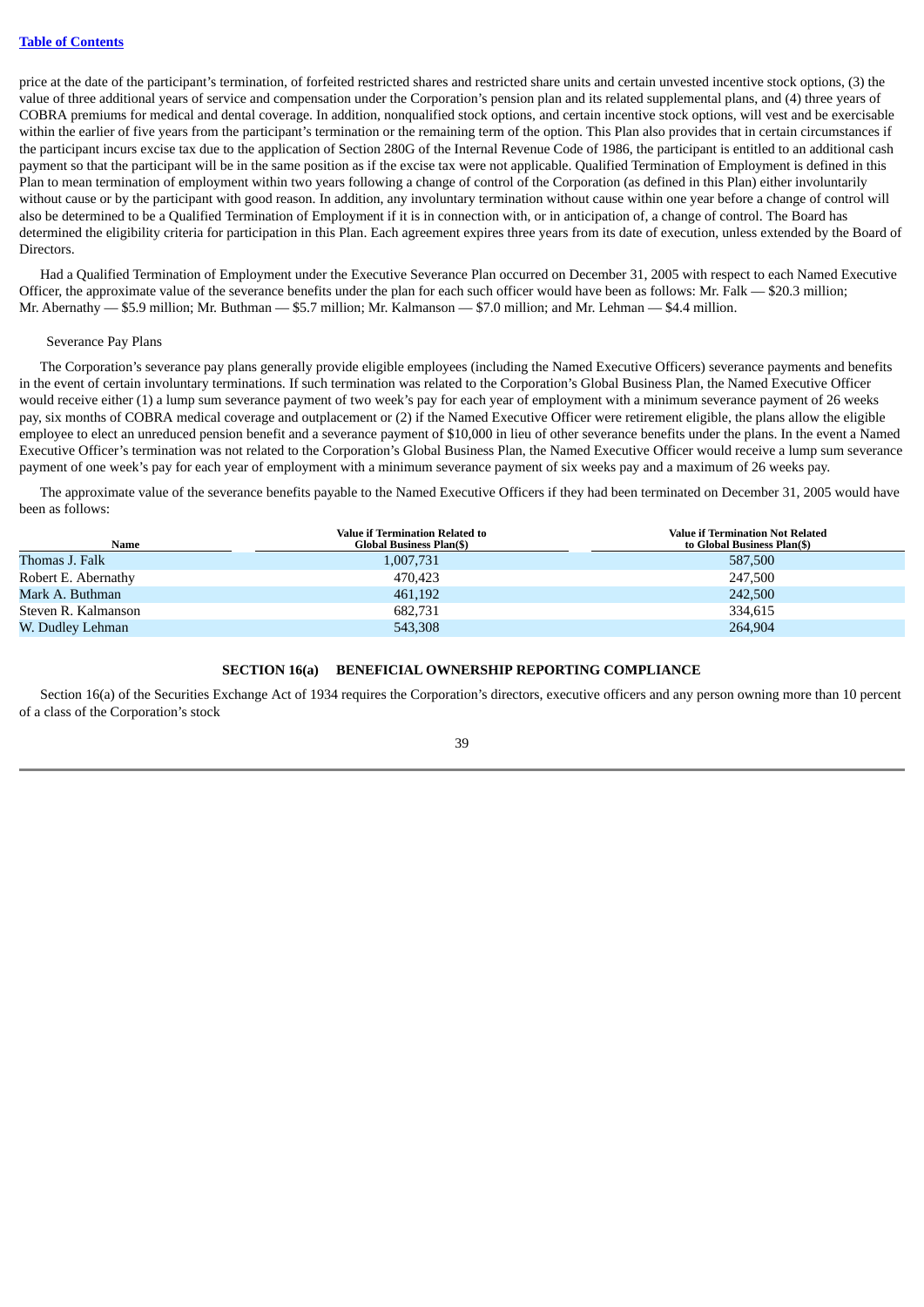to file reports with the Securities and Exchange Commission regarding their ownership of the Corporation's stock and any changes in ownership. The Corporation maintains a compliance program to assist the Corporation's directors and executive officers in making these filings. With one exception noted below, we believe that the Corporation's executive officers and directors timely complied with their filing requirements for 2005.

<span id="page-46-0"></span>During 2005, Mr. Bergstrom relinquished to his son control of 800 shares of the Corporation's stock previously reported as indirectly owned for the benefit of his son. The report reflecting the change in beneficial ownership of the shares was not filed until February 21, 2006.

## **CERTAIN TRANSACTIONS AND BUSINESS RELATIONSHIPS**

The Corporation owns and operates a corporate aircraft based at the Appleton, Wisconsin airport. The aircraft is used to support the operations of the Corporation's Neenah, Wisconsin based businesses. The only fixed base operator at the airport is Maxair, Inc. ("Maxair"), a corporation owned 100 percent by Steven R. Kalmanson and his family. Mr. Kalmanson is a Named Executive Officer. Mr. Kalmanson's wife is responsible for the day-to-day operations of Maxair.

Pursuant to a lease agreement entered into in 1999, from January 1, 2005 through December 21, 2005, the Corporation leased aircraft hangar and related office space at the Appleton, Wisconsin airport from Maxair. On December 21, 2005, the Corporation purchased the hangar and related office space from Maxair for a purchase price of \$1.6 million. In determining a fair purchase price for the hangar and related office space, the Corporation obtained an appraisal from CB Richard Ellis Group, Inc., a nationally recognized appraisal firm. The Corporation believes that the price paid for the hangar and related office space is reasonable and comparable to the amounts it would have paid to a third party to purchase similar facilities. The purchase of the hangar and related office space from Maxair was reviewed with the Corporation's Audit Committee and authorized and approved by the Chairman of the Audit Committee.

Prior to its purchase of the hangar and related office space from Maxair, in 2005 the Corporation paid \$159,000 to Maxair for rental and other payments under the lease agreement for hangar and related office space. Also in 2005, the Corporation paid to Maxair pursuant to a fueling agreement \$20,300 for fuel pumping services. Beginning on January 1, 2006, the Corporation has made arrangements to obtain fueling services from an independent third party.

The Corporation utilized the services of Maxair at the Appleton, Wisconsin airport for more than eight years. The transactions with Maxair were reviewed annually by the Corporation's internal audit group. The Corporation believes that the prices it paid to Maxair for the hangar and related office space, and the fueling services were reasonable and comparable to the amounts it would have paid to a third party for similar services. As a result of the Corporation's purchase of the hangar and related office space, and its arrangement to purchase fuel from an independent third party, the Corporation does not expect to engage in similar transactions with Maxair in the future.

## **2007 STOCKHOLDER PROPOSALS**

<span id="page-46-1"></span>Proposals by stockholders for inclusion in the Corporation's 2007 proxy statement and form of proxy for the Annual Meeting of Stockholders to be held in 2007 should be addressed to the Secretary, Kimberly-Clark Corporation, P.O. Box 619100, Dallas, Texas 75261-9100, and must be received at this address no later than November 14, 2006. Upon receipt of a proposal, the Corporation will determine whether or not to include the proposal in the proxy statement and proxy in accordance with applicable law. It is suggested that proposals be forwarded by certified mail — return receipt requested.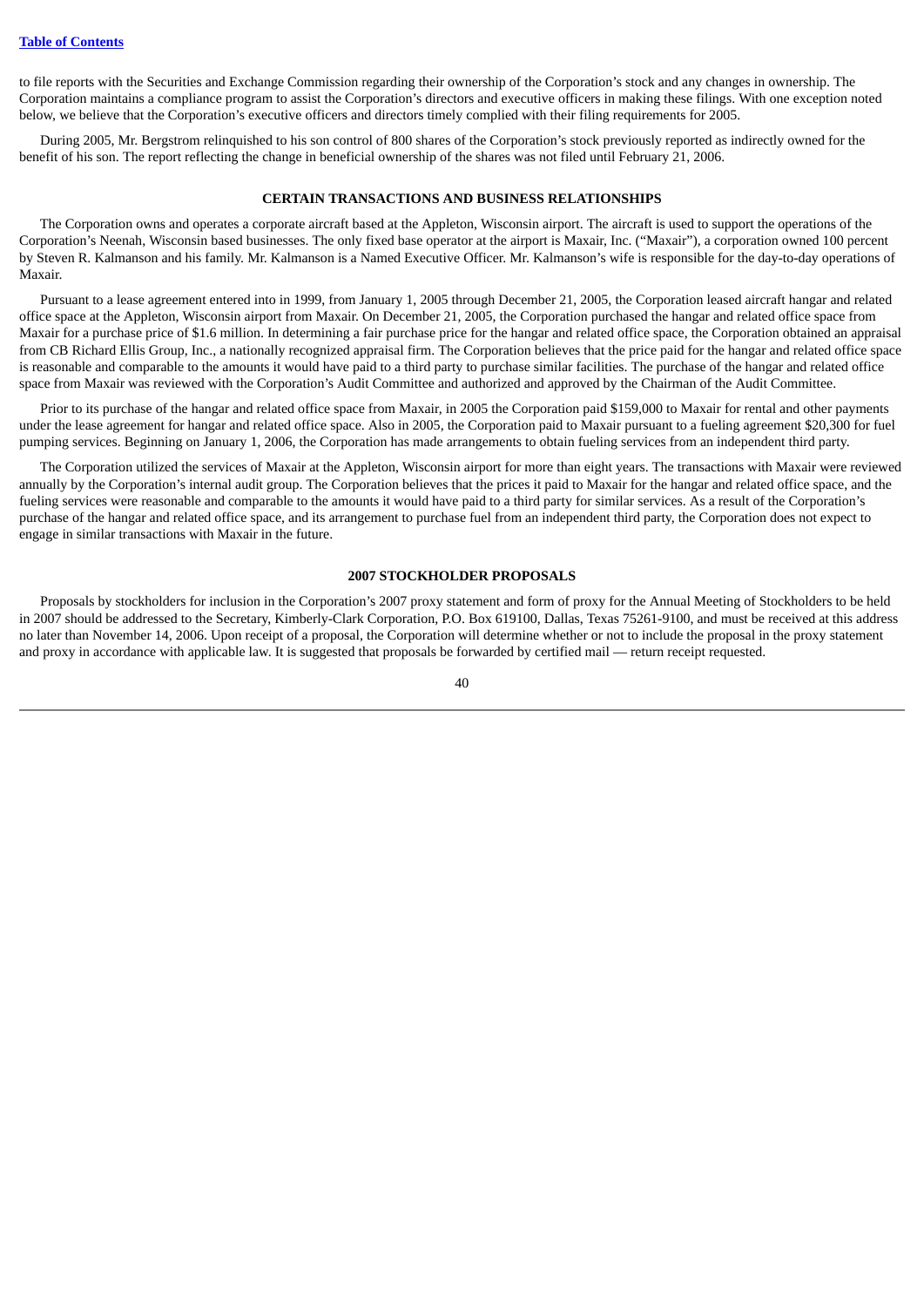## **ANNUAL MEETING ADVANCE NOTICE REQUIREMENTS**

<span id="page-47-0"></span>The Corporation's By-Laws require advance notice for any business to be brought before a meeting of stockholders. In general, for business to properly be brought before an Annual Meeting by a stockholder (other than in connection with the election of directors; see "Corporate Governance — Stockholder Nominations for Directors" above), written notice of the stockholder proposal must be received by the Secretary of the Corporation not less than 75 days nor more than 100 days prior to the first anniversary of the preceding year's Annual Meeting. Certain other notice periods are provided if the date of the Annual Meeting is advanced by more than 30 days or delayed by more than 60 days from the anniversary date. The stockholder's notice to the Secretary must contain a brief description of the business to be brought before the meeting and the reasons for conducting such business at the meeting, as well as certain other information. Additional information concerning the advance notice requirement and a copy of the Corporation's By-Laws may be obtained from the Secretary of the Corporation at the address provided below.

## **AUDIT COMMITTEE REPORT**

<span id="page-47-1"></span>In accordance with its written charter adopted by the Board of Directors, the Audit Committee of the Board assists the Board in fulfilling its responsibility for oversight of the quality and integrity of the accounting, auditing and financial reporting practices of the Corporation.

In discharging its oversight responsibility as to the audit process, the Audit Committee obtained from the independent registered public accounting firm (the "auditors") a formal written statement describing all relationships between the auditors and the Corporation that might bear on the auditors' independence consistent with Independence Standards Board Standard No. 1, "Independence Discussions with Audit Committees," discussed with the auditors any relationships that may impact their objectivity and independence and satisfied itself as to the auditors' independence. The Audit Committee also discussed with management, the internal auditors, and the auditors the quality and adequacy of the Corporation's internal controls and the internal audit function's organization, responsibilities, and budget and staffing. The Audit Committee reviewed with both the auditors and the internal auditors their audit plans, audit scope and identification of audit risks.

The Audit Committee discussed and reviewed with the auditors all communications required by generally accepted auditing standards, including those described in Statement on Auditing Standards No. 61, as amended, "Communication with Audit Committees" and, with and without management present, discussed and reviewed the results of the auditors' examination of the financial statements. The Committee also discussed the results of the internal audit examinations.

The Audit Committee reviewed the audited financial statements of the Corporation as of and for the fiscal year ended December 31, 2005, with management and the auditors. The Audit Committee also reviewed management's assessment of the effectiveness of internal controls as of December 31, 2005 and the auditors' report thereon. Management has the responsibility for the preparation of the Corporation's financial statements, and the auditors have the responsibility for the examination of those statements.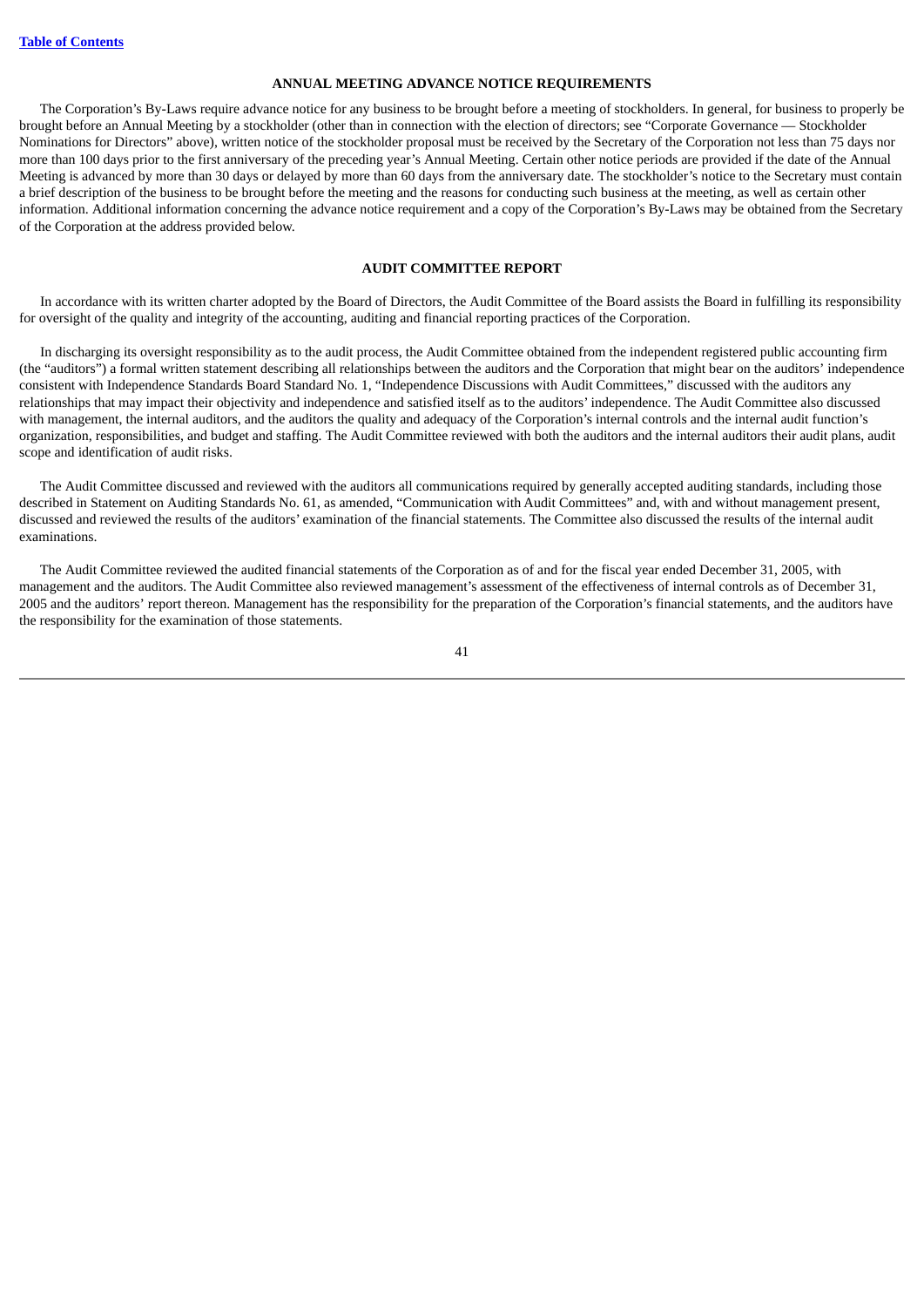Based on the above-mentioned review and discussions with management and the auditors, the Audit Committee recommended to the Board that the Corporation's audited financial statements be included in its Annual Report on Form 10-K for the fiscal year ended December 31, 2005, for filing with the Securities and Exchange Commission. The Audit Committee also has selected and recommended to stockholders for approval the reappointment of Deloitte & Touche LLP as the independent registered public accounting firm to audit the consolidated financial statements of the Corporation for 2006.

> AUDIT COMMITTEE OF THE BOARD OF DIRECTORS

Dennis R. Beresford, Chairman John R. Alm John F. Bergstrom Mae C. Jemison, M.D.

#### **OTHER MATTERS**

<span id="page-48-0"></span>The management of the Corporation knows of no other matters to be presented at the meeting. Should any other matter requiring a vote of the stockholders arise at the meeting, the persons named in the proxy will vote the proxies in accordance with their best judgment.

By Order of the Board of Directors.

Taill Event

Timothy C. Everett Vice President and Secretary

KIMBERLY-CLARK CORPORATION P.O. Box 619100 Dallas, Texas 75261-9100 Telephone (972) 281-1200

March 14, 2006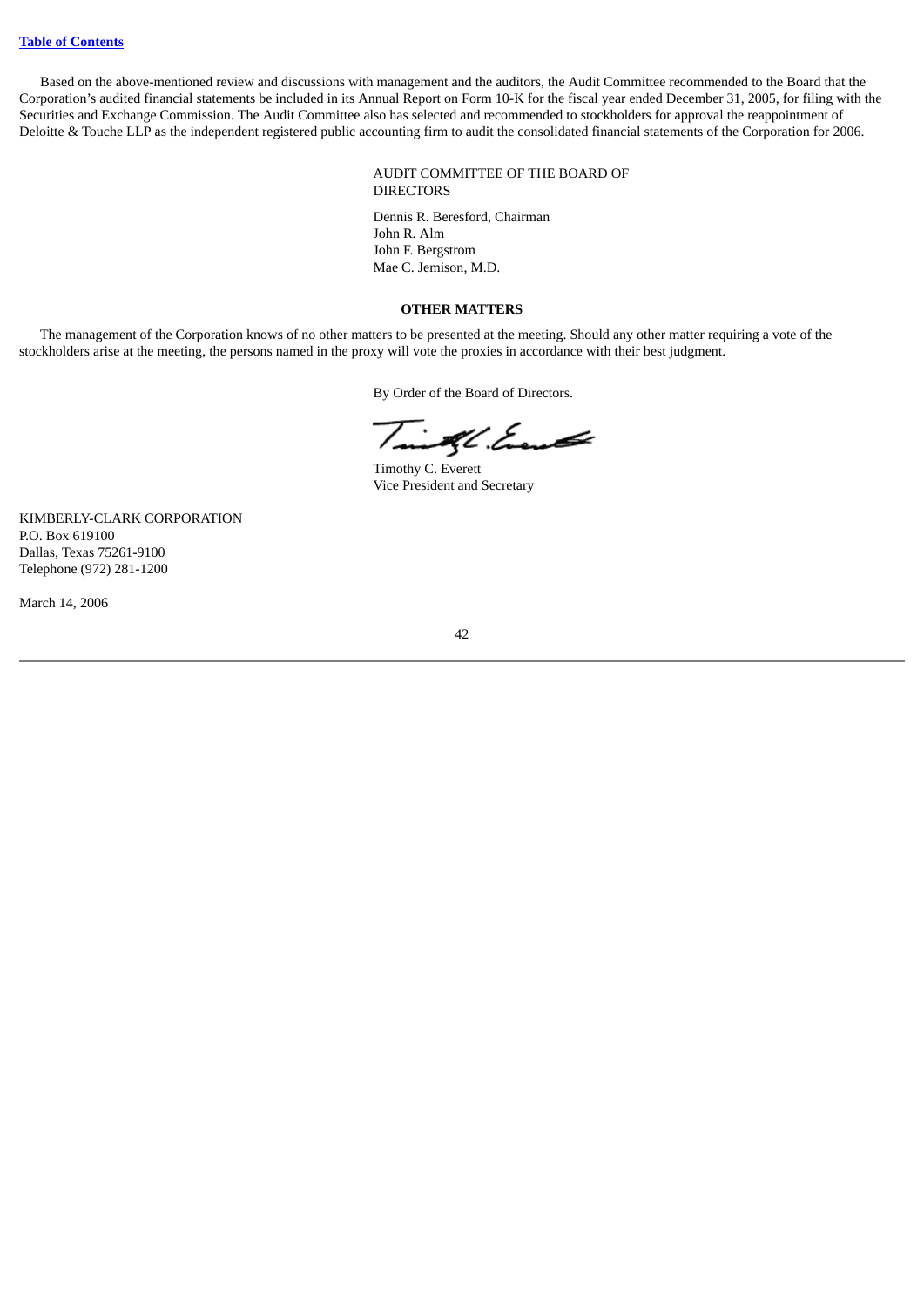### **Independence of Directors**

<span id="page-49-0"></span>The Board has established the standards described below for what constitutes independence for directors. Those standards are intended to be consistent with the provisions of the Securities Exchange Act of 1934, the rules and regulations of the Securities and Exchange Commission and the New York Stock Exchange. The Board will determine the independence of directors in its business judgment, consistent with applicable laws.

A director will be independent if the Board makes an affirmative determination that a director has no material relationship with the Corporation (directly or as a partner, shareholder or officer of an organization that has a material relationship with the Company). In making this determination the Board will consider all relevant facts and circumstances including the materiality of the relationship to the director and to persons or organizations with which the director has an affiliation. Material relationships can include commercial, industrial, banking, consultant, legal, accounting, charitable and familial relationships (among others). The Board will review all commercial and other relationships the Corporation has with directors on at least an annual basis and with nominees prior to their election to the Board.

The Board has determined that a director is presumed to be independent *unless* any of the following are applicable to the director:

- A. Employment with Corporation:
	- the director is, or during the preceding three years has been, an employee of the Corporation, its subsidiaries or equity affiliates;
	- the director has received during any twelve-month period within the preceding three years more than \$100,000 in direct compensation from the Corporation, its subsidiaries or equity affiliates, other than (i) director and committee fees and (ii) pension or other forms of deferred compensation for prior service (provided such compensation is not contingent in any way on continued service);
	- an immediate family member of the director is, or during the preceding three years has been, an executive officer of the Corporation or one of its subsidiaries;
	- an immediate family member of the director has received during any twelve-month period within the preceding three years more than \$100,000 in direct compensation for service as an executive employee of the Corporation, its subsidiaries or equity affiliates, other than (i) director and committee fees and (ii) pension or other forms of deferred compensation for prior service (provided such compensation is not contingent in any way on continued service);
- B. Affiliation with Independent Auditor or Internal Auditor:
	- the director is (i) a current partner or employee of a firm that is the Corporation's internal or external auditor, or (ii) was a partner or employee of such firm within the preceding three years (but is no longer) and personally worked on the Corporation's audit within that time;
	- an immediate family member of the director is (i) a current partner of a firm that is the Corporation's internal or external auditor, (ii) is a current employee of such firm and participates in the firm's audit, assurance or tax compliance (but not tax planning) practices, or (iii) was a partner or employee of such firm within the preceding three years (but is no longer) and personally worked on the Corporation's audit within that time;

A-1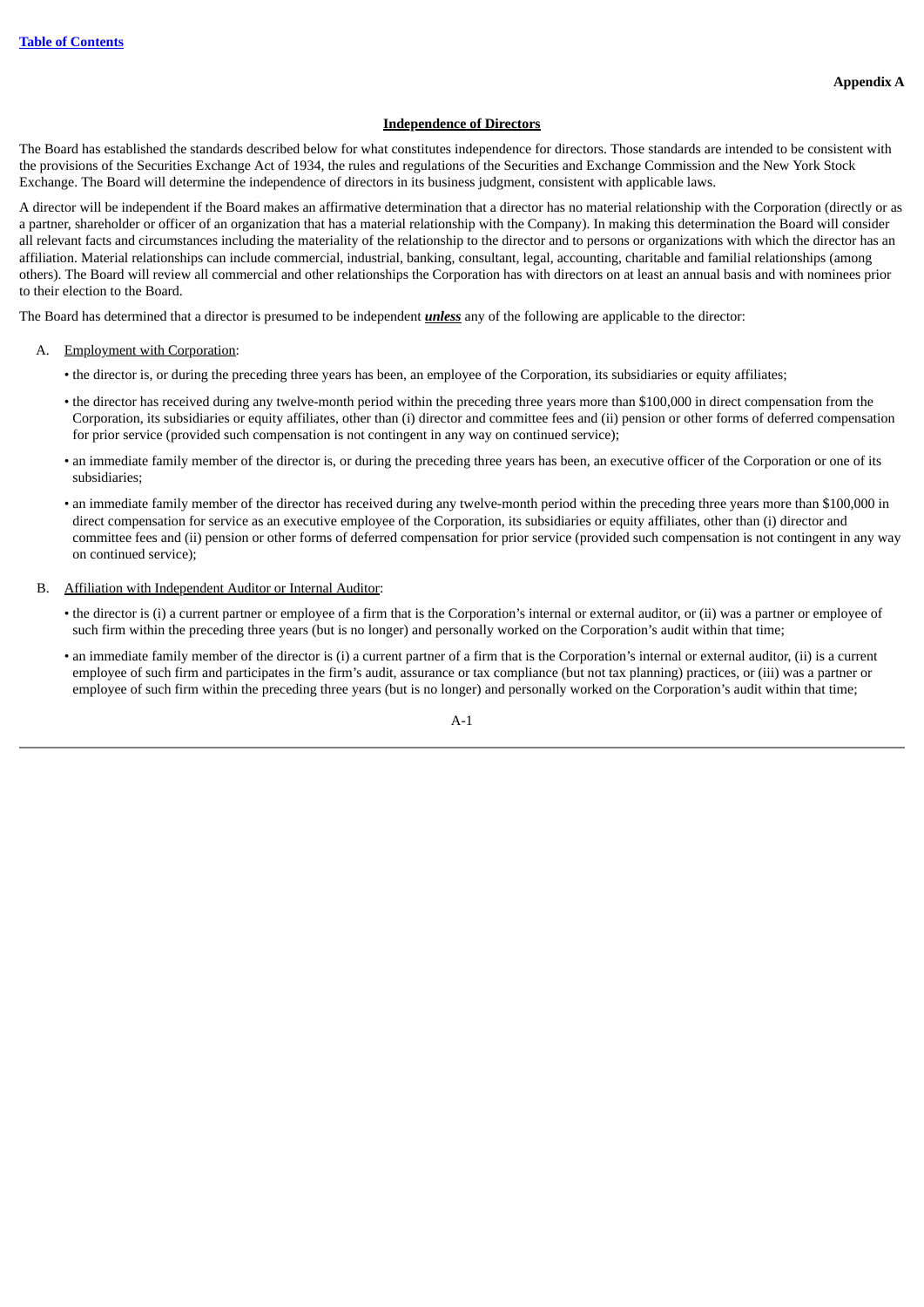- C. Management Development and Compensation Committee Interlocks:
	- the director is, or has been within the last three years, employed as an executive officer of another company where any of the Corporation's current executive officers at the same time serves or served as a member of the compensation committee of such other company;
	- an immediate family member of the director is, or has been within the last three years, employed as an executive officer of another company where any of the Corporation's current executive officers at the same time serves or served as a member of the compensation committee of such other company;
- D. Business or Charitable Relationships with the Corporation:
	- Director Transactions Material to Corporation. The director is a current executive officer, employee or owner of more than ten percent of the equity of another company that has made payments to or received payments from the Corporation, its subsidiaries or equity affiliates for property or services in an amount which, in any of the last three fiscal years, exceeds two percent of the Corporation's annual consolidated gross revenues;
	- Family Member Transactions Material to Corporation. An immediate family member of the director is a current executive officer of another company that has made payments to or received payments from the Corporation, its subsidiaries or equity affiliates for property or services in an amount which, in any of the last three fiscal years, exceeds two percent of the Corporation's annual consolidated gross revenues;
	- Director Transactions Material to Director. The director is a current executive officer, employee or owner of more than ten percent of the equity of another company that has made payments to or received payments from the Corporation, its subsidiaries or equity affiliates for property or services in an amount which, in any of the last three fiscal years, exceeds (i) two percent of the other company's annual consolidated gross revenues or (ii) \$1 million, whichever is greater;
	- Family Member Transactions Material to Director. An immediate family member of the director is a current executive officer of another company that has made payments to or received payments from the Corporation, its subsidiaries or equity affiliates for property or services in an amount which, in any of the last three fiscal years, exceeds (i) two percent of the other company's annual consolidated gross revenues or (ii) \$1 million, whichever is greater;
	- Director Indebtedness. The director is an executive officer, employee or owner of more than ten percent of the equity of another company that is indebted to the Corporation or to whom the Corporation is indebted and the total amount of either company's indebtedness to the other is greater than five percent of the total consolidated assets of the company owing the indebtedness;
	- Family Member Indebtedness. An immediate family member of the director is an executive officer of another company that is indebted to the Corporation or to whom the Corporation is indebted and the total amount of either company's indebtedness to the other is greater than five percent of the total consolidated assets of the company owing the indebtedness; and
	- Charitable Relationships. The director or an immediate family member of the director serves as an executive officer, director or trustee of a charitable organization, and the Corporation's charitable contributions to that organization during any of the prior three years exceeded the greater of (i) \$1 million or (ii) two percent of the charitable organization's consolidated gross revenues for that year. Contributions made pursuant to

A-2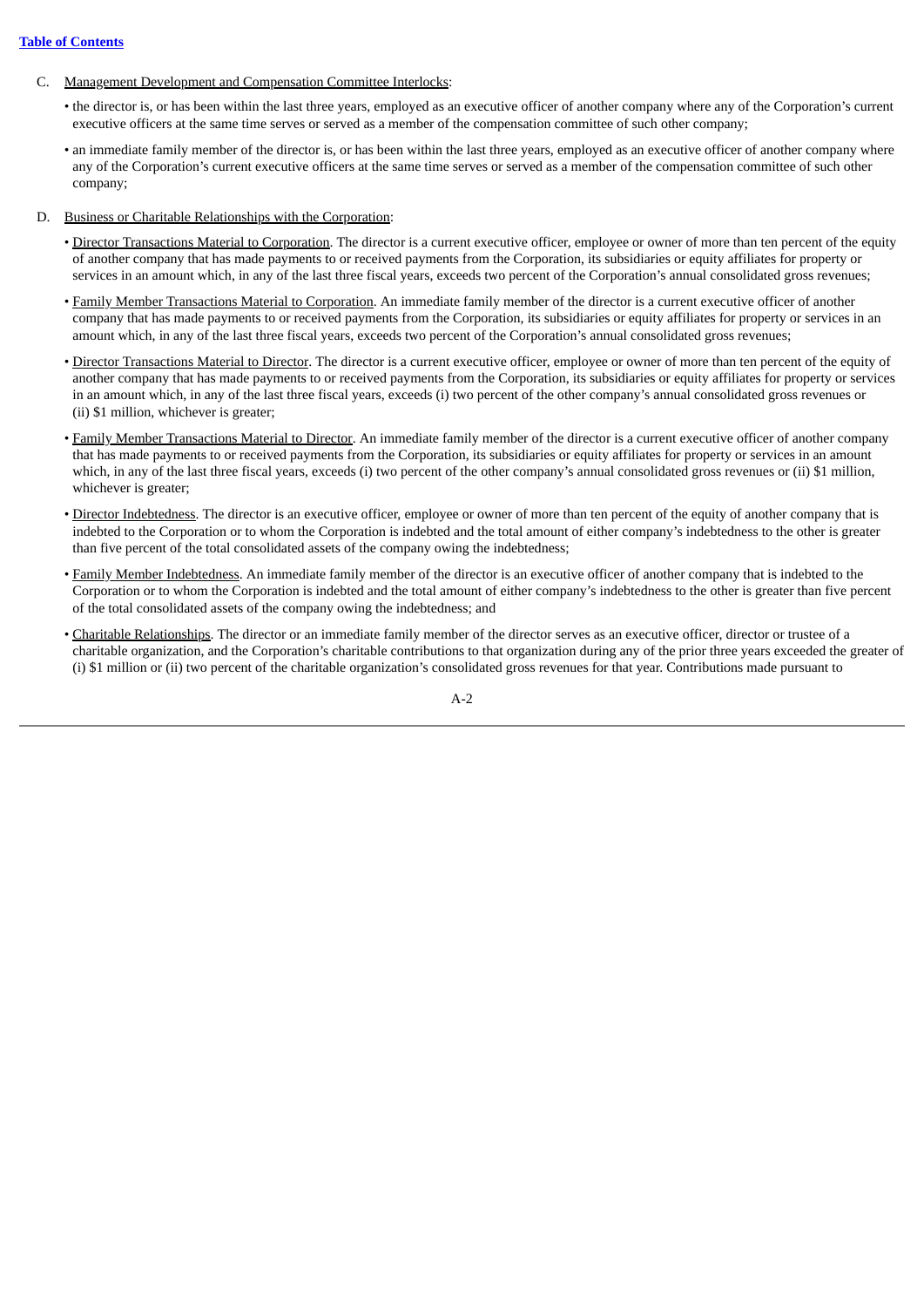the automatic matching of employee contributions will not be included in the determination of charitable contributions or receipts for this purpose.

An "immediate family member" means a person's spouse, parents, children, siblings, mothers and fathers-in-law, sons and daughters-in-law, brothers and sisters-in-law, and anyone (other than domestic employees) who shares that person's home. An individual will no longer be considered an immediate family member after legal separation, divorce, death or incapacity.

To the extent permitted by applicable rules of the Securities and Exchange Commission and New York Stock Exchange, the Board may determine that a director or nominee is an independent director for other reasons as long as the Board determines that such person is independent of management and free from any relationship that in the opinion of the Board would interfere with such person's independent judgment as a member of the Board. Prior to the Board making this determination, the Nominating and Corporate Governance Committee must make a similar determination and recommend to the Board that the director be determined to be independent.

Similarly, the Committee may determine that a director or nominee is not independent even if he or she otherwise satisfies the presumptions described above if the Board determines that such person has a relationship to the Corporation or management that interferes with such person's independent judgment as a member of the Board.

A-3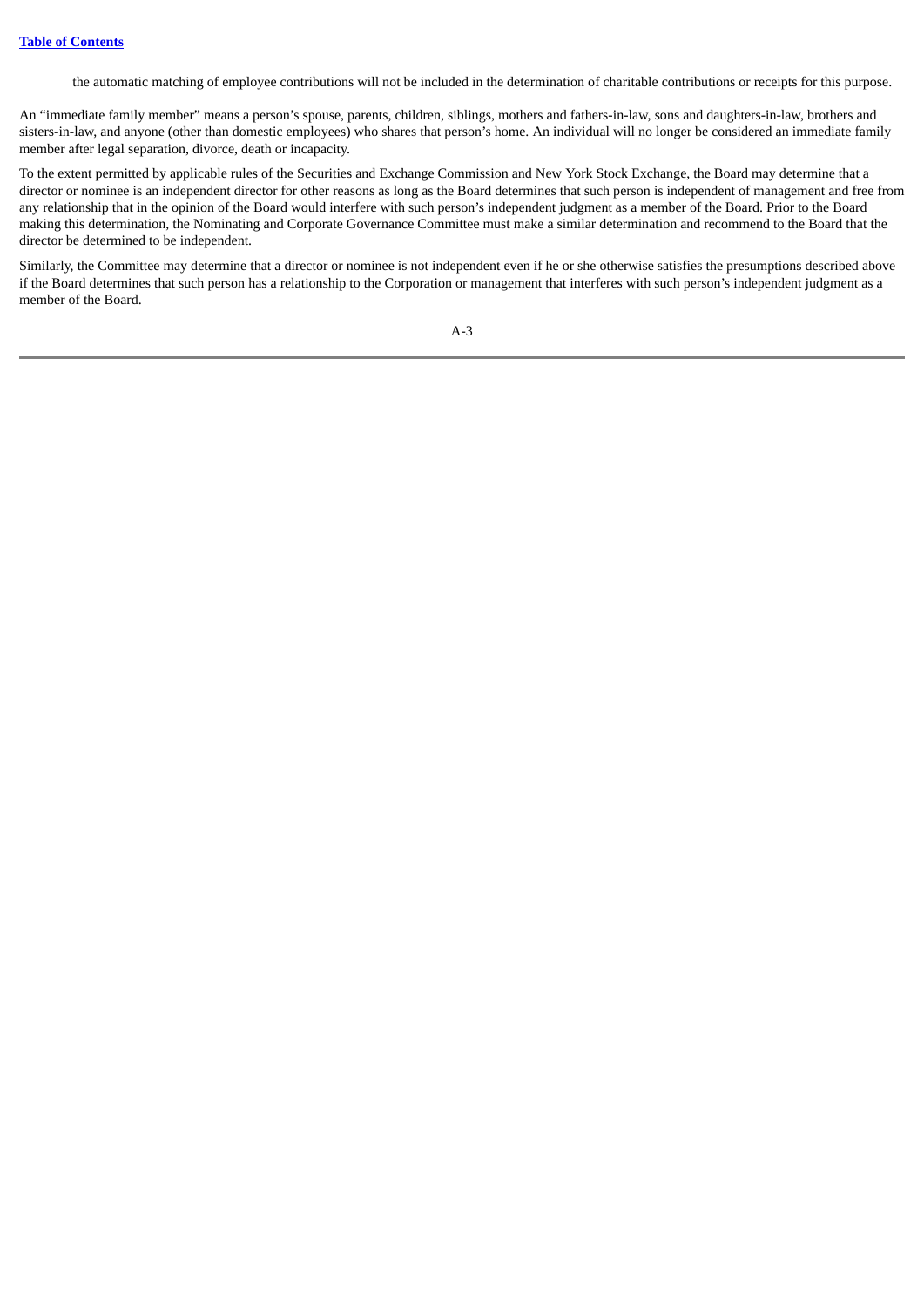## **Kimberly-Clark Corporation**

## **Audit Committee Charter**

Adopted on November 12, 2002 [As amended through November 16, 2005]

#### <span id="page-52-0"></span>*Organization*

This charter governs the operations of the Audit Committee. The Audit Committee shall review and reassess the adequacy of this charter annually and recommend any proposed changes of the charter to the Board for approval. The Corporation's Nominating and Corporate Governance Committee, in consultation with the Chairman of the Board, shall recommend members for appointment to, and the Chairman of, the Audit Committee to the Board for its approval. The Audit Committee shall be comprised of at least three directors, each of whom shall meet the independence requirements of the New York Stock Exchange ("NYSE"), the Securities Exchange Act of 1934, and the rules and regulations of the Securities and Exchange Commission ("SEC"). All Audit Committee members shall be financially literate, and the Committee desires that at least one member of the Audit Committee be an "audit committee financial expert," as defined by the rules and regulations of the SEC. No member of the Audit Committee shall serve on the audit committee of more than two other public companies without reviewing this service in advance with the Board. The Audit Committee shall maintain minutes of its meetings and report to the Board.

## *Policy*

The Audit Committee shall assist the Board in fulfilling its oversight responsibilities to stockholders, the investment community and others for monitoring (1) the quality and integrity of the financial statements of the Corporation; (2) the Corporation's compliance with ethical policies contained in the Corporation's Code of Conduct and legal and regulatory requirements; (3) the independence, qualification and performance of the Corporation's independent auditors; and (4) the performance of the Corporation's internal auditors. The Audit Committee shall have the authority to retain special legal, accounting or other consultants to advise the Audit Committee. The Audit Committee may request any officer or employee of the Corporation or the Corporation's outside counsel or independent auditors to attend a meeting of the Audit Committee or to meet with any members of, or consultants to, the Audit Committee.

#### *Responsibilities and Processes*

The Audit Committee, in carrying out its responsibilities, shall review its policies and procedures periodically in order to best react to changing conditions and circumstances. The Audit Committee shall take appropriate actions to ensure a management environment for quality financial reporting, sound business risk practices, and ethical behavior. The following shall be the principal duties and responsibilities of the Audit Committee. These are set forth as a guide with the understanding that the Audit Committee may supplement them as appropriate.

In carrying out its responsibilities, the Audit Committee shall:

1. Engage, subject to stockholder approval, the independent auditors of the Corporation to conduct the examination of the books and records of the Corporation and its affiliates, and to terminate any such engagement if circumstances warrant. The independent auditors are ultimately accountable to, and shall report directly to, the Audit Committee. The Audit Committee shall have the sole authority to approve all audit and non-audit engagement fees and terms. The Audit Committee shall provide oversight of the work of the independent auditors, including resolution of disagreements between management and the independent auditors regarding financial reporting.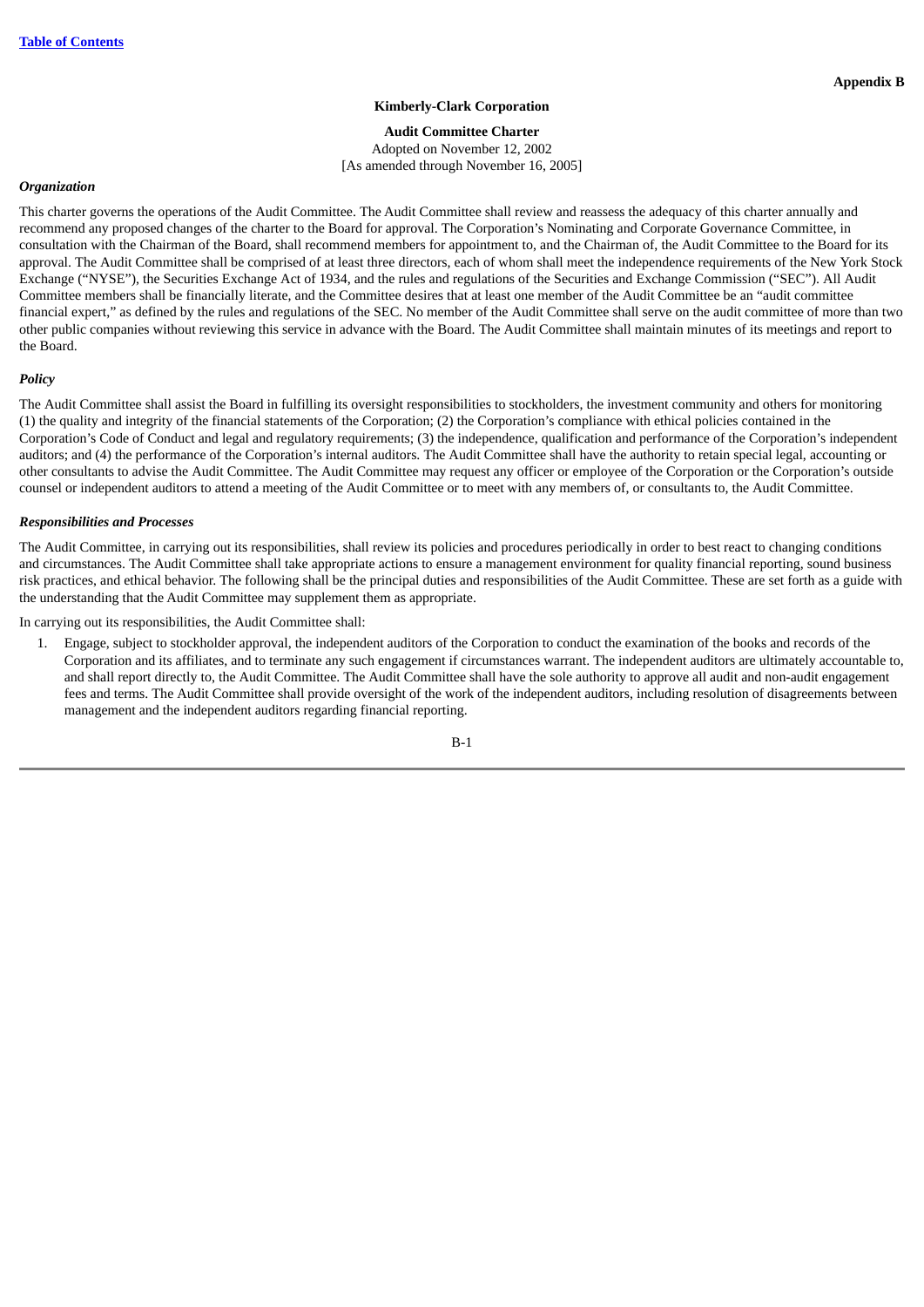- 2. Pre-approve all audit services and, to the extent permitted by law, all non-audit services provided by the independent auditors. The Audit Committee may delegate pre-approval authority to a member of the Audit Committee. The decisions of any Audit Committee member to whom pre-approval authority is delegated shall be presented to the full Audit Committee at its next scheduled meeting.
- 3. Meet with the Corporation's independent auditors and management to review the scope of the proposed annual audit (and related quarterly reviews), the audit procedures to be followed and, at the conclusion of the audit, review the principal audit findings including any comments or recommendations of the Corporation's independent auditors.
- 4. Discuss with the Corporation's independent auditors and management information relating to the auditors' judgments about the quality, not just the acceptability, of the Corporation's accounting principles and matters identified by the auditors during their interim reviews. Also, the Committee shall discuss the results of the annual audit and any other matters that may be required to be communicated to the Audit Committee by the Corporation's independent auditors.
- 5. In accordance with SEC rules, review management's assertion on its assessment of the effectiveness of internal controls as of the end of the most recent fiscal year and the independent auditors' report thereon. Review and discuss with management and the independent auditors any significant issues as to the adequacy of the Corporation's internal controls and the adequacy of disclosures about internal controls over financial reporting.
- 6. At least annually, receive from and discuss with the independent auditors and management, separately or together as determined by the Committee, a report on (1) all critical accounting policies and practices to be used; (2) all alternative treatments of financial information within generally accepted accounting principles that have been discussed with management of the Corporation, the ramifications of the use of such alternative disclosures and treatments, and the treatment preferred by the independent auditors; and (3) other material written communications between the independent auditors and management of the Corporation, such as any management letter or schedule of unadjusted audit differences.
- 7. Obtain assurance from the Corporation's independent auditors that they have complied with their obligation to identify and report fraud in connection with their audit of the financial statements of the Corporation.
- 8. Prior to filing with the SEC, discuss the Corporation's annual audited financial statements and unaudited quarterly financial statements with management and the independent auditors, including management's discussion and analysis of financial condition and results of operations. Discuss other matters with the Corporation's independent auditors as required by the SEC and, if appropriate, recommend that the audited financial statements be included in the Corporation's Form 10-K.
- 9. Approve the content of the report of the Audit Committee required by the SEC to be included in the Corporation's annual Proxy Statement.
- 10. Provide sufficient opportunity at its meetings to meet separately in executive session with the Corporation's independent auditors, members of management and representatives of internal audit. Among the items to be discussed with the Corporation's independent auditors are (1) the independent auditors' evaluation of the Corporation's financial and accounting personnel; (2) the cooperation that the independent auditors received during the course of their audit; (3) any management letter provided by the independent auditors and management's response; and (4) any other matters the Audit Committee may determine from time to time.
- 11. At least annually, obtain and review a report by the independent auditors describing: (1) the firm's internal quality-control procedures; and (2) any material issues raised by the most recent internal quality-control review, peer review or Public Company Accounting Oversight

 $B-2$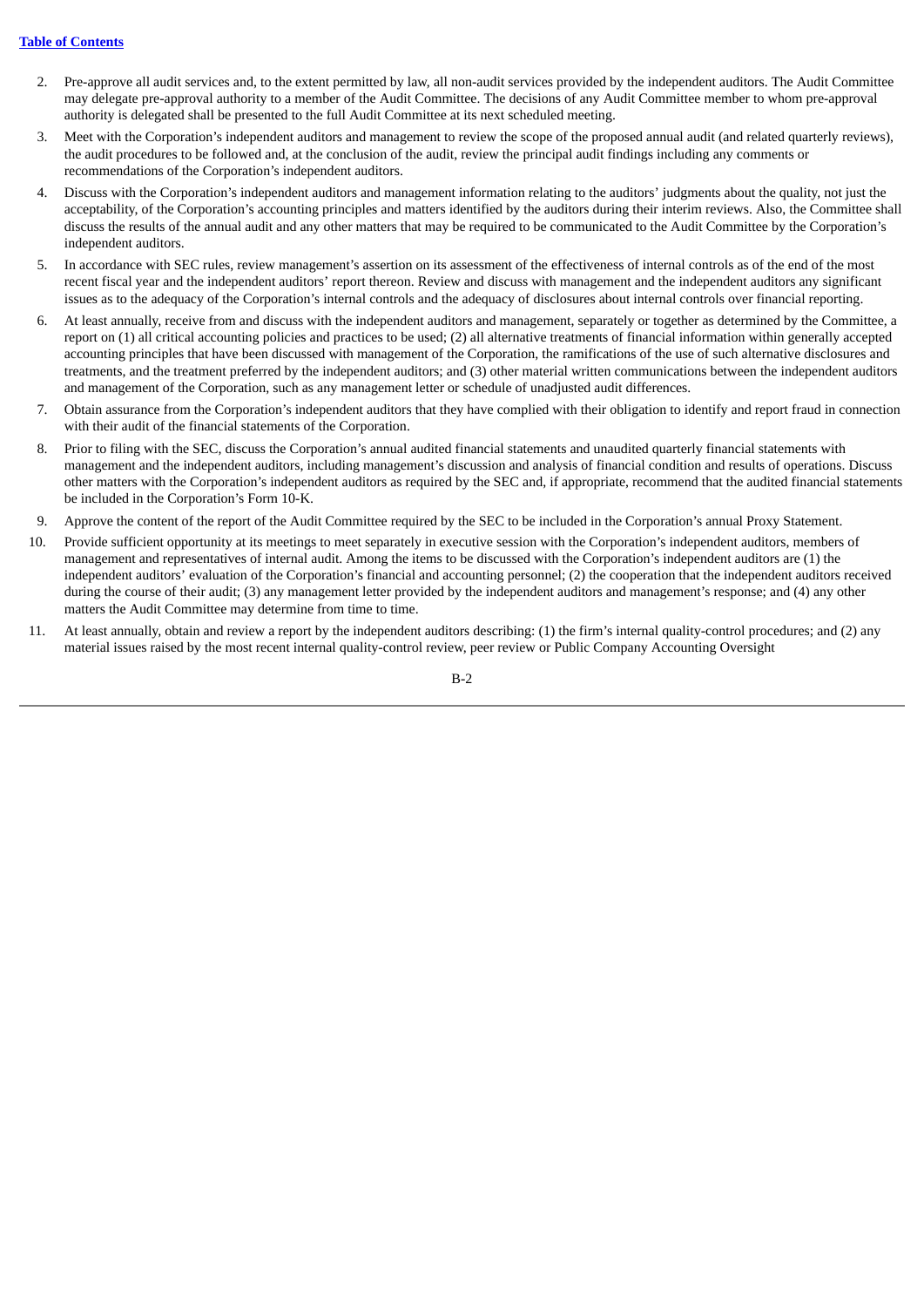Board review, of the firm, or by any inquiry or investigation by governmental or professional authorities, within the preceding five years, respecting any independent audits carried out by the firm and any steps taken to deal with any such items.

- 12. At least annually, receive reports from the Corporation's independent auditors regarding the auditors' independence from management and the Corporation (including the identification of all relationships between the independent auditors and the Corporation), discuss such reports with the independent auditors, consider whether the provision of non-audit services by the independent auditors is compatible with the auditors' independence, and, if determined by the Audit Committee, recommend that the Board take action to satisfy itself of the independence of the auditors.
- 13. Evaluate the performance of the Corporation's independent auditors and lead audit partner, and report its conclusions to the full Board. Ascertain that the Corporation's independent auditors are in compliance with the audit partner rotation rules of the SEC.
- 14. Set hiring policies that conform to applicable SEC or other external guidelines for employment by the Corporation of employees and former employees of the independent auditors. At least annually, receive a report from management on the Corporation's hiring of former employees of the independent auditors.
- 15. Review major changes to the Corporation's auditing and accounting principles and practices as suggested by the independent auditors, internal auditors or management.
- 16. Discuss with the Corporation's independent auditors, the internal audit executive and management the adequacy and effectiveness of the Corporation's internal auditing, accounting and financial controls, and elicit any recommendations for improvement.
- 17. Review the internal audit function, budgeting and staffing, including appointment or replacement of the senior internal auditing executive and the proposed audit scope for the year. At least annually, review the performance of the senior internal auditing executive. The senior internal auditing executive is accountable to, and shall report directly to, the Audit Committee.
- 18. Receive from the internal audit executive a summary of findings from completed audits (and management's response) and a progress report on the proposed internal audit plan with explanations for any deviations from the original plan.
- 19. Provide oversight of the Corporation's compliance program and receive periodic reports from management on compliance program effectiveness and significant issues. Review periodic reports from the internal audit executive with respect to, and advise the Board regarding compliance with, the Corporation's Code of Conduct.
- 20. Review periodic reports from management with respect to related party transactions and review potential conflict of interest situations where appropriate.
- 21. Discuss with management the outline of press releases regarding results of operations, as well as general policies on earnings guidance to be provided to analysts, rating agencies, and the general public. Review any relevant items with management and the Corporation's independent auditors prior to release of any such press releases or earnings guidance. The review shall be with the Chairman of the Audit Committee or the full Audit Committee, as may be appropriate.
- 22. Meet, at least annually, with management to discuss, as appropriate, significant accounting accruals, estimates and reserves; litigation matters; management's representations to the independent auditors; new or proposed regulatory accounting and reporting rules; any significant off-balance sheet transactions and variable interest entities; and any significant financial reporting issues or judgments disputed with the Corporation's independent auditors.
- 23. Discuss with management policies with respect to risk assessment and risk management.
- 24. Review with the Corporation's general counsel legal matters that may have a material impact on the financial statements.

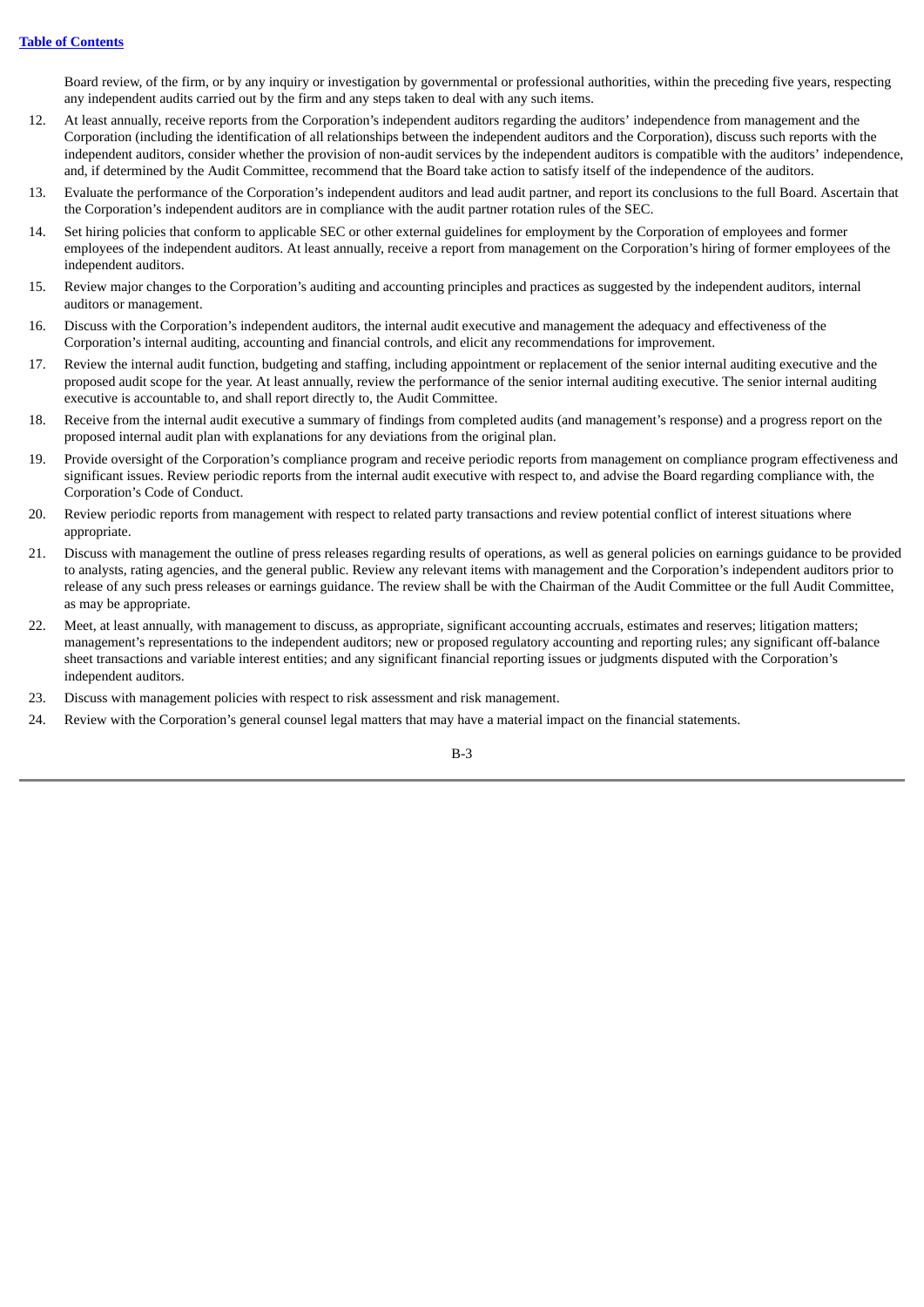## **Table of [Contents](#page-5-0)**

- 25. Establish procedures for (1) the receipt, retention, and treatment of complaints received by the Corporation regarding accounting, internal accounting controls, or auditing matters, and (2) the confidential, anonymous submission by employees of the Corporation of concerns regarding questionable accounting or auditing matters.
- 26. Report regularly to the Board any issues that arise with respect to the quality or integrity of the Corporation's financial statements.
- 27. In consultation with the Nominating and Corporate Governance Committee, conduct an annual evaluation of the performance and effectiveness of the Audit Committee and report the results of that evaluation to the Board.

While the Audit Committee has the responsibilities and powers set forth in this charter, it is not the duty of the Audit Committee to plan or conduct audits or to determine that the Corporation's financial statements are complete and accurate and are in accordance with generally accepted accounting principles. Management is responsible for preparing the Corporation's financial statements and the Corporation's independent auditors are responsible for auditing the annual financial statements and for reviewing the unaudited interim financial statements. Nor is it the duty of the Audit Committee to conduct investigations to assure compliance with laws and regulations and the Corporation's Code of Conduct.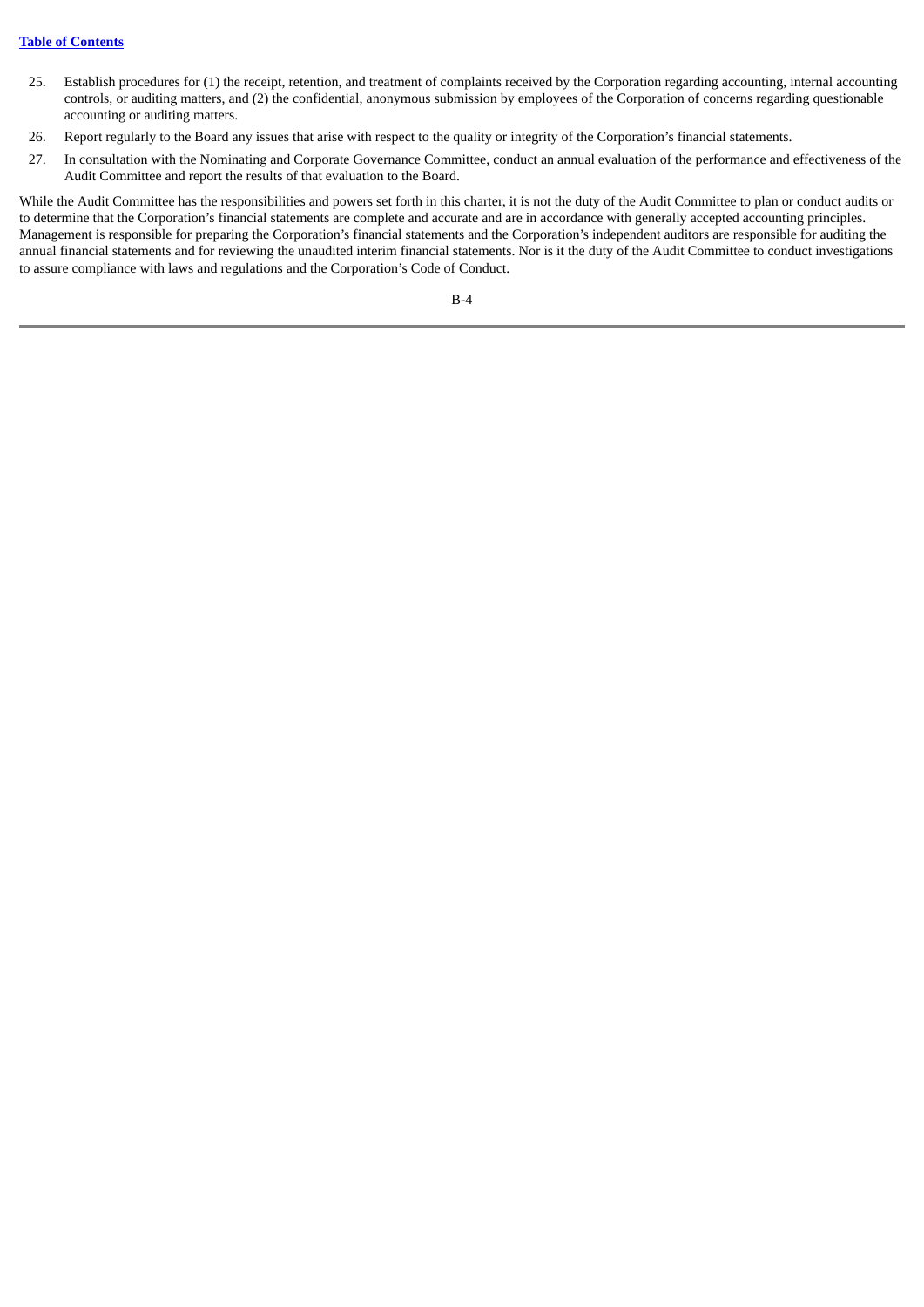**Ximberly-Clark** Corporation

# Invitation to Stockholders

# Notice Of 2006 Annual Meeting

# Proxy Statement

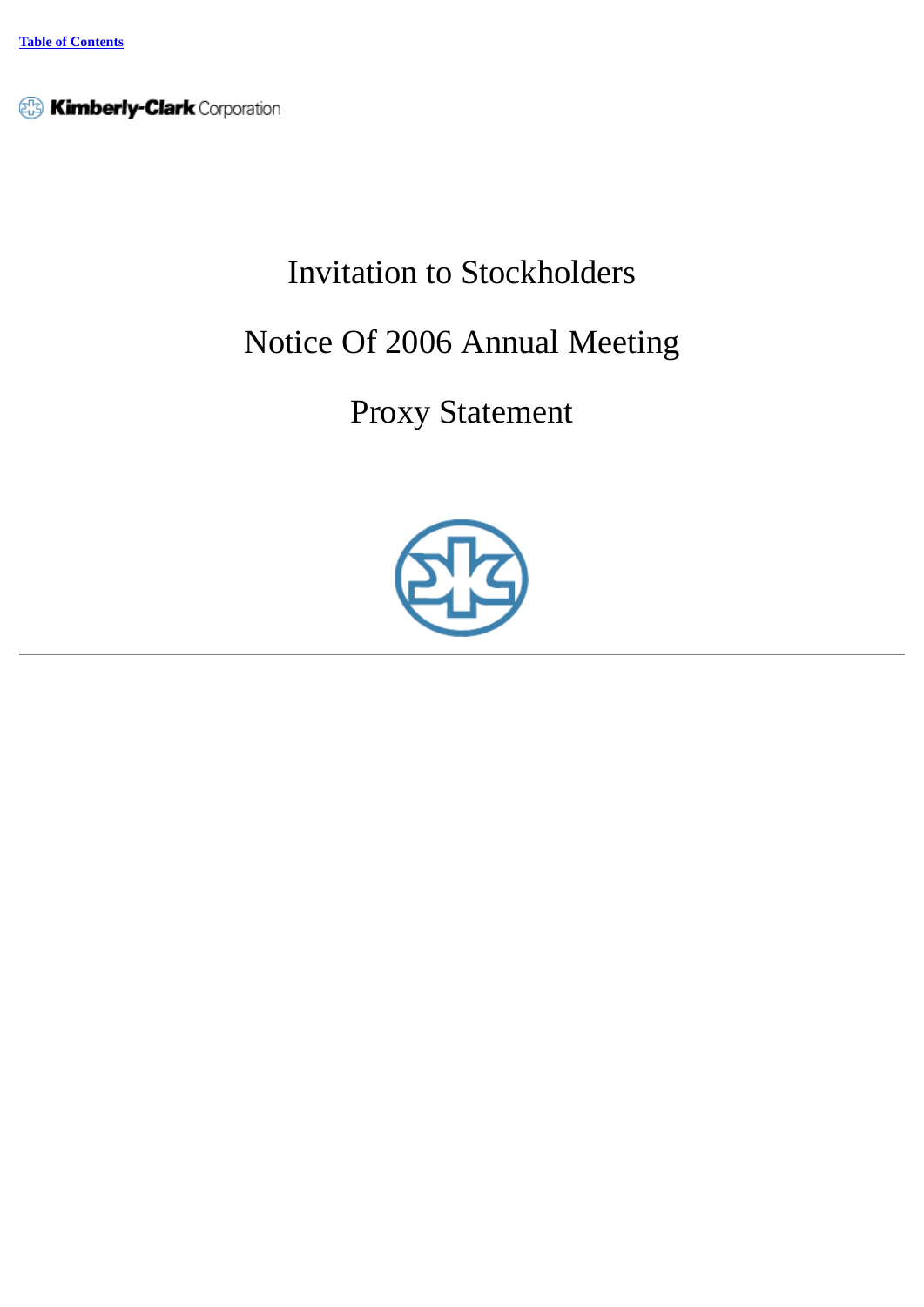

(BARCODE) MR A SAMPLE DESIGNATION (IF ANY) ADD 1 ADD 2 ADD 3 ADD 4 ADD 5 ADD 6 (MAIL CODE)

(BARCODE)

000000000.000 ext 000000000.000 ext 000000000.000 ext 000000000.000 ext 000000000.000 ext 000000000.000 ext 000000000.000 ext

## C 1234567890 JNT

## (BARCODE)

o Mark this box with an X if you have made changes to your name or address details above.

| <b>Annual Meeting Proxy Card</b>                                                                                                                                                                                                                                                                                                               |                      |                 |                        |                        |                            | 123456                                                                                  |          |                   | C0123456789         |                    | 12345               |                         |
|------------------------------------------------------------------------------------------------------------------------------------------------------------------------------------------------------------------------------------------------------------------------------------------------------------------------------------------------|----------------------|-----------------|------------------------|------------------------|----------------------------|-----------------------------------------------------------------------------------------|----------|-------------------|---------------------|--------------------|---------------------|-------------------------|
|                                                                                                                                                                                                                                                                                                                                                |                      |                 |                        |                        |                            | PLEASE REFER TO THE REVERSE SIDE FOR TELEPHONE AND INTERNET VOTING INSTRUCTIONS.        |          |                   |                     |                    |                     |                         |
| Election of Directors                                                                                                                                                                                                                                                                                                                          |                      |                 |                        |                        |                            |                                                                                         |          |                   |                     |                    |                     |                         |
| The Board of Directors recommends a vote FOR the listed nominees (term to expire at 2009 Annual Meeting of Stockholders).                                                                                                                                                                                                                      |                      |                 |                        |                        |                            |                                                                                         |          |                   |                     |                    |                     |                         |
| 1. Nominees:                                                                                                                                                                                                                                                                                                                                   | For Withhold         |                 |                        |                        | For Withhold               |                                                                                         |          | For Withhold      |                     |                    |                     | <b>For Withhold</b>     |
| 01 - Dennis R. Beresford                                                                                                                                                                                                                                                                                                                       | $\Omega$<br>$\Omega$ |                 | 02 - Abelardo E. Bru   | $\Omega$               | $\Omega$                   | 03 - Thomas J. Falk                                                                     | $\Omega$ | $\Omega$          | 04 - Mae C. Jemison |                    |                     | $\mathbf 0$<br>$\Omega$ |
| <b>Management Proposal</b>                                                                                                                                                                                                                                                                                                                     |                      |                 |                        |                        |                            |                                                                                         |          |                   |                     |                    |                     |                         |
| The Board of Directors recommends a vote FOR Management Proposal 2.                                                                                                                                                                                                                                                                            |                      |                 |                        |                        |                            |                                                                                         |          |                   |                     |                    |                     |                         |
| 2. Management Proposal Approval of Auditors                                                                                                                                                                                                                                                                                                    |                      | For<br>$\Omega$ | Against<br>$\Omega$    |                        | <b>Abstain</b><br>$\Omega$ |                                                                                         |          |                   |                     |                    |                     |                         |
| <b>Stockholder Proposals</b>                                                                                                                                                                                                                                                                                                                   |                      |                 |                        |                        |                            |                                                                                         |          |                   |                     |                    |                     |                         |
| The Board of Directors recommends a vote AGAINST Stockholder Proposals 3, 4, 5 and 6.                                                                                                                                                                                                                                                          |                      |                 |                        |                        |                            |                                                                                         |          |                   |                     |                    |                     |                         |
|                                                                                                                                                                                                                                                                                                                                                |                      |                 |                        |                        |                            |                                                                                         |          |                   |                     |                    |                     |                         |
| 3. Stockholder Proposal Regarding Classified Board                                                                                                                                                                                                                                                                                             |                      | For<br>$\Omega$ | Against<br>$\mathbf 0$ | Abstain<br>$\mathbf 0$ |                            | 5. Stockholder Proposal Regarding Majority Voting                                       |          |                   |                     | For<br>$\mathbf 0$ | Against<br>$\Omega$ | Abstain<br>$\Omega$     |
| 4. Stockholder Proposal Regarding Adoption of Global<br>Human Rights Standards Based on International Labor<br>Conventions                                                                                                                                                                                                                     |                      | $\Omega$        | $\mathbf{o}$           | $\mathbf 0$            |                            | 6. Stockholder Proposal Requesting A Report on<br><b>Sustainable Forestry Practices</b> |          |                   |                     | $\mathbf 0$        | $\Omega$            | $\Omega$                |
|                                                                                                                                                                                                                                                                                                                                                |                      |                 |                        |                        |                            |                                                                                         |          |                   |                     |                    |                     |                         |
| Mark this box with an X if you plan to attend the meeting.<br>0                                                                                                                                                                                                                                                                                |                      |                 |                        |                        |                            |                                                                                         |          |                   |                     |                    |                     |                         |
| Authorized Signatures — Sign Here — This section must be completed for your instructions to be executed.<br>D.                                                                                                                                                                                                                                 |                      |                 |                        |                        |                            |                                                                                         |          |                   |                     |                    |                     |                         |
| Please sign below exactly as name appears hereon. Joint owners should each sign. When signing as attorney, executor, administrator, trustee or guardian, please give full title as such. If<br>signing in the name of a corporation or partnership, please sign full corporate or partnership name and indicate title of authorized signatory. |                      |                 |                        |                        |                            |                                                                                         |          |                   |                     |                    |                     |                         |
| Signature 1 - Please keep signature within the box                                                                                                                                                                                                                                                                                             |                      |                 |                        |                        |                            | Signature 2 – Please keep signature within the box                                      |          | Date (mm/dd/yyyy) |                     |                    |                     |                         |
|                                                                                                                                                                                                                                                                                                                                                |                      |                 |                        |                        |                            |                                                                                         |          |                   |                     |                    |                     |                         |